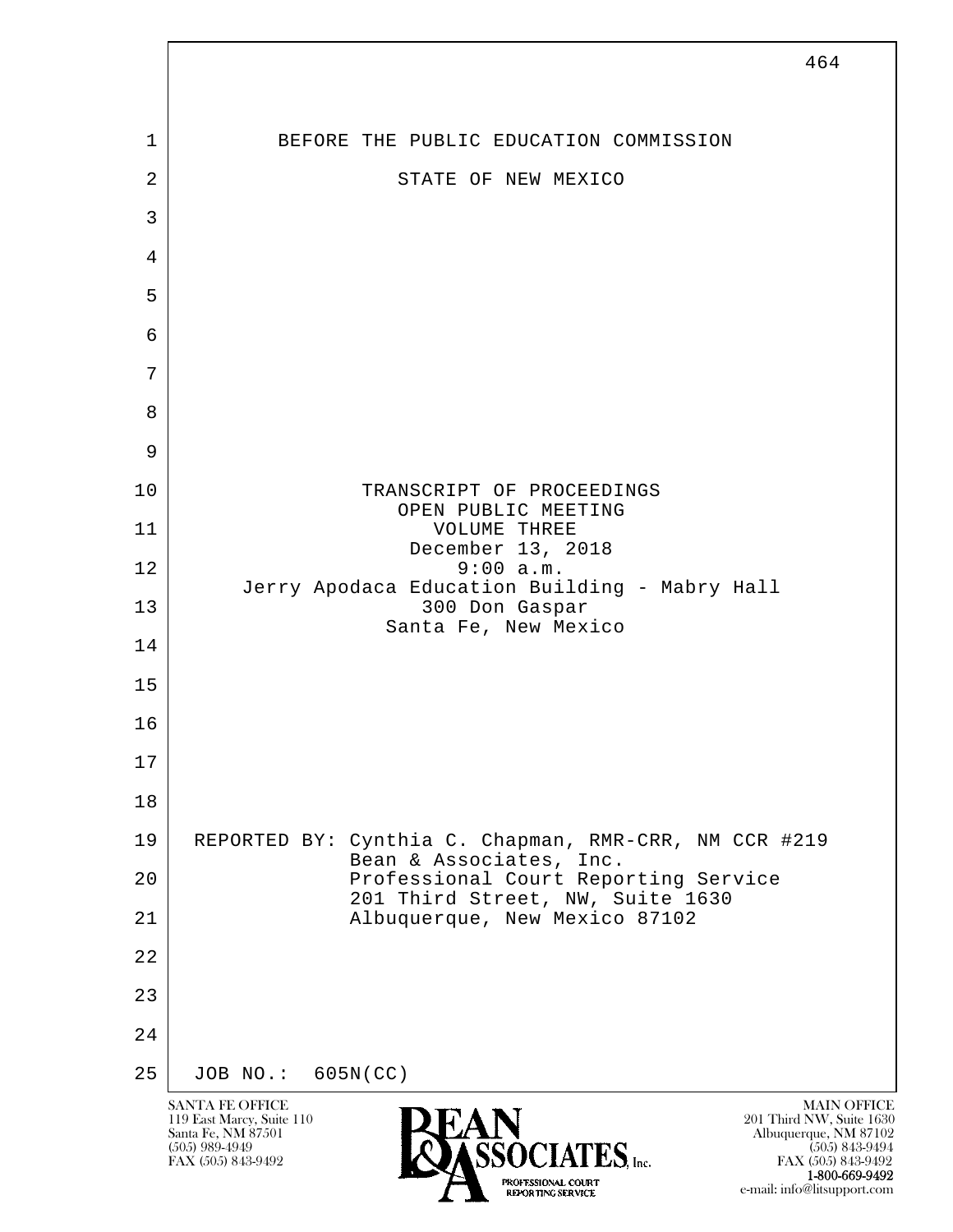| $\mathbf 1$    | A P P E A R A N C E S                                                                                                                                    |
|----------------|----------------------------------------------------------------------------------------------------------------------------------------------------------|
| $\overline{2}$ | COMMISSIONERS:                                                                                                                                           |
| 3              | MS. PATRICIA GIPSON, Chair<br>MR. GILBERT PERALTA, Vice Chair                                                                                            |
| 4              | MS. KARYL ANN ARMBRUSTER, Secretary<br>MR. R. CARLOS CABALLERO, Member                                                                                   |
| 5              | MR. JAMES CONYERS, Member<br>MR. TIM CRONE, Member                                                                                                       |
| 6              | MS. TRISH RUIZ, Member<br>MR. DAVID ROBBINS, Member                                                                                                      |
| 7              | MS. CARMIE TOULOUSE, Member                                                                                                                              |
| 8              | PED STAFF:                                                                                                                                               |
| 9              | MS. KAREN WOERNER, Acting Director,<br>Charter School Division                                                                                           |
| 10             |                                                                                                                                                          |
| 11             | MS. BEVERLY FRIEDMAN, PED Custodian of Record<br>and Liaison to the PEC                                                                                  |
| 12             | PEC COUNSEL:                                                                                                                                             |
| 13             | MS. AMI JAEGER, Counsel to the PEC<br>MR. MARK CHAIKEN, Counsel to the PEC                                                                               |
| 14             |                                                                                                                                                          |
| 15             |                                                                                                                                                          |
| 16             |                                                                                                                                                          |
| 17             |                                                                                                                                                          |
| 18             |                                                                                                                                                          |
| 19             |                                                                                                                                                          |
| 20             |                                                                                                                                                          |
| 21             |                                                                                                                                                          |
| 22             |                                                                                                                                                          |
| 23             |                                                                                                                                                          |
| 24             |                                                                                                                                                          |
| 25             |                                                                                                                                                          |
|                | <b>MAIN OFFICE</b><br><b>SANTA FE OFFICE</b>                                                                                                             |
|                | 201 Third NW, Suite 1630<br>119 East Marcy, Suite 110<br>Santa Fe, NM 87501<br>Albuquerque, NM 87102<br>CENTATEC<br>$(505)$ 989-4949<br>$(505)$ 843-9494 |

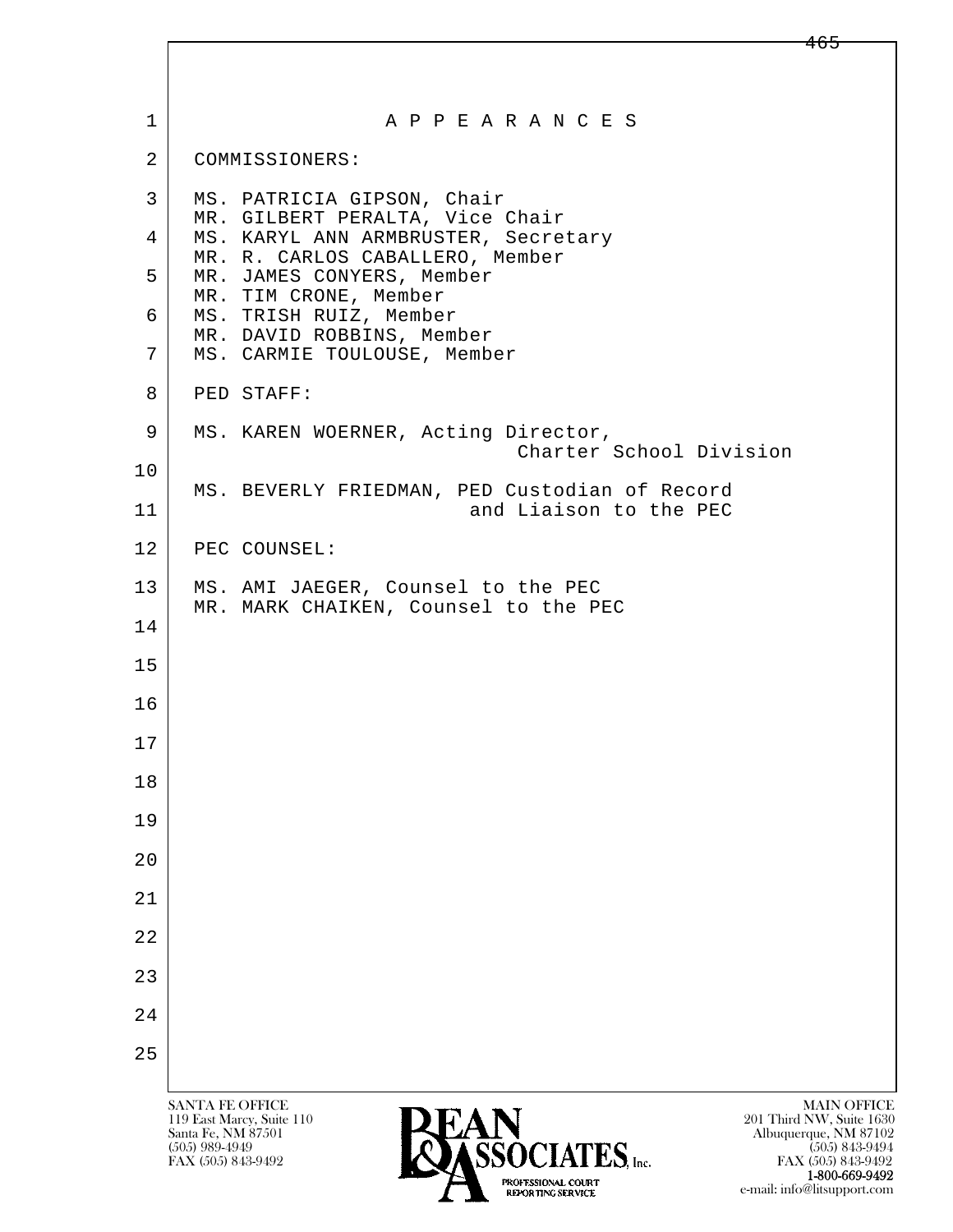l  $\overline{\phantom{a}}$  1 I N D E X T O P R O C E E D I N G S, Continued  $2$  PAGE 3 9 Report from Options for Parents and 467 the Charter School Division - Discussion 4 and Possible Actions 5 10 Discussion and Possible Action on 474 Raíces del Saber Xinachtli Community 6 School Request for Extension to File Application for Board of Finance Designation<br>7 and Application for Board of Finance and Application for Board of Finance Designation 8 11 Tabled 481 9 12 Discussion and Possible Action on PEC 481 10 Year End Report to Leqislature and LESC 11 | 13 Report from the Chair 1986 12 REPORTER'S CERTIFICATE 511 13 14 15 16 17 18 19 20 21 22 23 24

25

119 East Marcy, Suite 110<br>Santa Fe, NM 87501



FAX (505) 843-9492 FAX (505) 843-9492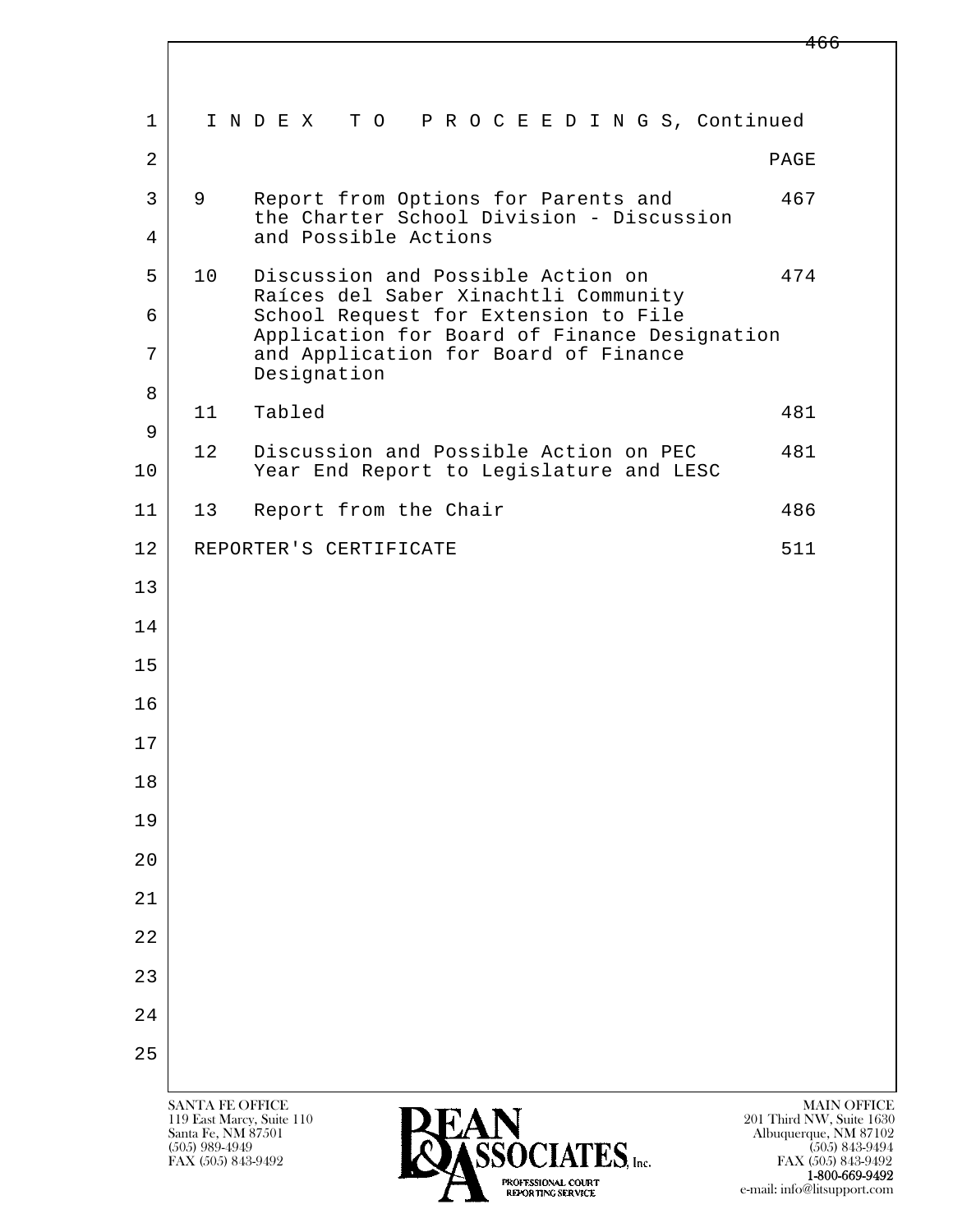1 THE CHAIR: I'm going to reconvene this 2 meeting of the Public Education Commission. It is 3 Thursday, December 13, and it's 9:15 a.m. And next 4 on our agenda is No. 9, which is the Report from 5 | Options for Parents. 6 MS. KAREN WOERNER: Good morning, 7 Madam Chair, Commissioners. I have a few things to 8 report. I think the Commission would be interested 9 to know that there are nine State charter schools

10 that are participating in the NAEP assessments this 11 year; that's the National Assessment of Educational 12 Progress, which you may know is used to determine 13 the State's position in the national ranking. And 14 it's by a sample of students. And so there are nine 15 schools participating.

16 As you know, the Notice of Intent for new 17 charter schools is posted on the website and is due 18 on January 8 for any applicants interested in 19 pursuing a new charter school. The training for 20 those teams who plan to submit a charter application 21 begins on January 28th.

l  $\overline{\phantom{a}}$ 22 It may be a bit early to discuss renewals 23 for next year, since we just finished this year; but 24 just so you know, there are 19 State charter schools 25 due for renewal next year, maybe more.

119 East Marcy, Suite 110<br>Santa Fe, NM 87501

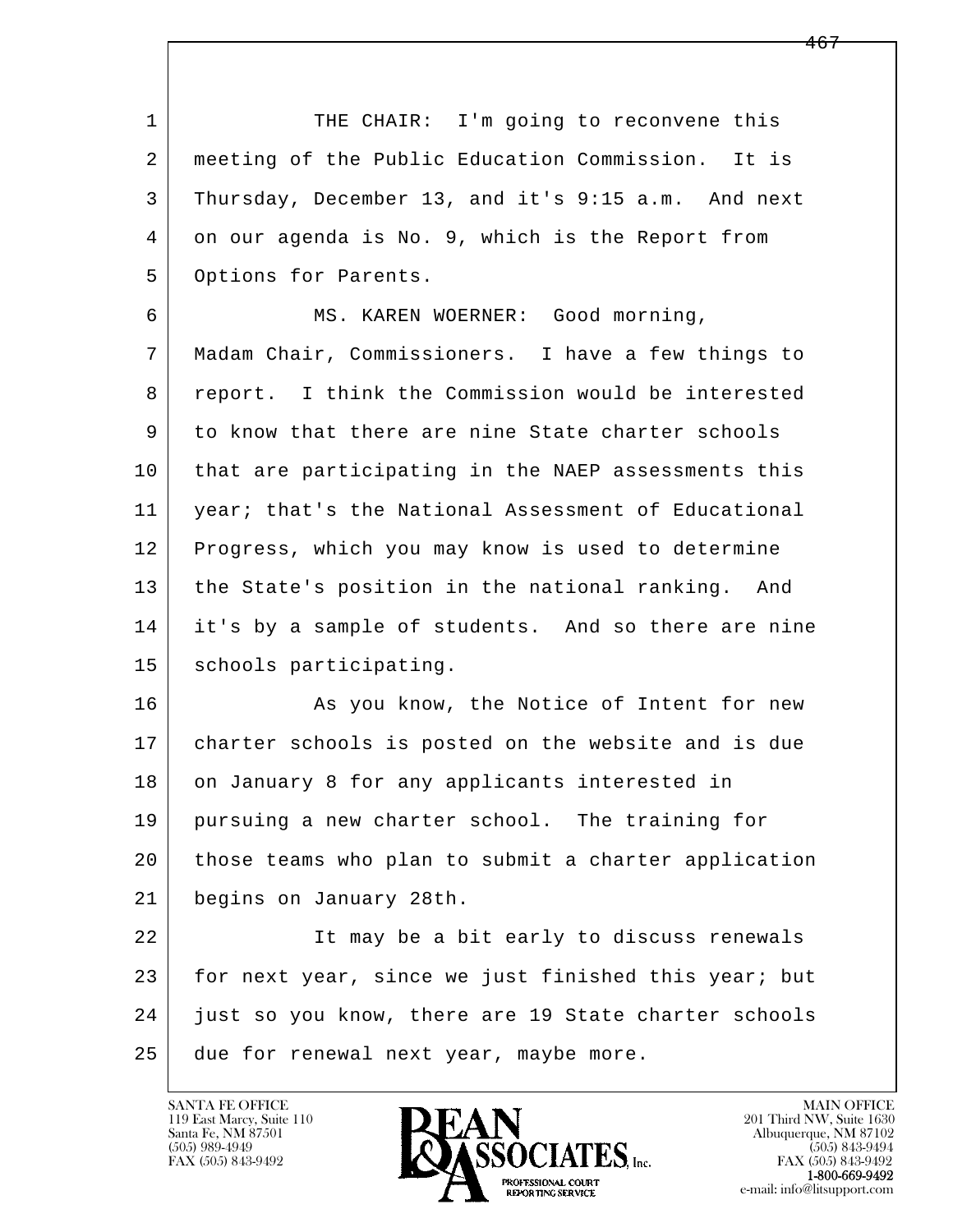| $\mathbf{1}$   | COMMISSIONER ARMBRUSTER: How many?                   |
|----------------|------------------------------------------------------|
| $\overline{a}$ | MS. KAREN WOERNER: Nineteen. And the                 |
| 3              | renewal application training will begin on           |
| 4              | February 11th in Albuquerque for any schools or,     |
| 5              | frankly, anyone who's interested in that process.    |
| 6              | Implementation year training, the CSD has            |
| 7              | been hosting monthly trainings in Socorro. The last  |
| 8              | one was held this past Monday, December 10th. The    |
| 9              | next one is January 7th.                             |
| 10             | And I would like to know [verbatim] that             |
| 11             | the team added additional sessions this year beyond  |
| 12             | the monthly, which included two trainings in         |
| 13             | September. And there will also be two sessions in    |
| 14             | January. And those were to provide increased         |
| 15             | support before the submission deadlines. One was     |
| 16             | November, and the next one is -- the deadline is     |
| 17             | March 1st.                                           |
| 18             | Melissa Brown is the lead for all of the             |
| 19             | trainings that I've mentioned, as well as all of the |
| 20             | governing board trainings.                           |
| 21             | Moving on to the implementation year                 |
| 22             | submissions and the checklists, the first round of   |
| 23             | submissions for the two applicant schools, Solare    |
| 24             | Collegiate Charter School and Raíces del Saber       |
| 25             | Xinachtli Community School, were due November 15th.  |

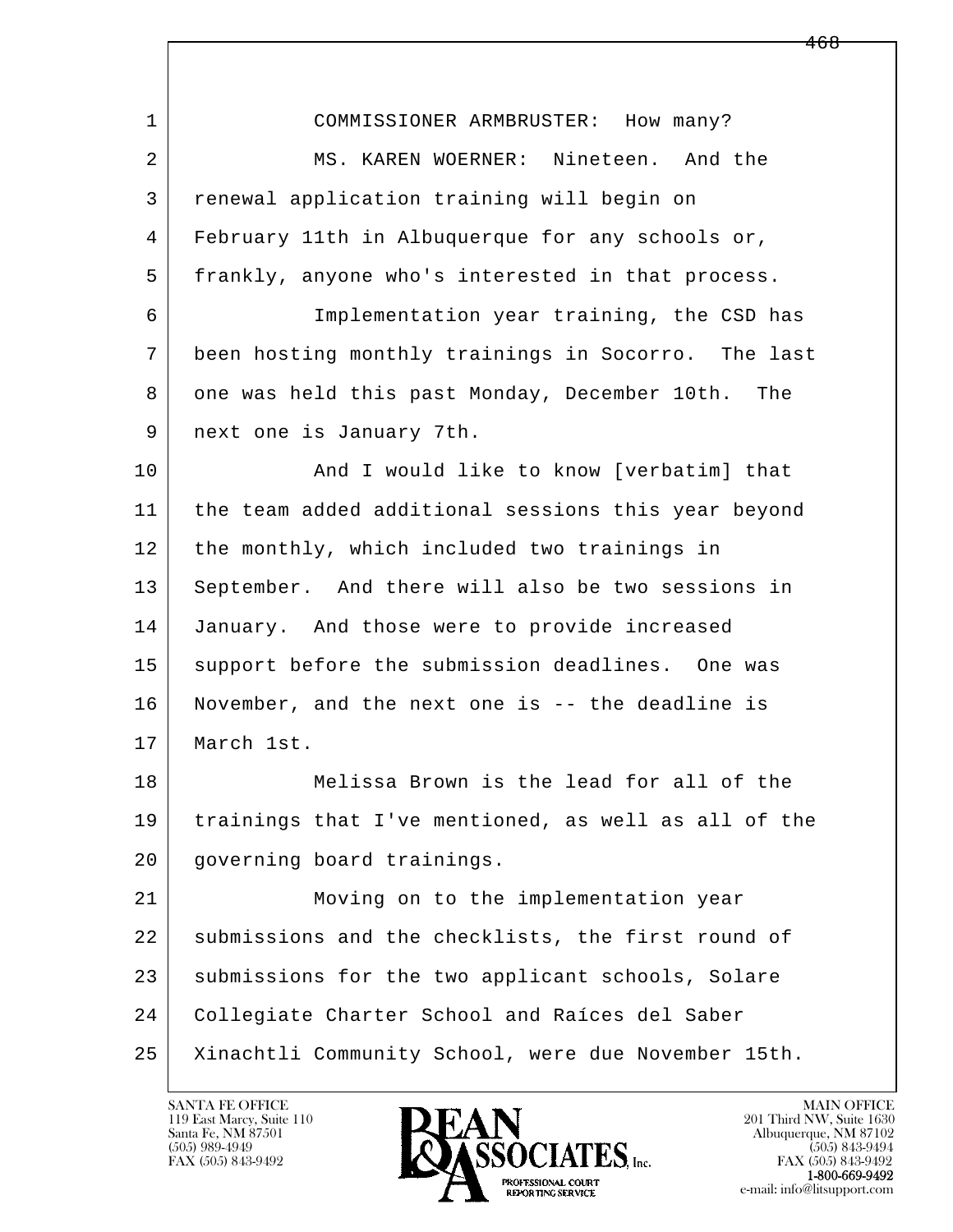l  $\overline{\phantom{a}}$  1 Solare provided all the documentation required prior 2 to the deadline. They've identified their governing 3 board and have begun meeting monthly. 4 And Solare representatives have attended 5 all the trainings provided by the CSD, as required 6 per the checklist. 7 | Raíces has provided most of the 8 documentation required for the November submission 9 with one exception. That was an item 1154-A, "Bank 10 records or other evidence that shows a public entity 11 account has been established at a New Mexico banking 12 institution." 13 The school did provide its intent to 14 secure a public entity account; however, has not yet 15 successfully secured that account. They did submit 16 all their documents on November 15th. They have 17 identified their governing board and begun meeting 18 at least monthly. And their representatives have 19 also attended all the implementation year trainings 20 provided, as required. 21 | Our next steps in that process is the CSD 22 is working on a thorough review of all those 23 submissions, all that documentation, and will be 24 providing feedback to the schools, which is due to 25 the schools next week. The schools will receive a

119 East Marcy, Suite 110<br>Santa Fe, NM 87501

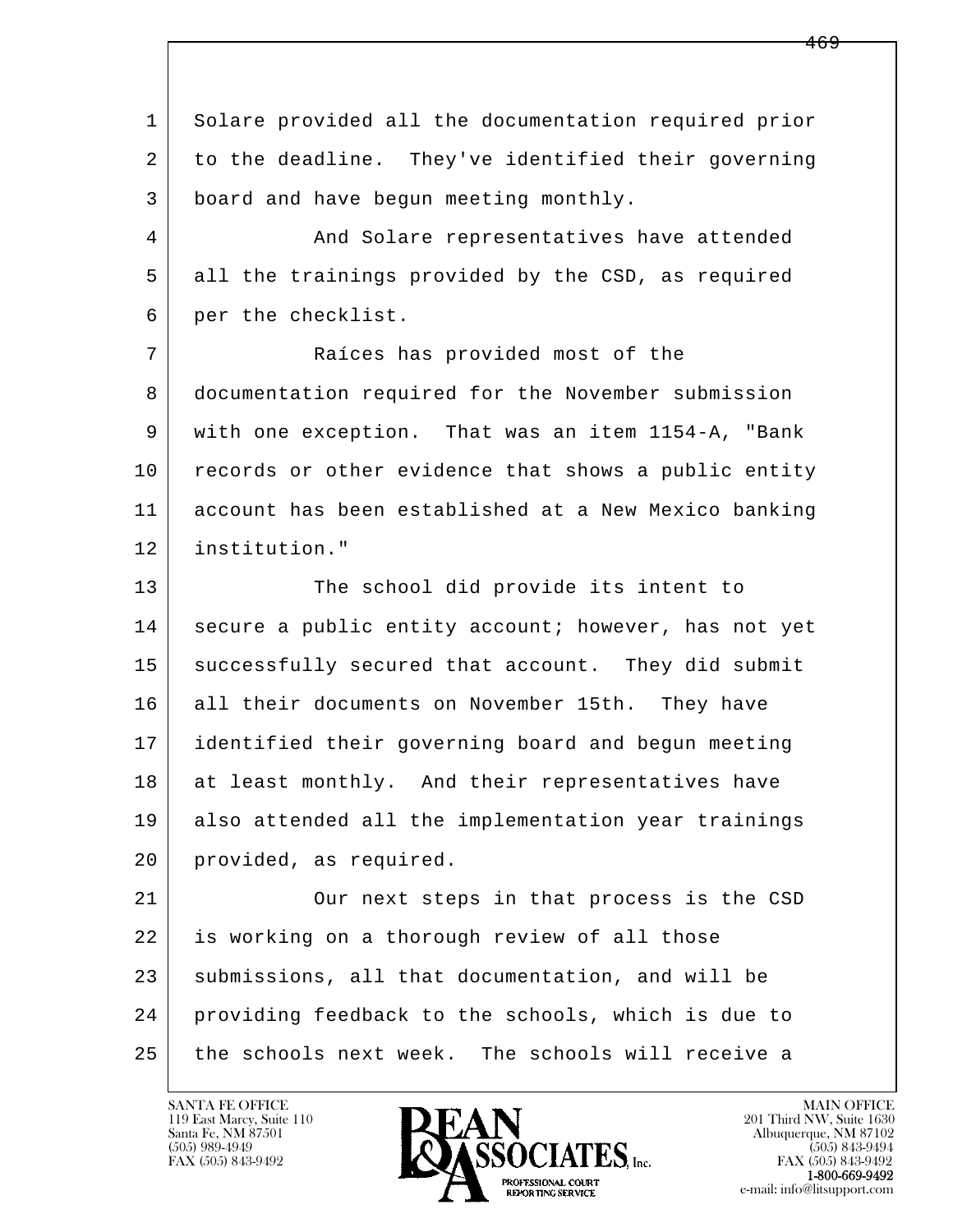l  $\overline{\phantom{a}}$  1 detailed response or report, including any areas 2 that need to be revised or corrected to align with 3 the statutes and regulations as outlined in the 4 checklist. 5 The schools must then schedule a 6 conference call with Megan Shannon; she's the lead 7 on the submission and implementation year checklist. 8 So they would need to schedule a conference call 9 with her no later ten days after receiving that 10 report if they wish to discuss any items that need 11 to be addressed and/or revised. 12 School closures. I don't have much to 13 report today, as I have not yet been briefed on the 14 details for school closure in my new position. 15 | However, I know that things are moving forward. I 16 | know that I had to approve some invoices recently. 17 | And CSD will have a detailed report for the 18 Commission next month. If you have specific 19 questions, I can seek the answers. 20 THE CHAIR: Invoices for what? 21 MS. KAREN WOERNER: There was one for 22 providing student records left over from the 23 consulting firm that I had to review. There was -- 24 for schools that had already closed in the past, 25 providing student records.

119 East Marcy, Suite 110<br>Santa Fe, NM 87501



FAX (505) 843-9492<br>**1-800-669-9492**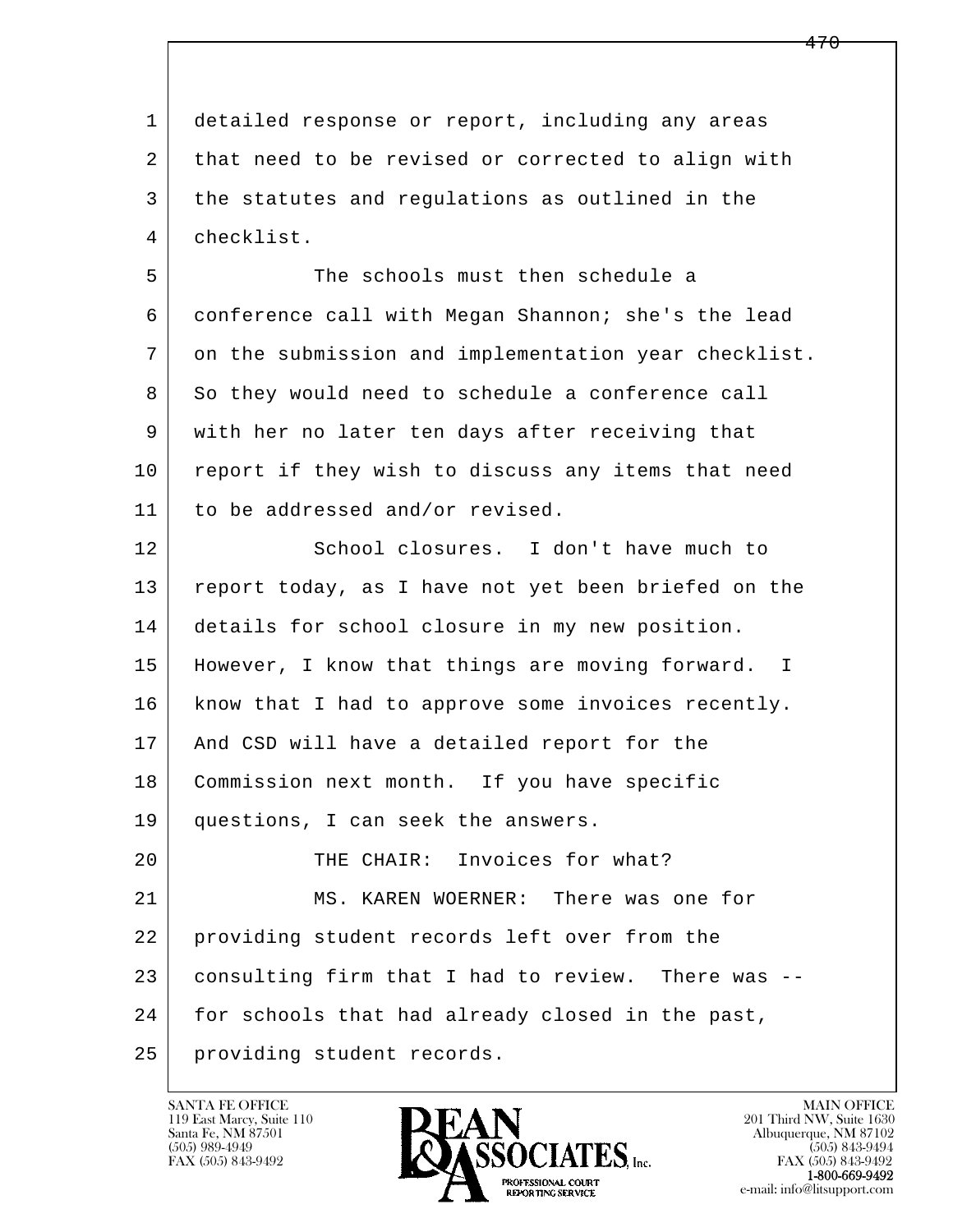l  $\overline{\phantom{a}}$ 1 | THE CHAIR: I'm still confused. Weren't 2 those student records taken as soon as the schools 3 closed? 4 MS. KAREN WOERNER: Oh, absolutely. Let 5 me explain. The parents may request some of the 6 records. And so when the parents make those 7 requests, that was part of the contract for the 8 consulting firm. And I think that that's going to 9 be switching over. But we're finishing up things 10 that were still outstanding. 11 THE CHAIR: That -- are we talking about 12 | the same firm that was initially contracted with? 13 MS. KAREN WOERNER: I'm not sure who the 14 initial firm was; so -- but I -- 15 THE CHAIR: Which -- what firm is it? 16 MS. KAREN WOERNER: Verde Consulting. 17 | MS. AMI JAEGER: That's inappropriate. 18 They're not authorized. 19 THE CHAIR: Yeah. And at this point -- 20 I'm going to say publicly, at this point in time, 21 they have a conflict of interest still doing work. 22 MS. AMI JAEGER: A serious conflict. 23 | THE CHAIR: A serious conflict of 24 interest, which was identified by us before that 25 contract was even executed. And if that is still --

119 East Marcy, Suite 110<br>Santa Fe, NM 87501



FAX (505) 843-9492<br>1-800-669-9492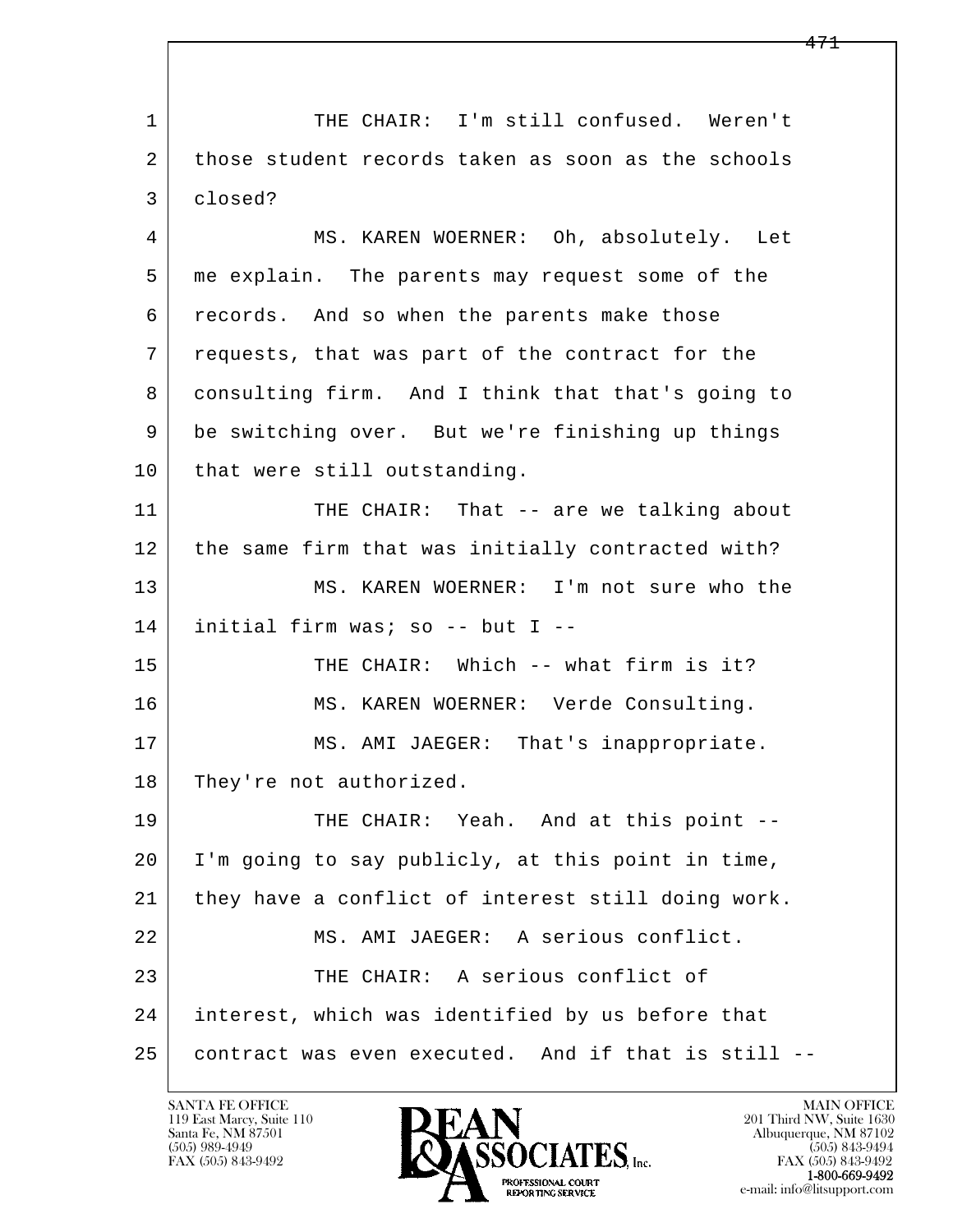l  $\overline{\phantom{a}}$  1 if that work is still being continued and being 2 | paid, there's a conflict of interest that exists 3 there. 4 MS. KAREN WOERNER: I understand. I 5 believe this was for work done prior to that time 6 that we're just closing out. So it was very small. 7 But I can check on that and report back, because I'm 8 sorry, I don't have the details. 9 THE CHAIR: Because if that work was done 10 after July 1, that's when the conflict of interest 11 began. 12 MS. KAREN WOERNER: I'll have to go back 13 and check. 14 As for governing board concerns, 15 essentially, there is not any to bring before you 16 today. However, I do want to acknowledge that the 17 PEC issued a Letter of Concern last month to 18 La Tierra Montessori. And as evident in your 19 consent agenda, the school has resolved that issue 20 and has been approved; so... 21 | THE CHAIR: All right. 22 MS. KAREN WOERNER: And that's all. Thank 23 you. 24 THE CHAIR: Can I just ask that you check 25 on those letters, that it was indicated last month

119 East Marcy, Suite 110<br>Santa Fe, NM 87501



FAX (505) 843-9492 FAX (505) 843-9492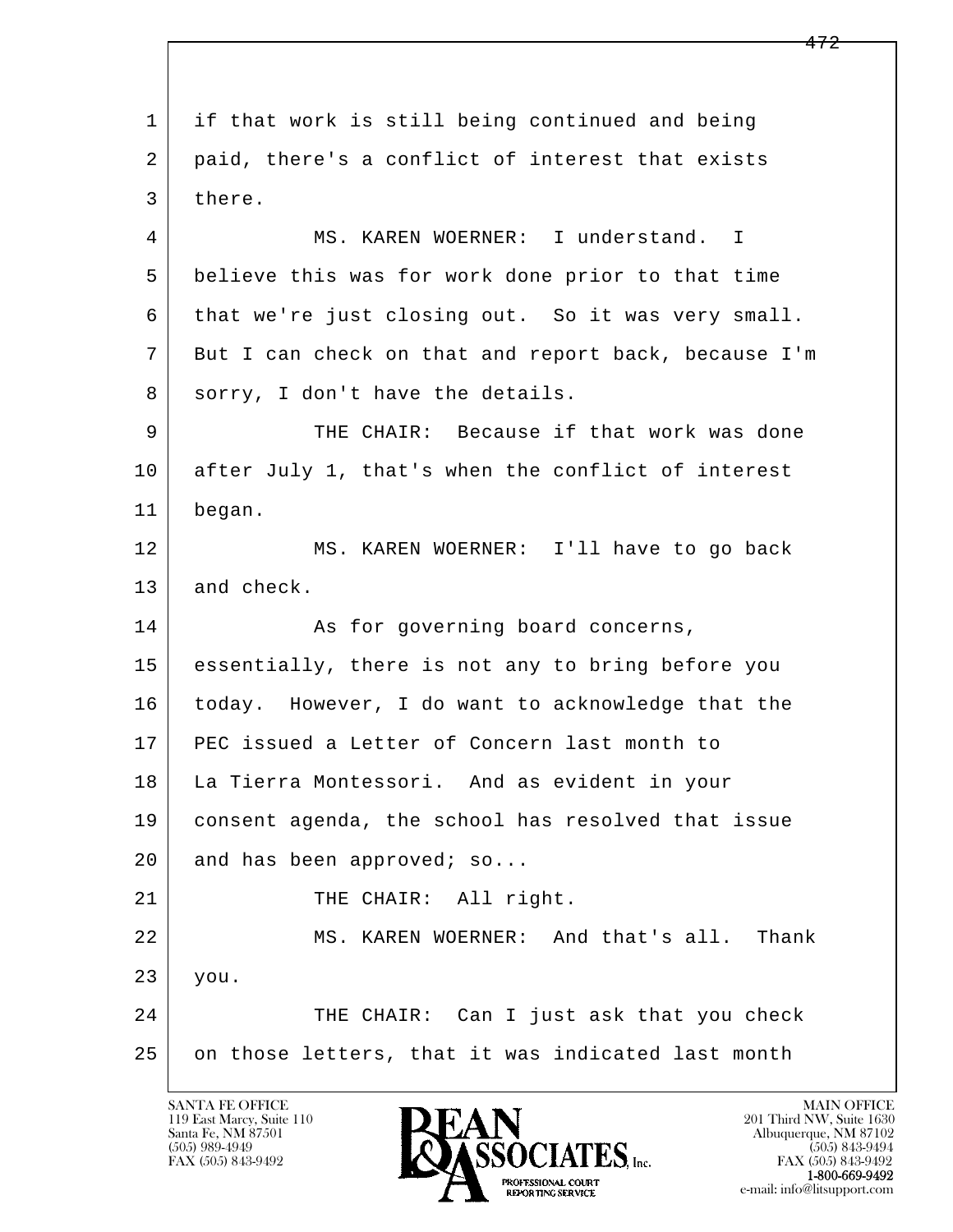l  $\overline{\phantom{a}}$  1 regarding those -- one -- one letter that was going 2 out, and the status of the -- what's the legal term 3 that they were using? -- the writ of replevin for 4 SAHQ. 5 Last month, we were told that a letter was 6 going to DFA regarding the disposition of the 7 properties and that the writ of the replevin was 8 being moved on. So if we could find the status of 9 that, because, once again, we're still dealing with 10 the property sitting there, especially down in 11 Anthony. 12 MS. KAREN WOERNER: So it was for SAHO and 13 Anthony? 14 THE CHAIR: Well, the writ of replevin is 15 for SAHQ, because that's the little wrinkle involved 16 in that property is getting access to the building. 17 The letter to DFA was for the disposition of the 18 property in Anthony, so that the property could 19 be -- the portables could be transferred to the city 20 and that the physical property inside the portables, 21 that charters be given the opportunity to -- to get 22 those if they choose. 23 MS. KAREN WOERNER: Yes, I recall Director 24 Anderson mentioning that last month; but I've not 25 been involved in that process. So I will follow up.

119 East Marcy, Suite 110<br>Santa Fe, NM 87501



FAX (505) 843-9492<br>**1-800-669-9492**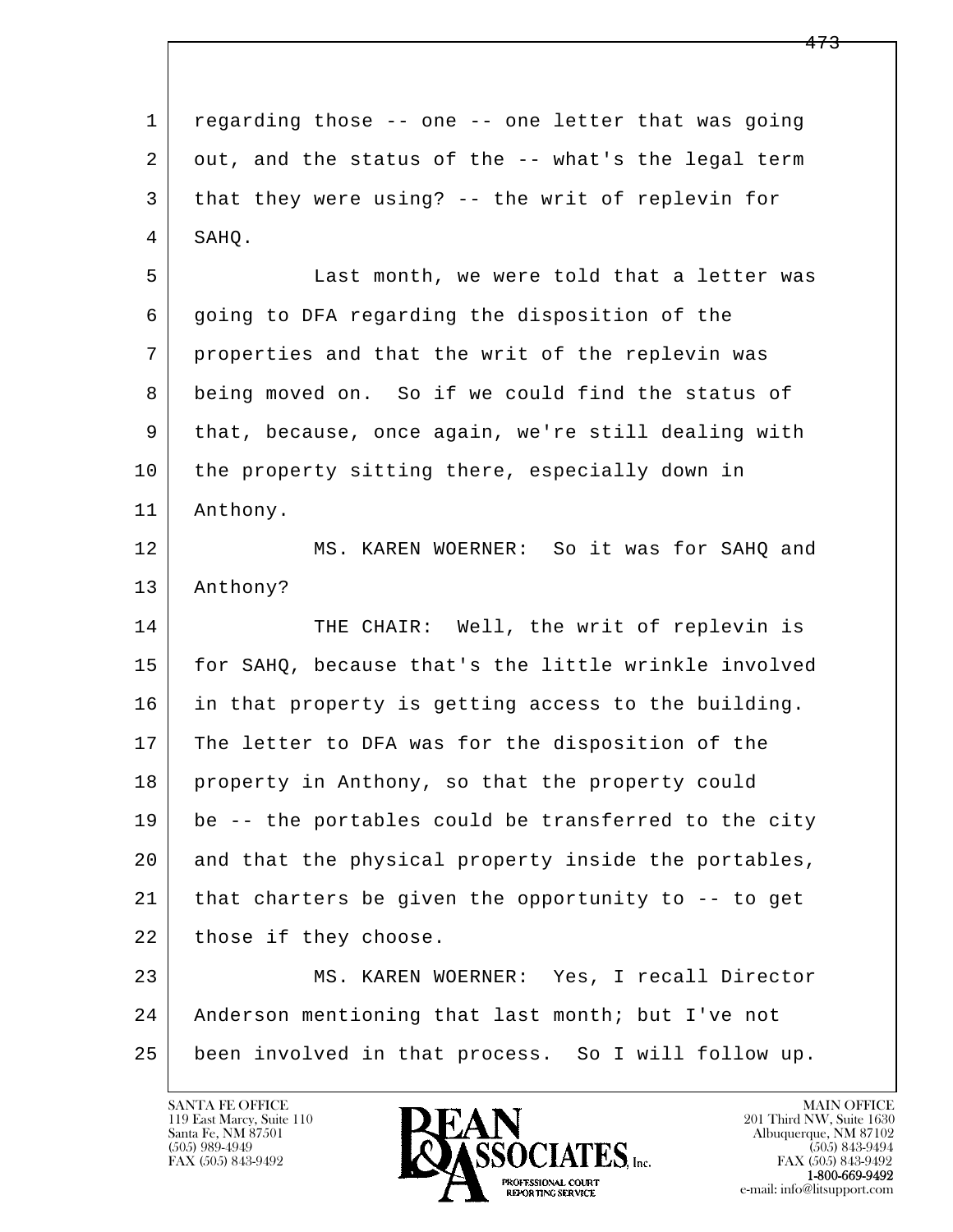l  $\overline{\phantom{a}}$ 1 | THE CHAIR: Right. Okay. Thanks. Okay. 2 Is that it? 3 MS. KAREN WOERNER: Oh, yes. That's all. 4 Thank you. 5 THE CHAIR: Okay. Thanks. 6 So next on the agenda is Discussion and 7 Possible Action on Raíces del Saber Xinachtli 8 Community School. And they asked if they could have 9 someone on the line so that they didn't have to 10 drive up this morning. So Beverly is checking to 11 see if they're here yet. 12 (A discussion was held off the record.) 13 THE CHAIR: Good morning. Can you hear 14 us? 15 (Ms. Carmona appearing telephonically.) 16 MS. LUCÍA CARMONA: Yes. 17 | THE CHAIR: Okay. Thanks. So I don't 18 | know if the school wants to provide the background 19 | for this. I think that's the most appropriate. 20 | MS. LUCÍA CARMONA: The background about  $21$  the  $-$ 22 THE CHAIR: For the extension, the request 23 for the extension. 24 MS. LUCÍA CARMONA: Oh, yes. Yes. Let 25 me -- let me take my notes, please.

119 East Marcy, Suite 110<br>Santa Fe, NM 87501



FAX (505) 843-9492 FAX (505) 843-9492 e-mail: info@litsupport.com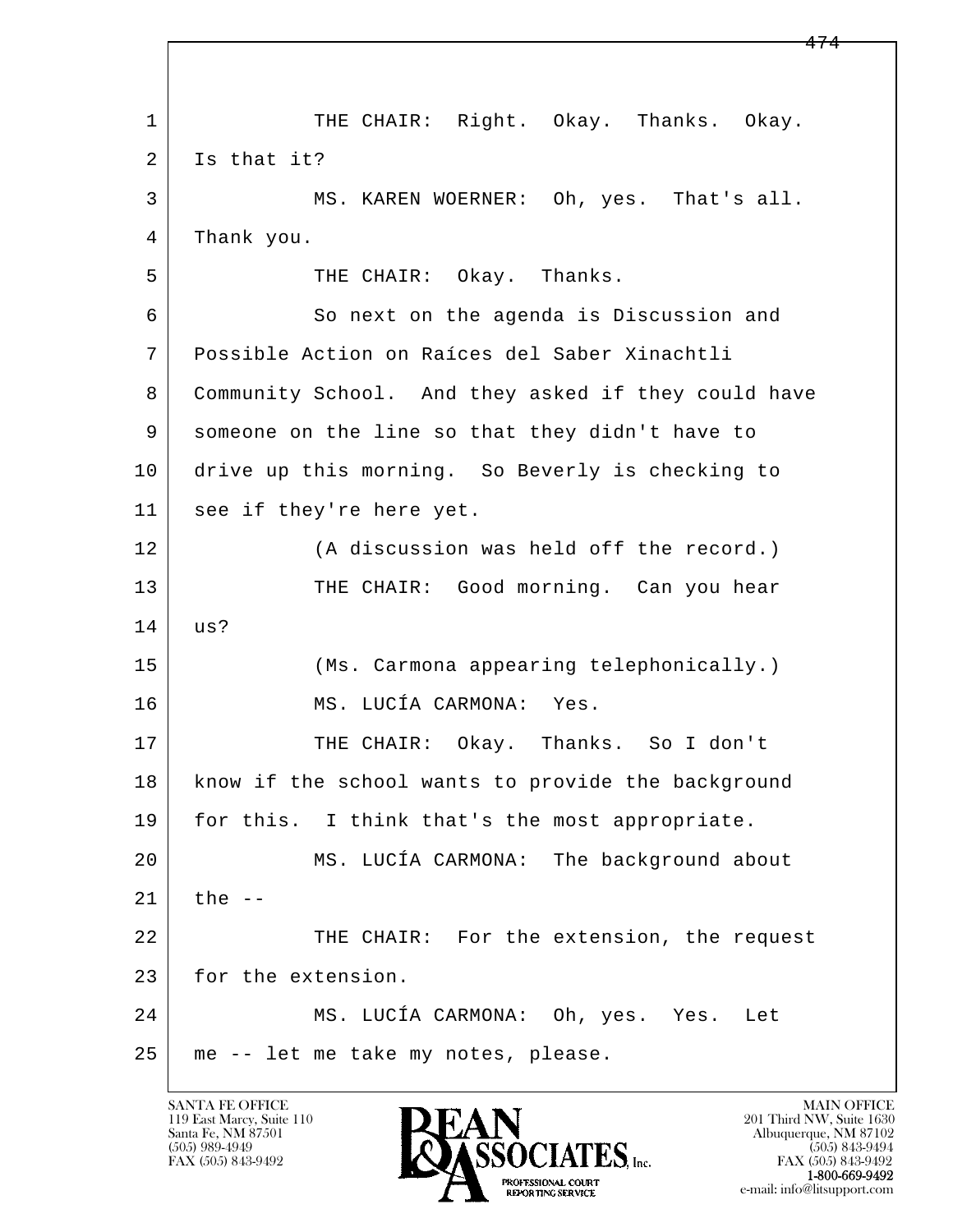| 1      | My name is Lucía Carmona. I am the<br>Yes.           |
|--------|------------------------------------------------------|
| 2      | project coordinator with the school. And I'm taking  |
| 3      | the lead in terms of guiding and helping the --      |
| 4      | the -- the board, the school board, in place.        |
| 5      | And we were -- we were given more than one           |
| 6      | day of submission with the deadline of the           |
| 7      | checklist. We had one day, and with the application  |
| 8      | on another date, to submit -- the deadline           |
| 9      | submission for the Board of Finance application.     |
| 10     | We were into $--$ for the $--$ before ten days       |
| 11     | of this meeting of the session of December with the  |
| 12     | Commission to request for the approval. But when we  |
| 13     | were sending the application was 27 November. And    |
| 14     | then we saw the -- on the back of the instructions,  |
| 15     | the November 23rd.                                   |
| 16     | During the -- during the third                       |
| 17     | [incomprehensible] training, the one on November, we |
| $1\,8$ | were advised just to be sure that we will send the   |
| 19     | application ten days before to be on the agenda by   |
| 20     | this month of December. So -- so we were -- and      |
| 21     | also, the -- the 120 days that saved [ph] after the  |
| 22     | written submission of approval, the approval from    |
| 23     | PEC, we were counting that we were okay since        |
| 24     | 120 days will end in January.                        |
| 25     | THE CHAIR: Okay. Thank you. And                      |

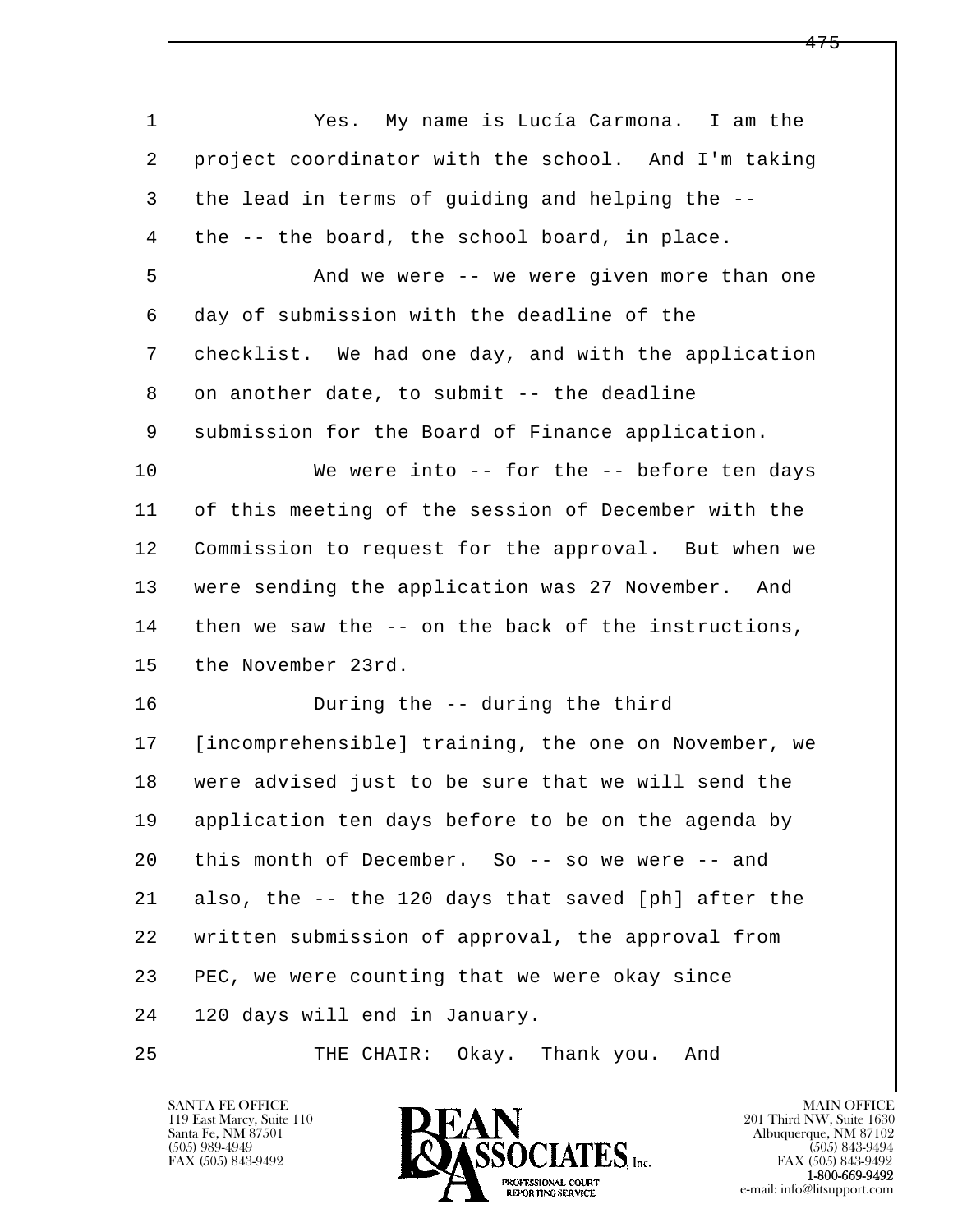| $\mathbf 1$ | that's -- that's -- we have to own that fault, that  |
|-------------|------------------------------------------------------|
| 2           | the implementation year checklist has 120 days on    |
| 3           | it. And that violates the code, because the NMAC is  |
| 4           | 90 days or 60 days?                                  |
| 5           | MS. AMI JAEGER: I think it's 90 days.                |
| 6           | THE CHAIR: Yeah. So we gave them, in the             |
| 7           | checklist, the direction that they could do it in    |
| 8           | 120 days, which is accurate. That would be in        |
| 9           | January. It was part of the checklist for the        |
| 10          | November submissions. They thought they were fine,   |
| 11          | because they were going by what was indicated. And   |
| 12          | it's -- it's not correct.                            |
| 13          | So in order for us, however, to stay in              |
| 14          | line with NMAC, we have to -- we would have to vote  |
| 15          | to grant them an extension so that they fall into    |
| 16          | compliance with NMAC. And then we would be able to   |
| 17          | vote to approve their Board of Finance.              |
| 18          | So we need two separate votes, the first             |
| 19          | one to grant them the extension, and the second one  |
| 20          | to grant them the Board of Finance. And we have to   |
| 21          | fix the implementation year checklist so that        |
| 22          | it's -- we're not putting all of us in a bind.       |
| 23          | MS. KAREN WOERNER: It does --                        |
| 24          | Madam Chair, on the implementation year checklist -- |
| 25          | oh, it does mention "120 days after receiving        |

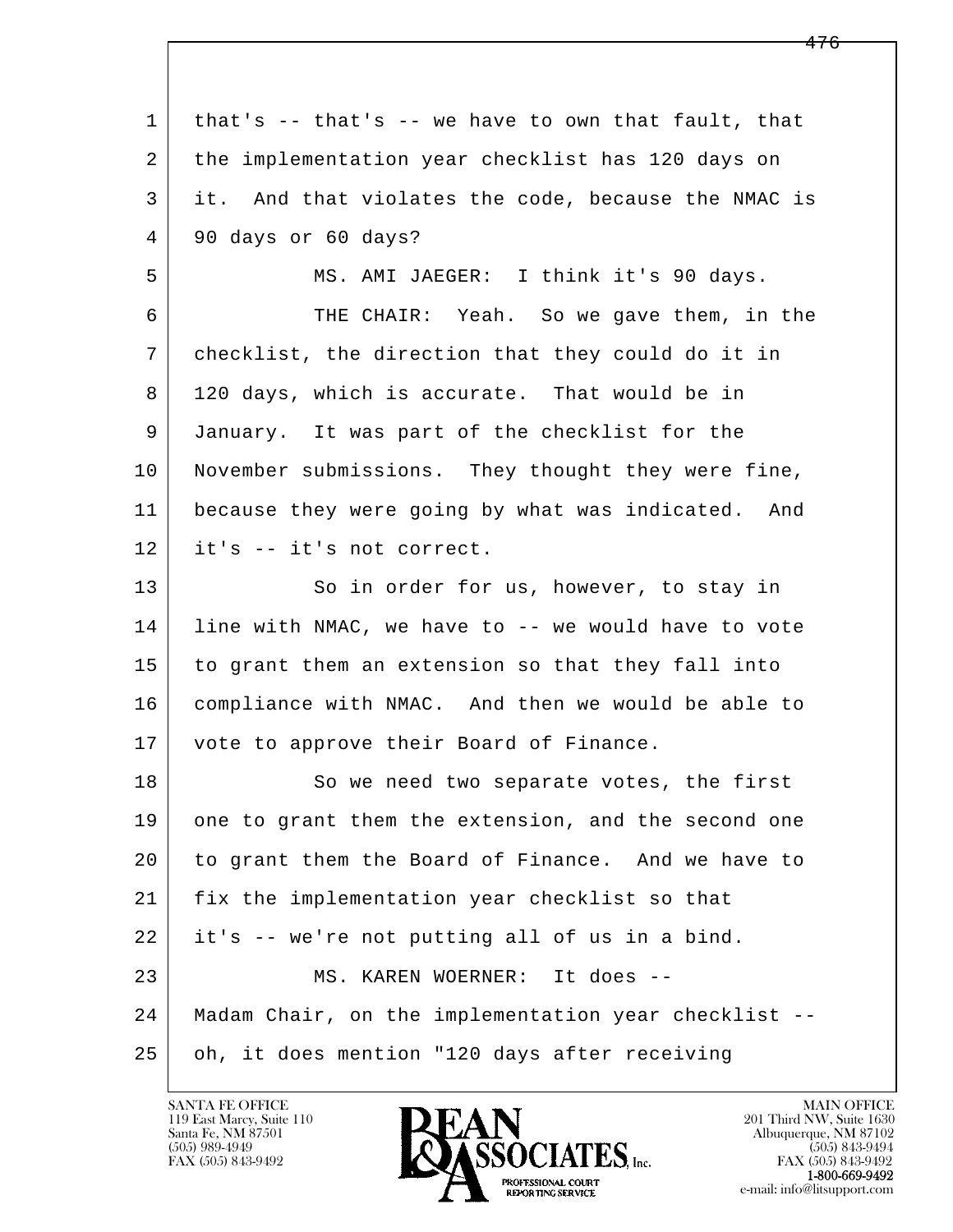l  $\overline{\phantom{a}}$ 1 | written approval." 2 THE CHAIR: Correct. That violates NMAC, 3 the 120 days. Giving them 120 days violates NMAC, 4 which is what I said. 5 MS. KAREN WOERNER: So they -- okay. 6 We'll follow up on that. 7 THE CHAIR: So that has to be changed for 8 next year so that it falls into compliance with 9 NMAC. So they're fine, except they're not fine with 10 NMAC. So we have to give them -- we have to grant 11 | them the extension; because legally, we can't vote 12 on something that violates NMAC. So we have to give 13 them the extension, which puts them back into 14 compliance, and then we vote to give them the grant 15 of the Board of Finance. 16 So that's -- and we have to fix it for the 17 implementation year checklist for next year so that 18 we're all clear on the deadlines that they have 19 to -- and there was a -- there was also -- there was  $20$  a minor question about is it the date that they  $-$ 21 | that we vote on it, or is it the date that they 22 officially get the letter, which could be up to  $23$  | 14 days later? 24 So I think Ami was looking at that, just  $25$  to see where we fall with that. But that's  $-$ 

119 East Marcy, Suite 110<br>Santa Fe, NM 87501

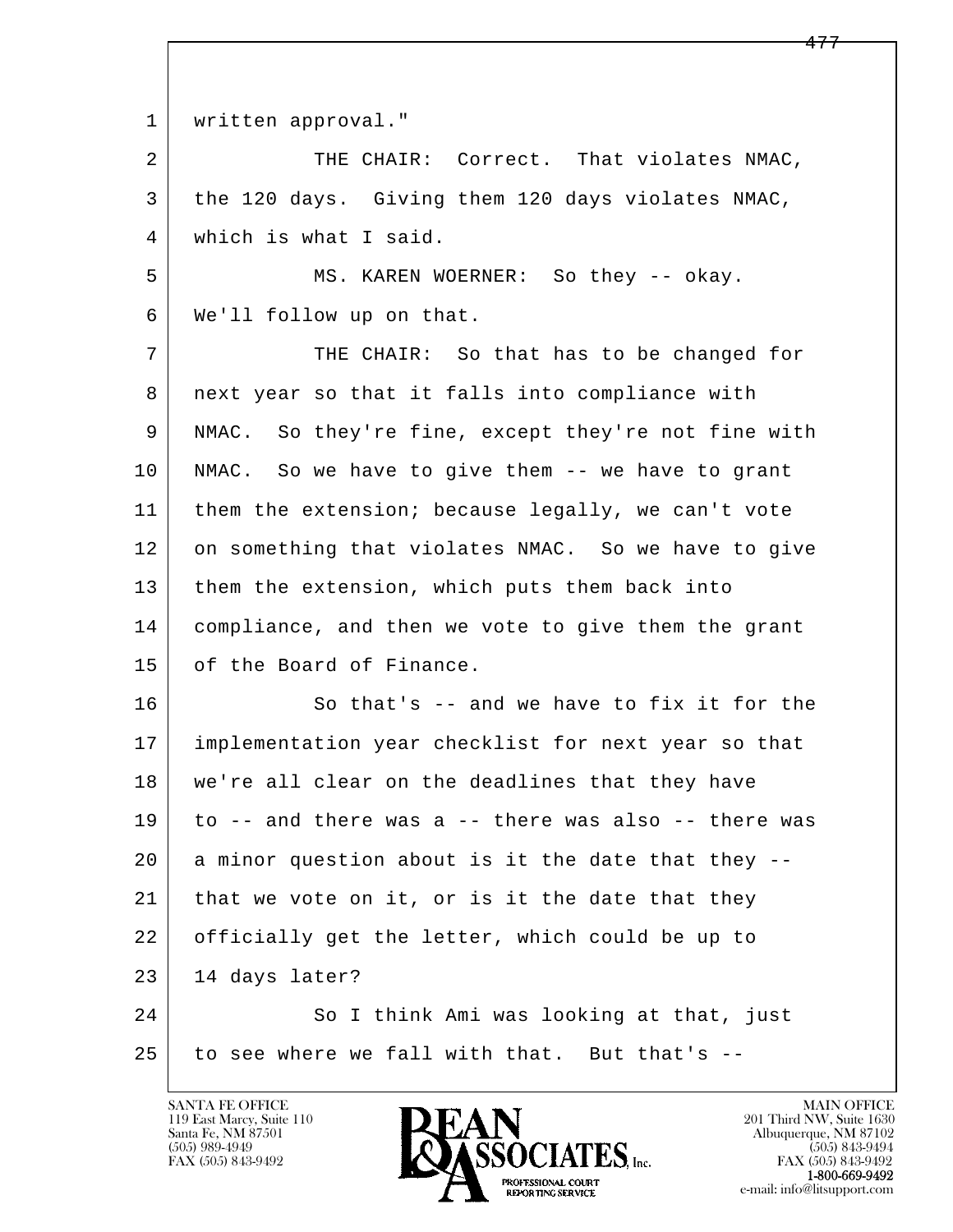l  $\overline{\phantom{a}}$  1 that's a minor issue, and it doesn't -- it doesn't 2 really play into this concern right now. But it was 3 just a question that was raised. 4 So here I go. I've got it. 5 I move that the Public Education 6 Commission grant Raíces del Saber Xinachtli 7 Community School's request for an extension to file 8 an application for Board of Finance because the 9 | school showed good cause for the request. 10 | COMMISSIONER CABALLERO: Second. 11 THE CHAIR: There's a motion by 12 Commissioner Gipson, a second by Commissioner 13 Caballero. 14 Any discussion? 15 (No response.) 16 THE CHAIR: Roll-call vote, please, 17 Commissioner Armbruster. 18 COMMISSIONER ARMBRUSTER: Commissioner 19 Robbins? 20 COMMISSIONER ROBBINS: Yes. 21 COMMISSIONER ARMBRUSTER: Commissioner 22 Caballero? 23 COMMISSIONER CABALLERO: Yes. 24 COMMISSIONER ARMBRUSTER: Commissioner 25 Toulouse?

119 East Marcy, Suite 110<br>Santa Fe, NM 87501



FAX (505) 843-9492 FAX (505) 843-9492 e-mail: info@litsupport.com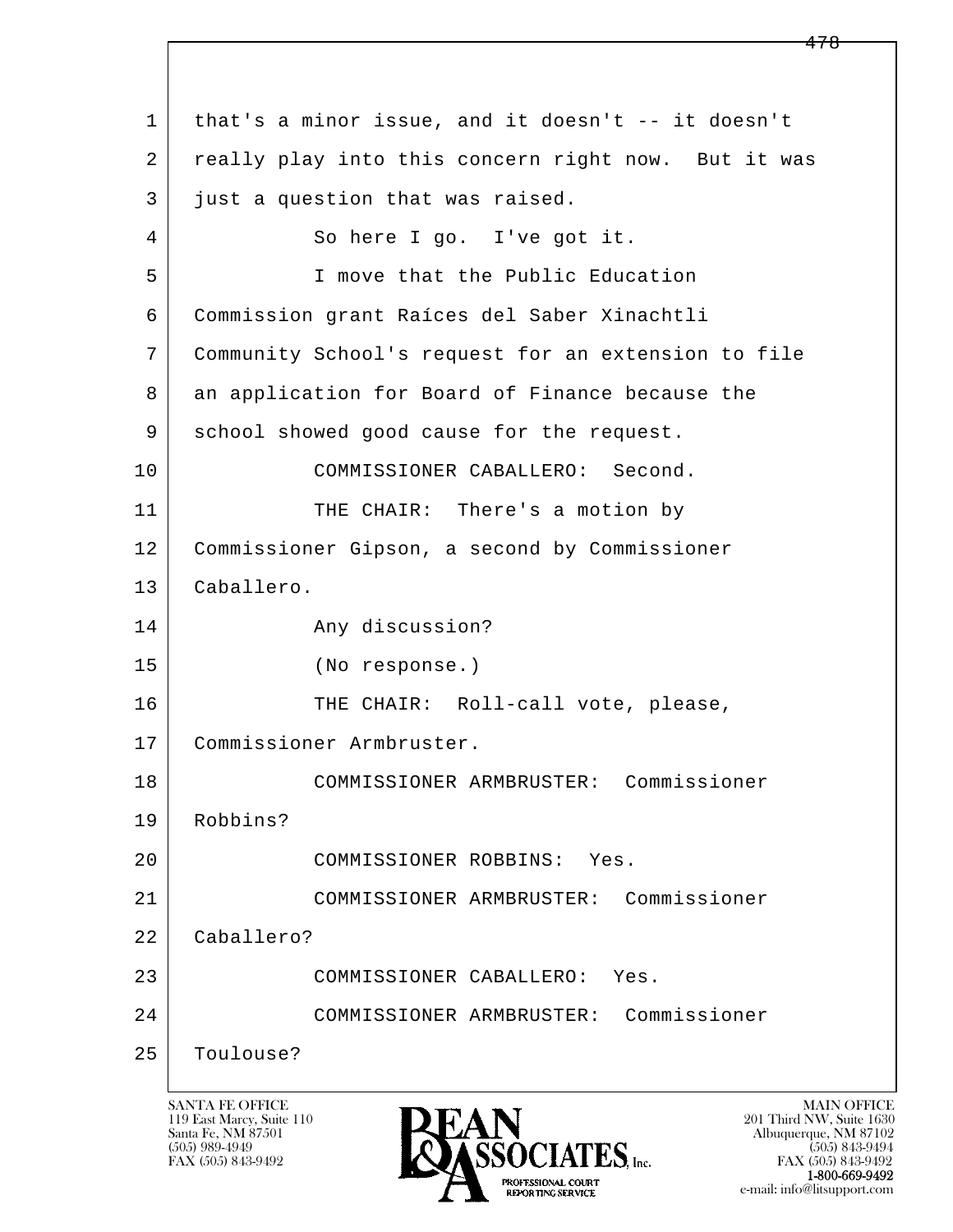l  $\overline{\phantom{a}}$ 1 COMMISSIONER TOULOUSE: Yes. 2 COMMISSIONER ARMBRUSTER: Commissioner 3 Ruiz? 4 COMMISSIONER RUIZ: Yes. 5 COMMISSIONER ARMBRUSTER: Commissioner 6 Armbruster votes "Yes." 7 Commissioner Gipson? 8 THE CHAIR: Yes. 9 COMMISSIONER ARMBRUSTER: Commissioner 10 Conyers? 11 COMMISSIONER CONYERS: Yes. 12 COMMISSIONER ARMBRUSTER: Commissioner 13 Peralta? 14 COMMISSIONER PERALTA: Yes. 15 COMMISSIONER ARMBRUSTER: That's 16 eight-zero. 17 | THE CHAIR: The motion passes, eight-zero. 18 Thank you. 19 Now I move that the Public Education 20 Commission approve Raíces del Saber Xinachtli 21 Community School's application for Board of Finance. 22 COMMISSIONER ROBBINS: Second. 23 THE CHAIR: There's a motion by 24 Commissioner Gipson, a second by Commissioner 25 Robbins.

119 East Marcy, Suite 110<br>Santa Fe, NM 87501



FAX (505) 843-9492 FAX (505) 843-9492 e-mail: info@litsupport.com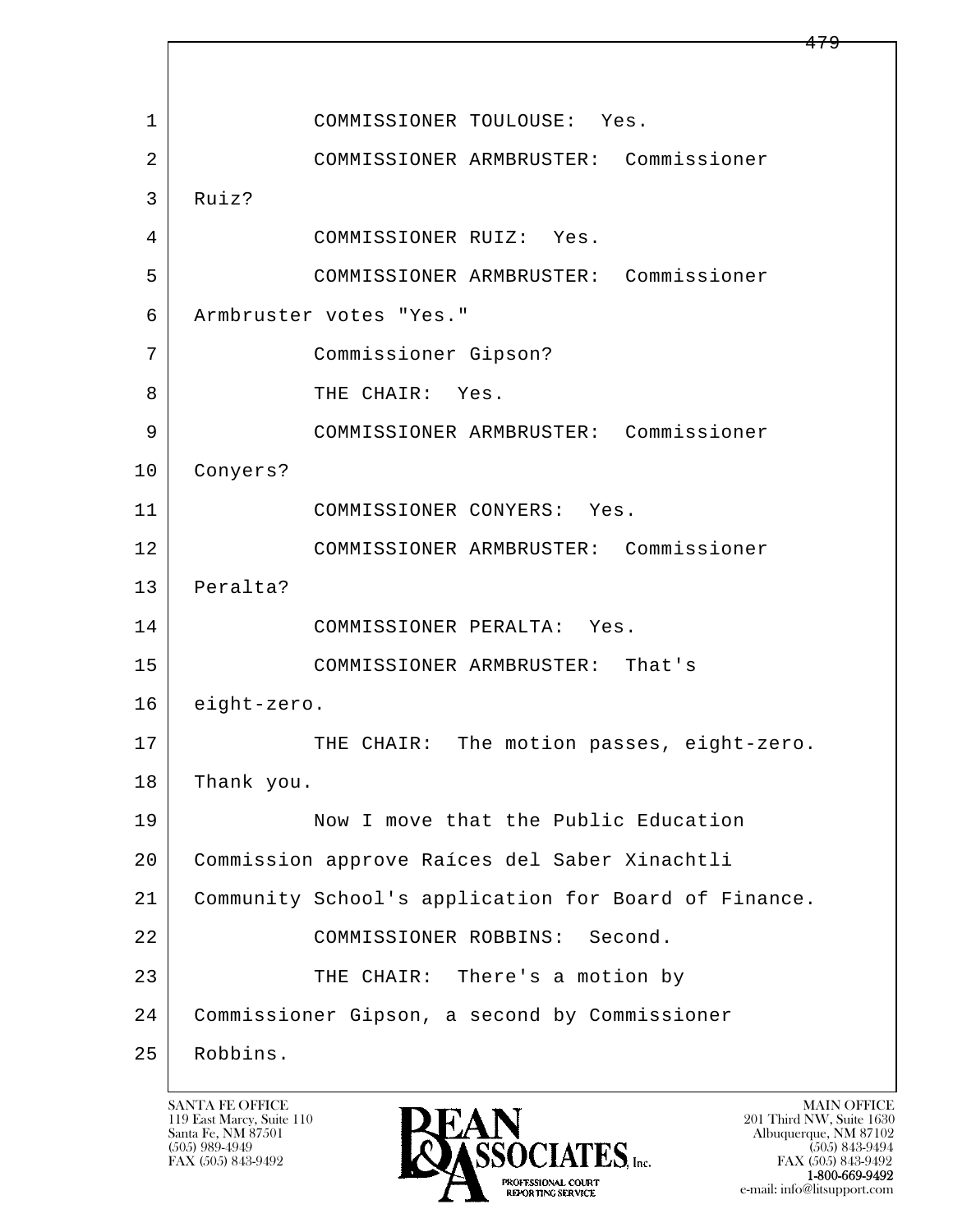l  $\overline{\phantom{a}}$ 1 any discussion? 2 (No response.) 3 THE CHAIR: Commissioner Armbruster, 4 roll-call vote. 5 COMMISSIONER ARMBRUSTER: Commissioner 6 Toulouse? 7 COMMISSIONER TOULOUSE: Yes. 8 COMMISSIONER ARMBRUSTER: Commissioner 9 Conyers? 10 COMMISSIONER CONYERS: Yes. 11 COMMISSIONER ARMBRUSTER: Commissioner 12 Armbruster votes "Yes." 13 Commissioner Robbins? 14 COMMISSIONER ROBBINS: Yes. 15 COMMISSIONER ARMBRUSTER: Commissioner 16 Ruiz? 17 COMMISSIONER RUIZ: Yes. 18 COMMISSIONER ARMBRUSTER: Commissioner 19 Caballero? 20 COMMISSIONER CABALLERO: Yes. 21 COMMISSIONER ARMBRUSTER: Commissioner 22 Gipson? 23 THE CHAIR: Yes. 24 COMMISSIONER ARMBRUSTER: Commissioner 25 Peralta?

119 East Marcy, Suite 110<br>Santa Fe, NM 87501



FAX (505) 843-9492<br>**1-800-669-9492** e-mail: info@litsupport.com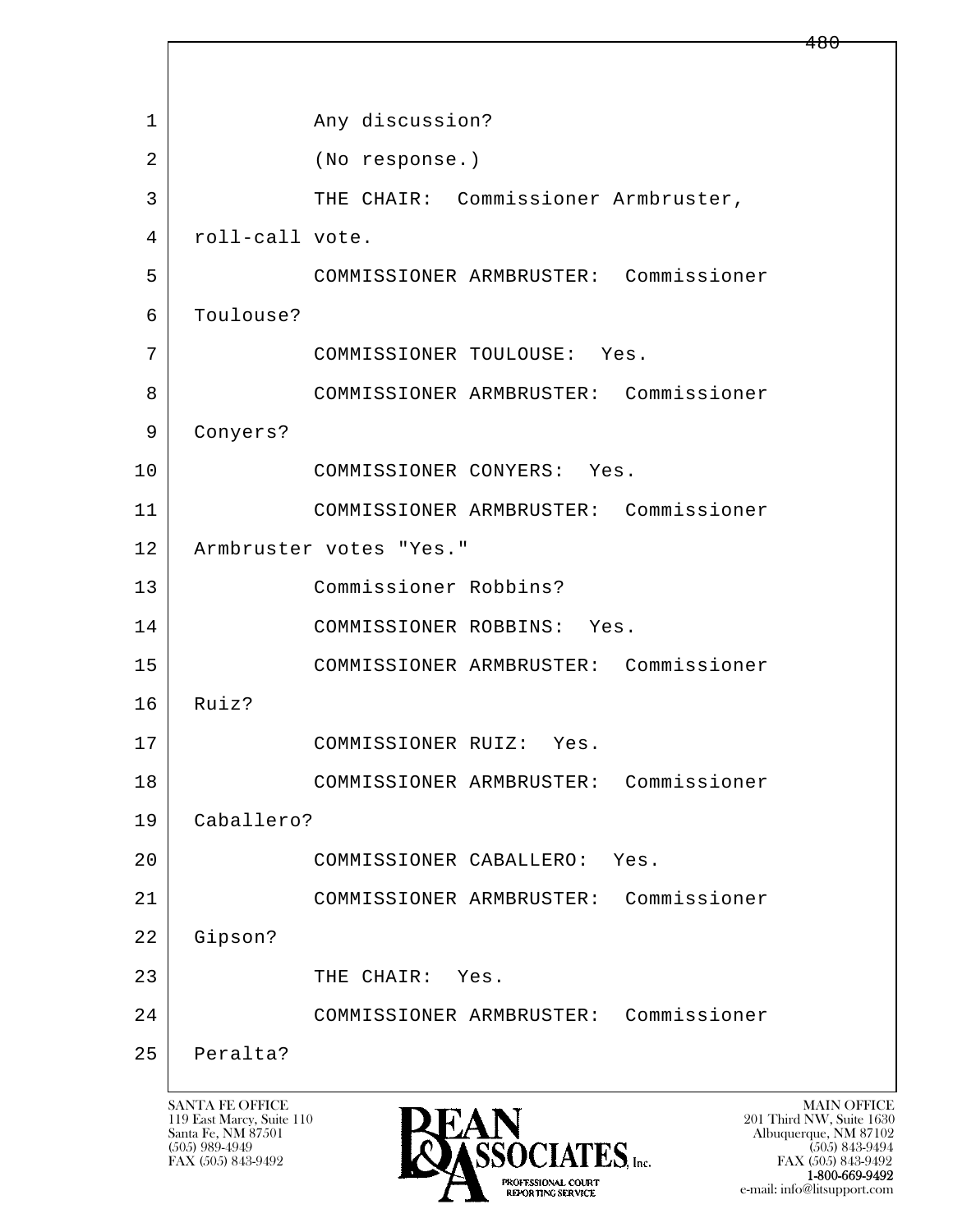l  $\overline{\phantom{a}}$  1 COMMISSIONER PERALTA: Yes. 2 COMMISSIONER ARMBRUSTER: Motion passes, 3 eight-zero. 4 THE CHAIR: Motion passes, eight-zero. 5 Thank you so much for bearing with us with the 6 phone. Thank you. 7 MS. LUCÍA CARMONA: Thank you for 8 providing this support. Good morning. 9 | (Telephonic connection ended.) 10 THE CHAIR: We are on to Item No. 12, 11 which is the PEC Year-End Report to the Legislature 12 and LESC, which you just received copies of. So, 13 Ami, you want to -- 14 MS. AMI JAEGER: Sure. So I prepared this 15 draft for your consideration. The statute is 16 pretty -- it's not very specific about what can go 17 into the year-end report. In large part, it's a 18 requirement of CSD to provide the report; but there 19 was no indication that they were going to do it. 20 They haven't done it for a few years. 21 So I thought it was a good opportunity for 22 the Public Education Commission to summarize kind of 23 some of its efforts this year. 24 And the document would go to members of 25 the Legislature. So some people have no familiarity

119 East Marcy, Suite 110<br>Santa Fe, NM 87501

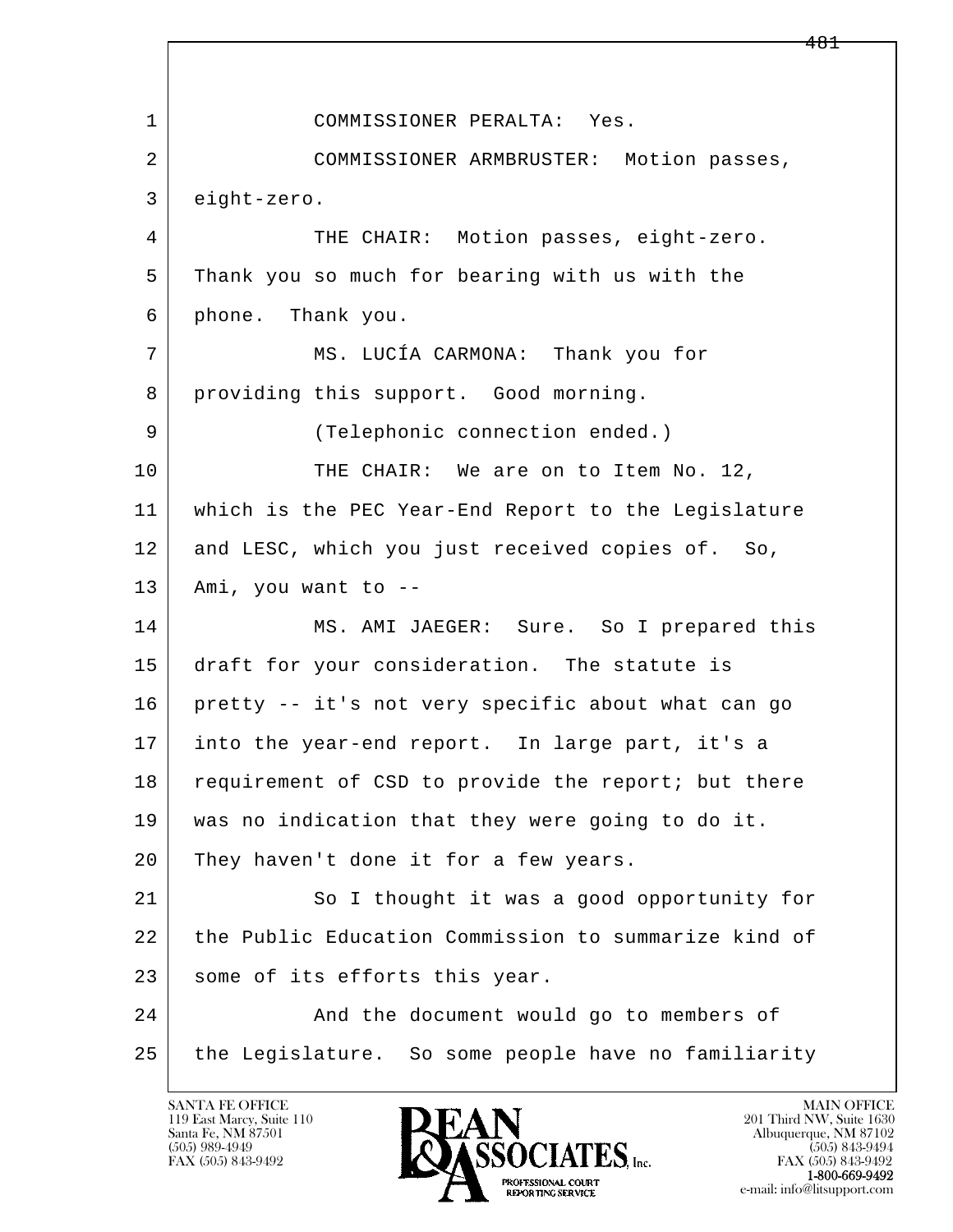1 with what the PEC does. So I did a little bit of 2 background, who are we and how are we comprised, 3 what do we do in terms of authorizing the schools, 4 and what have we done this year.

 5 And I think we focused in this document on 6 the performance frameworks, implementing it through 7 the new contracts and doing the review of the 8 schools that have come up as you've just completed 9 under the performance frameworks, outlined a couple 10 of our legal challenges, asked the Legislature to 11 consider changing the appeals process so the appeals 12 from PEC decisions would not be to the Secretary but 13 would be to the District Court, as other independent 14 commissions' authority is.

l 15 Those are kind of the highlights of it. 16 If the Commission approves this draft, I would like 17 to go back through it and proof it one more time; so 18 the changes would be scrivener errors or things like 19 | that, or if there are major substantive errors that 20 Commissioners would like to see included or 21 tightened up. 22 COMMISSIONER ARMBRUSTER: Did we close 23 Anthony as well on SAHQ and Cariños? Didn't we -- 24 THE CHAIR: I'm sorry.

25 COMMISSIONER ARMBRUSTER: I was just

119 East Marcy, Suite 110<br>Santa Fe, NM 87501

 $\overline{\phantom{a}}$ 

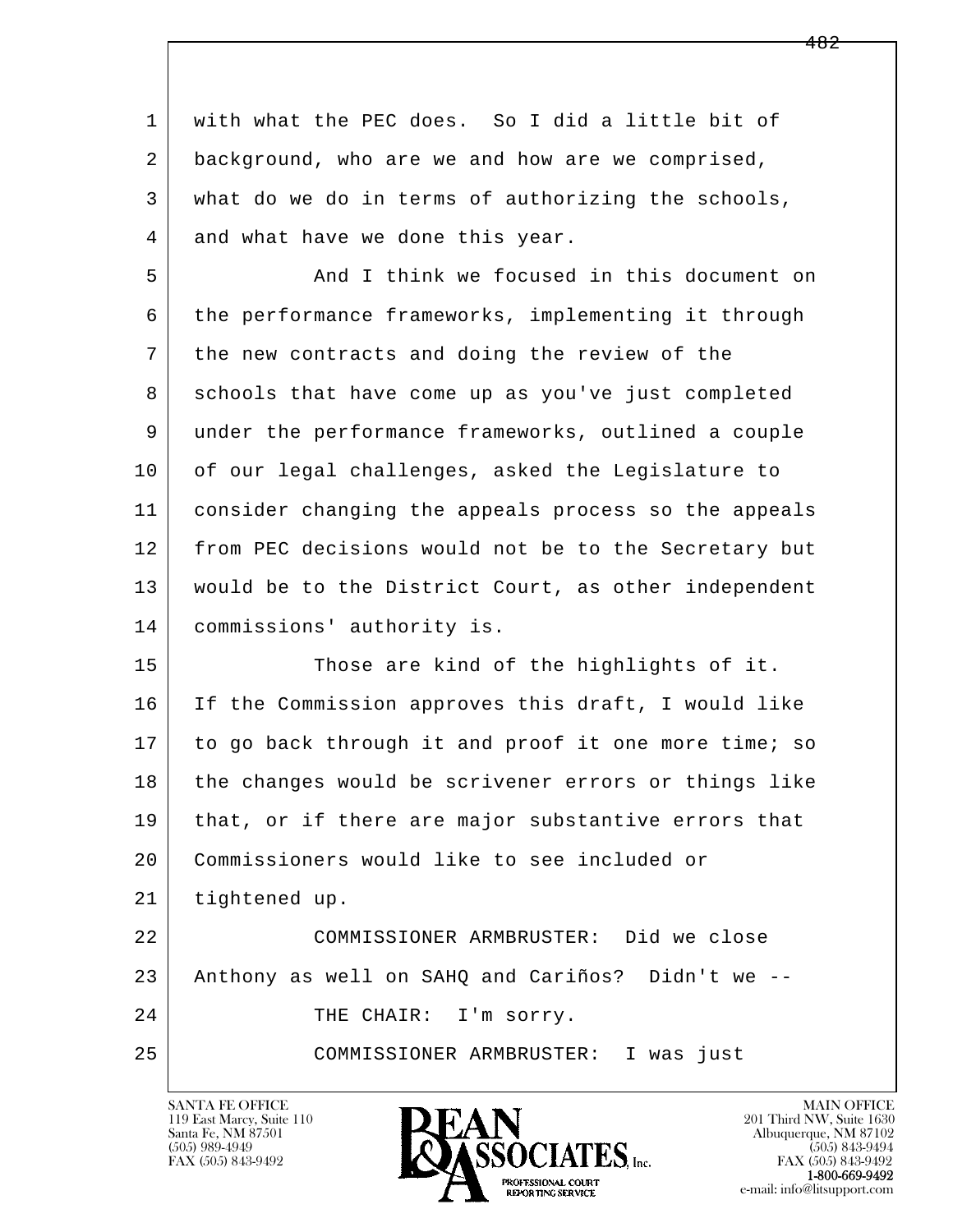l  $\overline{\phantom{a}}$  1 looking at it -- does Anthony belong there? Or is 2 that -- I don't know. It's ongoing. On this first 3 page. 4 THE CHAIR: These -- because -- 5 COMMISSIONER ARMBRUSTER: Is that last 6 year's? 7 THE CHAIR: So these school's letter 8 grades are in that number. But since -- that's last 9 | year's numbers. 10 COMMISSIONER ARMBRUSTER: Oh, okay. 11 THE CHAIR: Not the grades that currently 12 came out. Yeah, this is -- this is based solely on 13 last year's. 14 COMMISSIONER ARMBRUSTER: Yeah. Didn't 15 Anthony -- weren't they ours last year? 16 THE CHAIR: Right. And it says there, 17 | "Anthony Charter School is now closed." 18 COMMISSIONER ARMBRUSTER: Oh, I see. 19 Sorry, sorry, sorry, sorry. Looked in the wrong 20 | place. My bad. 21 THE CHAIR: They had a "C" last year. 22 Yeah. Okay. 23 COMMISSIONER ARMBRUSTER: So you want us 24 to read this and approve it? Or do you want to just 25 do it?

119 East Marcy, Suite 110<br>Santa Fe, NM 87501

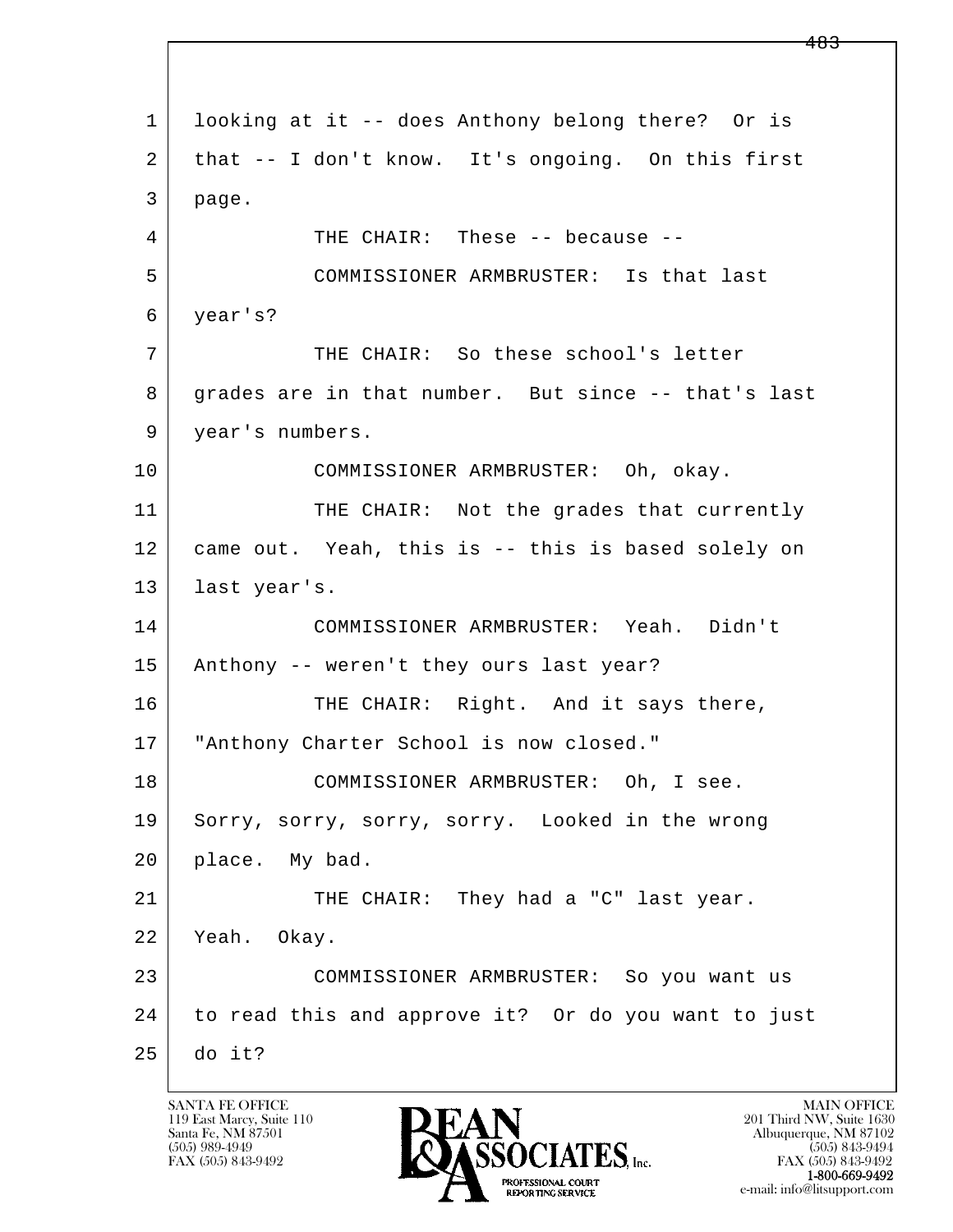l  $\overline{\phantom{a}}$ 1 THE CHAIR: Well, I would -- I would like 2 this to be able to get to the Legislature and the 3 LESC fairly quickly. But I don't want to push 4 something through that people haven't had time to 5 | really mull over. 6 So I'll leave it to the will of the 7 Commission at this point in time. If this is 8 something that they're comfortable enough just 9 briefly glancing at right now and saying, "Okay," or 10 we can put it on the January agenda. I have no -- 11 you know, I don't have any problem waiting till 12 January. 13 **Part of me would like to say I'd like to** 14 | get it there soon. But I understand the -- the need 15 to, you know, take a look at it if people are more 16 comfortable taking a look at it. Or is there a way 17 that people could look at it over the next -- but it 18 is something we have to vote on. 19 | MS. AMI JAEGER: You can -- it depends --20 it's really the will of the Commissioners. If 21 they'd like to review the draft and send me comments 22 and then send -- and then we would vote in January 23 on the final draft. 24 THE CHAIR: Right. Yeah. 25 COMMISSIONER RUIZ: Madam Chair, I'd be

119 East Marcy, Suite 110<br>Santa Fe, NM 87501

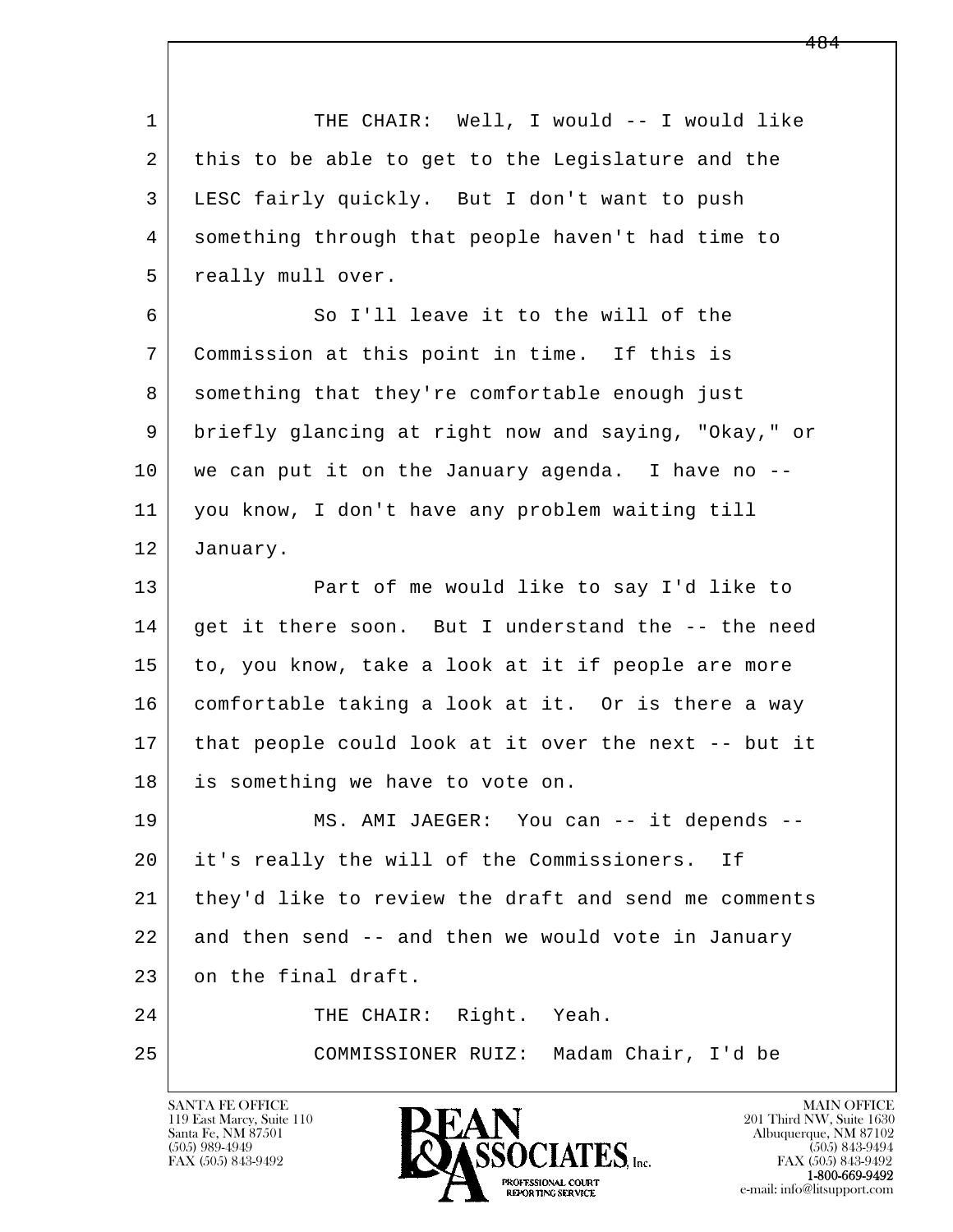l  $\overline{\phantom{a}}$  1 comfortable with that; because I -- because, you 2 know, to just approve it, I wish we would have 3 gotten an electronic copy prior to, you know, 4 looking at it. 5 MS. AMI JAEGER: I own that. 6 COMMISSIONER RUIZ: So if we can just do 7 | that in January, I'll feel better about it. 8 THE CHAIR: Yeah. I think if we ask 9 Commissioners to look at it, and between now and -- 10 Beverly, when are you going to be gone for break? 11 MS. FRIEDMAN: Christmas week. 12 | THE CHAIR: Which --13 | MS. FRIEDMAN: Which is the 24th through 14 the 28th. 15 THE CHAIR: Oh, okay. So if we had -- if 16 I could ask Commissioners to look at this through 17 | the end of next week and by next Friday, submit 18 | comments to Beverly so that she can forward them 19 to -- to Ami, that gives everyone just a touch over 20 a week to look at it. 21 COMMISSIONER RUIZ: Yeah. 22 THE CHAIR: Okay? All right. Thanks.  $23$  And we'll put it on the change  $-$ - 24 COMMISSIONER ROBBINS: Do you just want 25 our general comments? Or do you want to send us an

119 East Marcy, Suite 110<br>Santa Fe, NM 87501

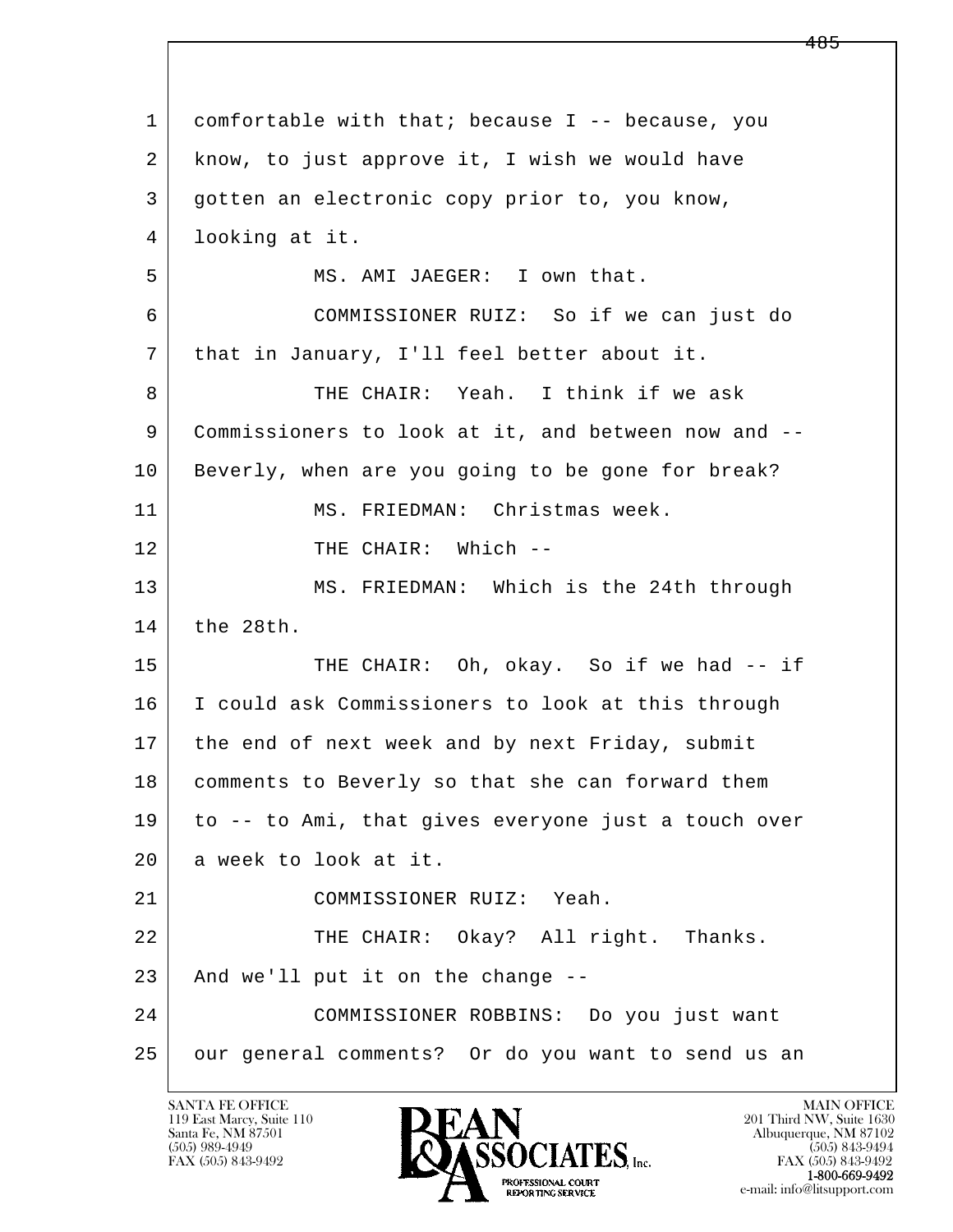l  $\overline{\phantom{a}}$  1 electronic copy that we could red-line and send 2 back? Which is easier? 3 MS. AMI JAEGER: I'm happy to provide a 4 copy so you can red-line it. Everybody has a 5 different -- what's easier. But I'll definitely 6 send it to Bev, and then she can -- then you can 7 forward it. 8 THE CHAIR: Yeah. So people can do 9 whichever is more comfortable for them; just write 10 out their comments. Or they can -- they can mark up 11 on the copy that they're electronically sent, 12 whichever everyone is more comfortable with. 13 COMMISSIONER ROBBINS: Thank you. 14 THE CHAIR: Okay. Thanks. 15 We're on to Item No. 13, which is my 16 report, which isn't too long. 17 | Last week, we had the -- a hearing for 18 | Raíces del Saber, which I drove up and attended. 19 Unfortunately -- no, I'm sorry. I didn't come up 20 for that. I came up for -- sorry -- I came up for 21 the -- the hearing for the rule change. That's what 22 I came up for. 23 So I want to thank -- the Matthews Fox 24 firm representing a number of charter schools also 25 attended and made public comment against the rule

119 East Marcy, Suite 110<br>Santa Fe, NM 87501



FAX (505) 843-9492<br>1-800-669-9492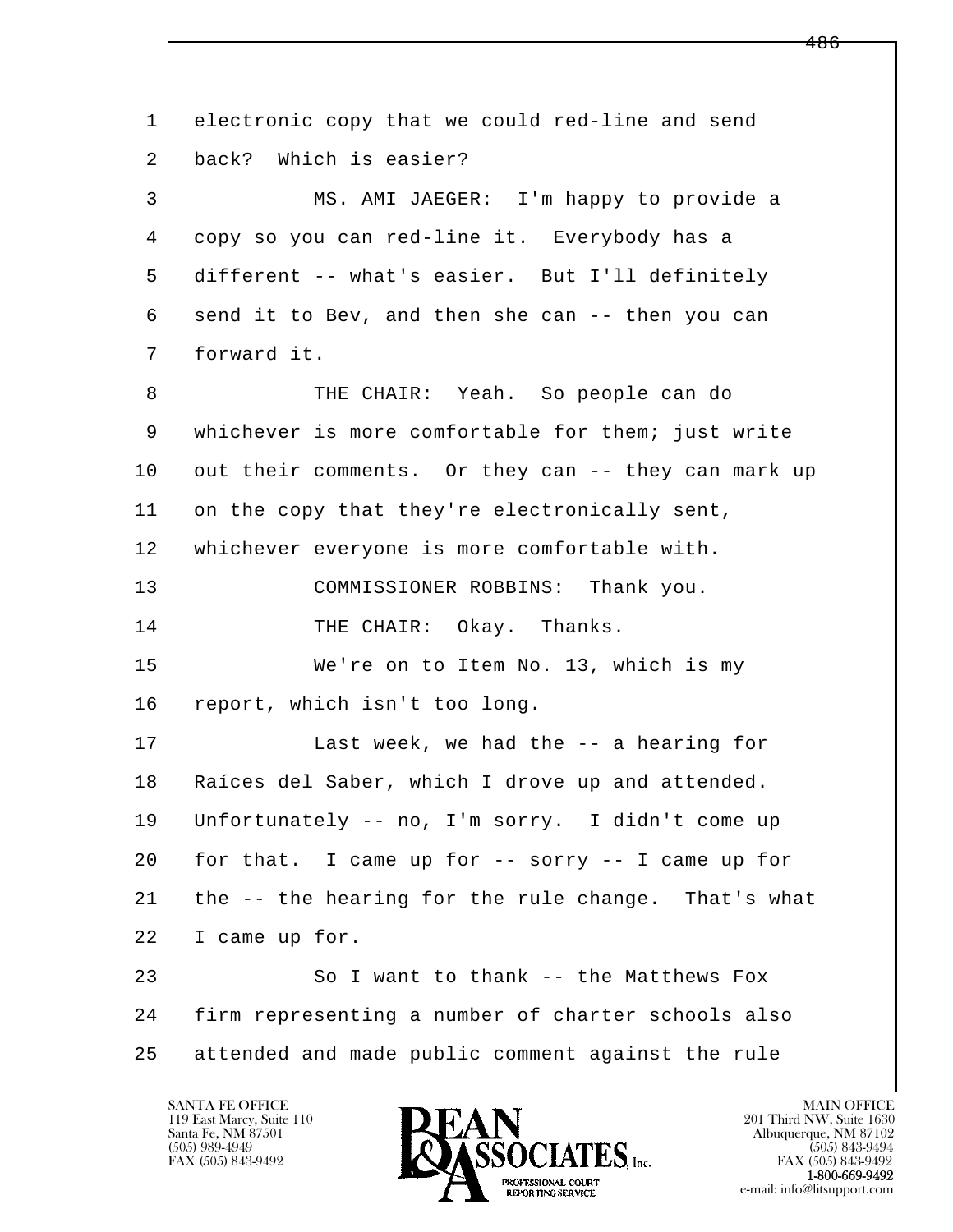| $\mathbf{1}$ | change. The public Charter School Coalition was      |
|--------------|------------------------------------------------------|
| 2            | also there and offered comment. Other than that,     |
| 3            | there was -- there was no one that attended the      |
| 4            | hearing.                                             |
| 5            | So it is unfortunate, as we mailed in our            |
| 6            | public comment, it's a -- it's a rule that would be  |
| 7            | very difficult to enforce, because it's literally    |
| 8            | going to take years to get schools under that tiered |
| 9            | system; so that it's a rule that can't be applied    |
| 10           | for at least four years from now. And then going     |
| 11           | forward, it'll take close to 12 years to completely  |
| 12           | be able to roll it out.                              |
| 13           | So it's just, you know, as far as I'm                |
| 14           | concerned, a ridiculous notion.                      |
| 15           | But there's been -- there was one of the             |
| 16           | rules that I know I received yesterday that has been |
| 17           | adopted. So I quess that's beginning to fall into    |
| 18           | place. I have not received any notification that     |
| 19           | that rule has been officially adopted. So we will    |
| 20           | just have to wait and see. But I appreciate those    |
| 21           | that did come up -- those other stakeholders that    |
| 22           | came up and provided comment as well against it.     |
| 23           | So we'll see what happens going forward              |
| 24           | with that.                                           |
| 25           | I think I was at the LESC prior to our               |

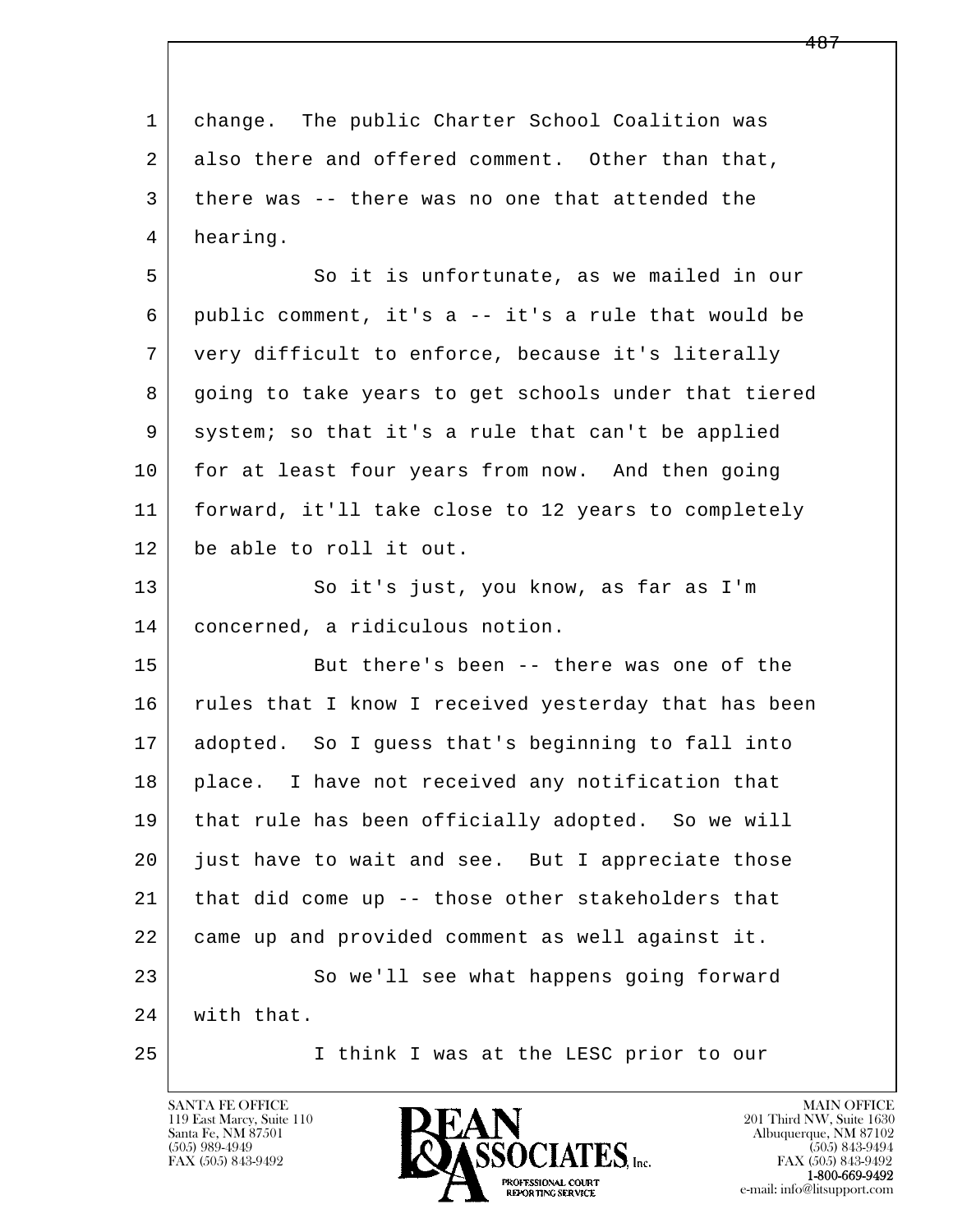l  $\overline{\phantom{a}}$  1 meeting the last time. But we did go over to the 2 LESC today. I will be going to the LFC after -- 3 after this meeting today. I went to another 4 assessment workshop that PSFA did, because it was 5 down in my district. So I did attend that, because  $6$  they are doing the reassessment. 7 There is a concern about those 8 reassessments, because unbeknownst, apparently, to 9 the PSFA staff, when I asked the question, "You're 10 scheduling appointments so that people from the 11 school have time to walk the building with you so 12 that they're getting a clear picture of what's going 13 | on," and PSFA said, "Oh, absolutely." 14 And every school in my district that had 15 been visited had not been scheduled, didn't know 16 that they were coming that day. Some had scheduled, 17 and they came a different day. And with one school, 18 they came with the wrong plans for the school when 19 they were going over with the head administrator the 20 building, and she's looking and she's saying, "I 21 have no idea what this is or where this is." And 22 then she realized that they had the wrong plans that 23 they were looking at for her school. 24 So I -- unfortunately I think they're 25 going to have to do a lot of double-work with the

119 East Marcy, Suite 110<br>Santa Fe, NM 87501



FAX (505) 843-9492<br>**1-800-669-9492**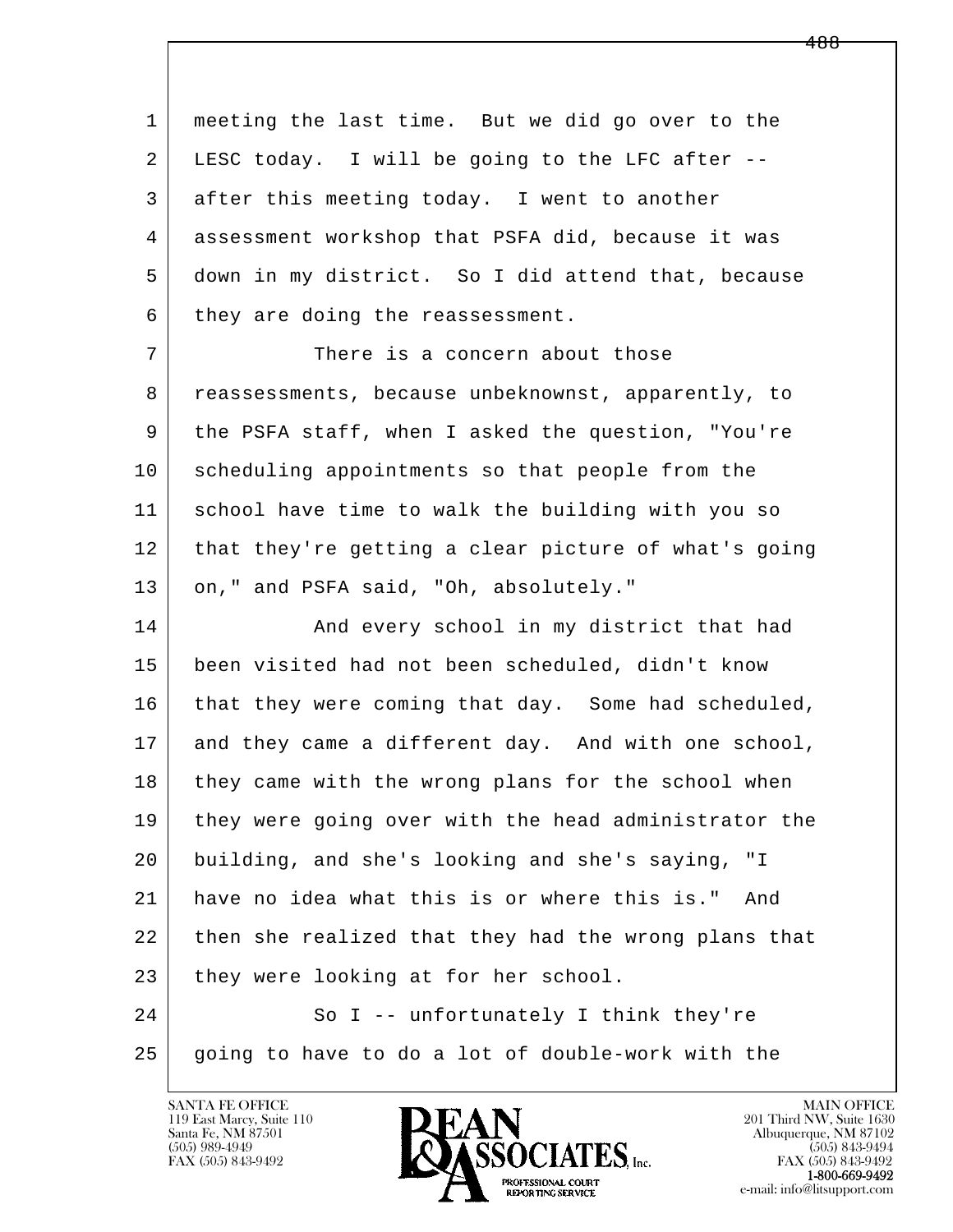l  $\overline{\phantom{a}}$  1 schools, because the reassessments are going to not 2 be accurate. So that was a concern. 3 And I will tell you, just so that you are 4 aware -- and let me pull up my calendar, because 5 there are still several reassessment workshops. And 6 there was actually one in Albuquerque on Monday, the 7 17th, at the Mark Armijo Academy. And it starts at 8 3:00. And there is another one -- because I just 9 | got -- and I'm assuming these are the updates, but 10 | I'm not 100 percent sure. 11 There is another one on the 19th of 12 December; and that's at Taos Academy. There is one 13 | scheduled for Santa Fe, but I don't have any more 14 information than that on it. 15 | So if you're -- they're interesting to go 16 to to learn about how they do do the assessment. 17 And there's -- there's growing concern for some 18 charters who have -- who have unique missions, and 19 they use space that traditional schools, like a 20 theater, maybe, that a traditional school may use 21 only occasionally. This is a working classroom for  $22$  them. 23 As another example, some schools have a 24 culinary program, and they're using their cafeteria 25 kitchen; but they're not allowed to count that as

119 East Marcy, Suite 110<br>Santa Fe, NM 87501



FAX (505) 843-9492<br>**1-800-669-9492**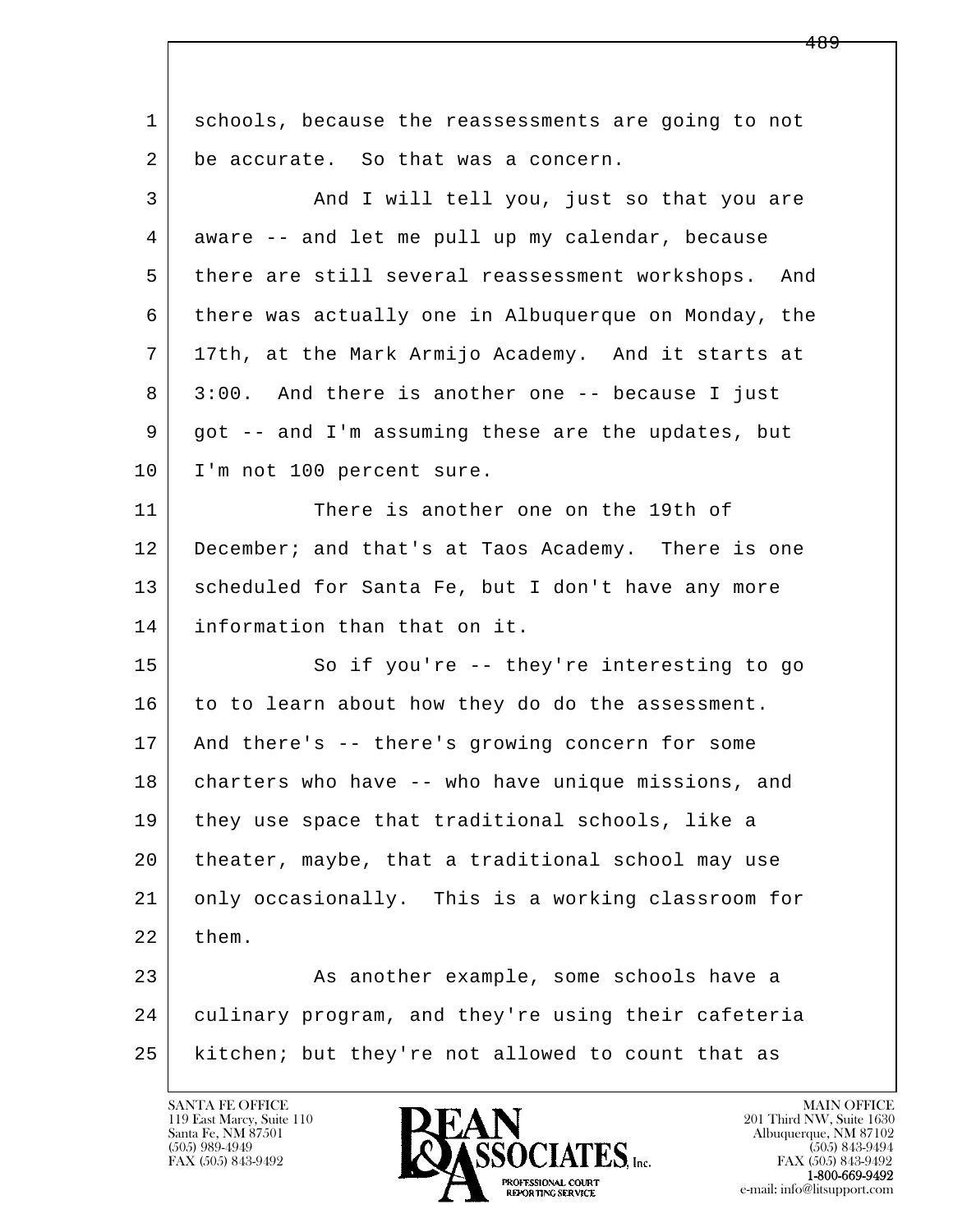| $\mathbf{1}$ | classroom space because they don't use it enough       |
|--------------|--------------------------------------------------------|
| 2            | because they have to allow the cafeteria staff in to   |
| 3            | do lunch. So it's down for that chunk of time; so      |
| 4            | therefore, it's not considered classroom space.        |
| 5            | So I'm hoping that during the Legislative              |
| 6            | Session, there is some work on what adequacy is.       |
| 7            | And that's the whole issue, what -- what is            |
| 8            | considered adequacy.                                   |
| 9            | So I think the Public Charter Coalition is             |
| 10           | working on that on behest of the charters, to be       |
| 11           | able to get a more accurate assessment of how -- how   |
| 12           | our schools, in particular, use their -- use their     |
| 13           | facilities.                                            |
| 14           | So that should be interesting to take a                |
| 15           | look at.                                               |
| 16           | I know the LESC today is looking at                    |
| 17           | virtual schools. So when we're done here, if folks     |
| 18           | want to go over to the Roundhouse, that should be an   |
| 19           | interesting discussion; because some of that, I do     |
| 20           | believe legislatively is going to end up falling on    |
| 21           | our lap. So it's -- it's something that I think        |
| 22           | will -- we may end up having to have on the agenda     |
| 23           | for January, as we're looking at what we may or may    |
| 24           | not support in terms of legislation once the session   |
| 25           | So we're going to have to keep our eyes and<br>starts. |

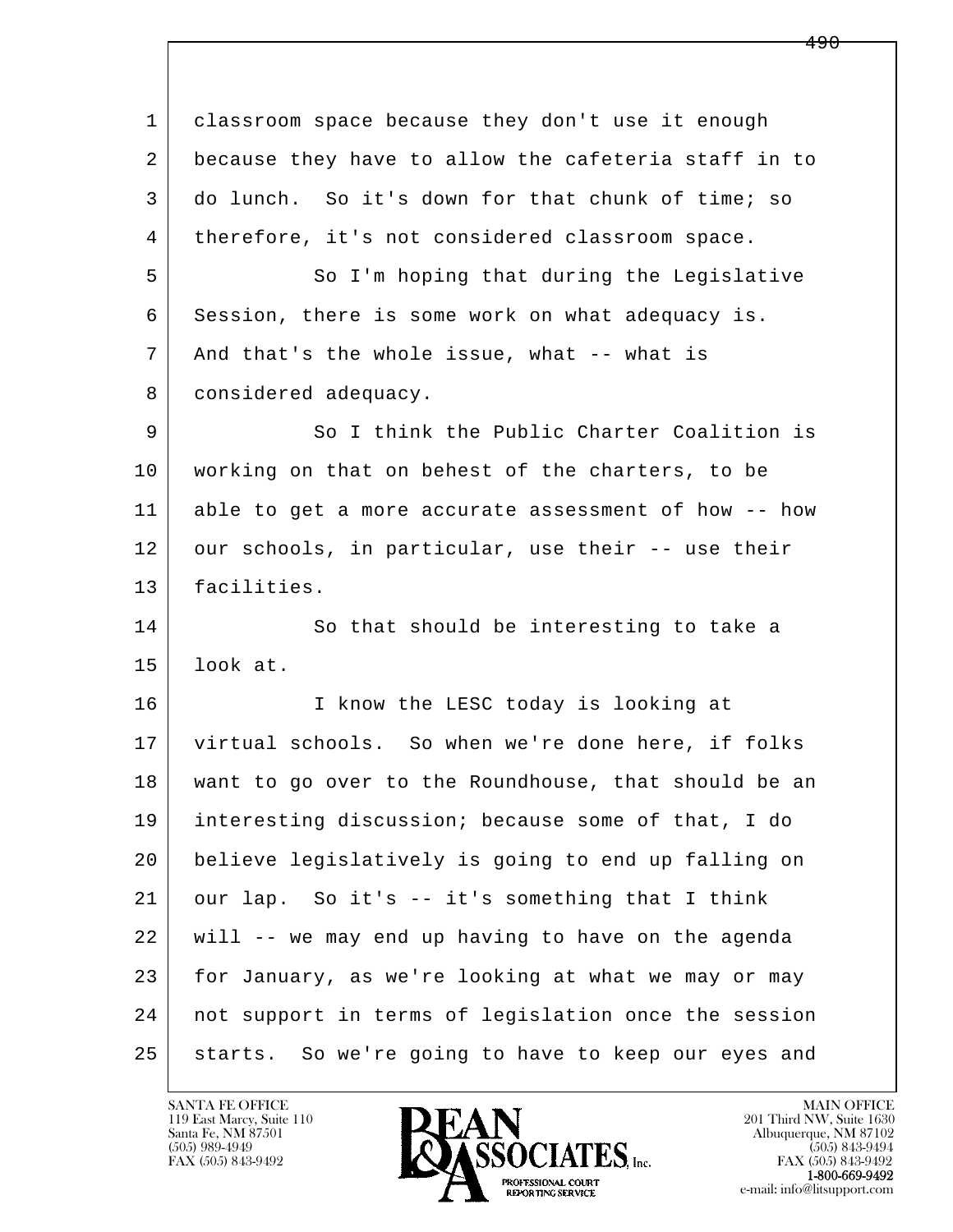1 ears on that.

| $\overline{2}$ | I'd like to, once again, recognize that              |
|----------------|------------------------------------------------------|
| 3              | the three folks to my left, most immediate left,     |
| 4              | this is their final meeting. So we want to thank     |
| 5              | the Commissioners for -- and me, in particular,      |
| 6              | because I cut my teeth with these folks. So that     |
| 7              | it's invaluable service that they've given to the    |
| 8              | Commission and to me, in particular.                 |
| 9              | So we want to say thank you. And all will            |
| 10             | be given time to speak; so -- and I'm looking, and I |
| 11             | don't see -- oh. I know why Matt is not here. Matt   |
| 12             | is speaking at the virtual school at the LESC. So I  |
| 13             | don't know if he's got anything in particular that   |
| 14             | he needs communicated. Apparently not. So we will    |
| 15             | skip that.                                           |
| 16             | I actually had a brief conversation with             |
| 17             | Joe Guillen yesterday about his appearance on the    |
| 18             | agenda every -- each meeting. And he appreciated     |
| 19             | it. And I did communicate that if he wishes to       |
| 20             | simply send something so that he doesn't have to     |
| 21             | physically come here -- but if there's something     |
| 22             | important that the School Boards Association wants   |
| 23             | communicated out, I would certainly do that for him. |
| 24             | In addition, we -- we talked about, once             |
| 25             | again, taking a closer look at allowing charters to  |

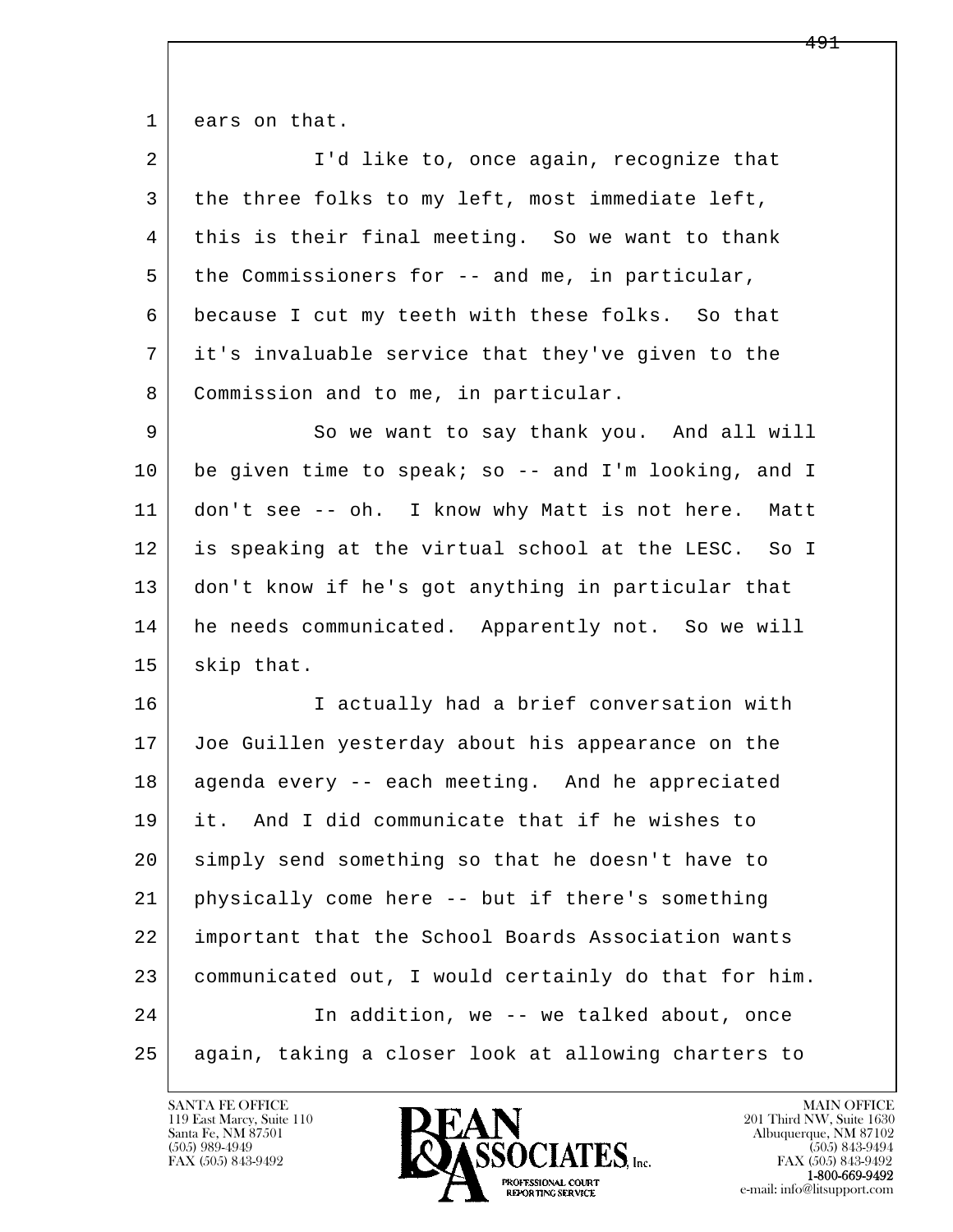1 become members.

| $\overline{a}$ | The difficulty with charter schools                  |
|----------------|------------------------------------------------------|
| 3              | becoming members of the School Boards Association is |
| 4              | the fee that's involved and because they're          |
| 5              | considered a school district. So the fee to join     |
| 6              | the School Boards Association is prohibitive for     |
| 7              | most of the charters. And because they are unique    |
| 8              | enough, they don't necessarily make use of the       |
| 9              | services of the School Boards Association that a     |
| 10             | traditional district does.                           |
| 11             | But the training, especially the law                 |
| 12             | conference and those events, are really important    |
| 13             | and valuable for the charters; so that we briefly    |
| 14             | touched on maybe being able to use an associate      |
| 15             | membership so that there's a reduced fee for them,   |
| 16             | because they do use them in a reduced manner as      |
| 17             | well.                                                |
| 18             | So that that would be $-$ I think we would           |
| 19             | all benefit. Because the School Boards Association,  |
| 20             | as well, offers training. But right now, they are    |
| 21             | not certified trainers through the rule.             |
| 22             | So that's something that we had a little             |
| 23             | discussion about, too. So hopefully, we can work on  |
| 24             | that. And I think that's really important for the    |
| 25             | schools to be able to access as much information as  |

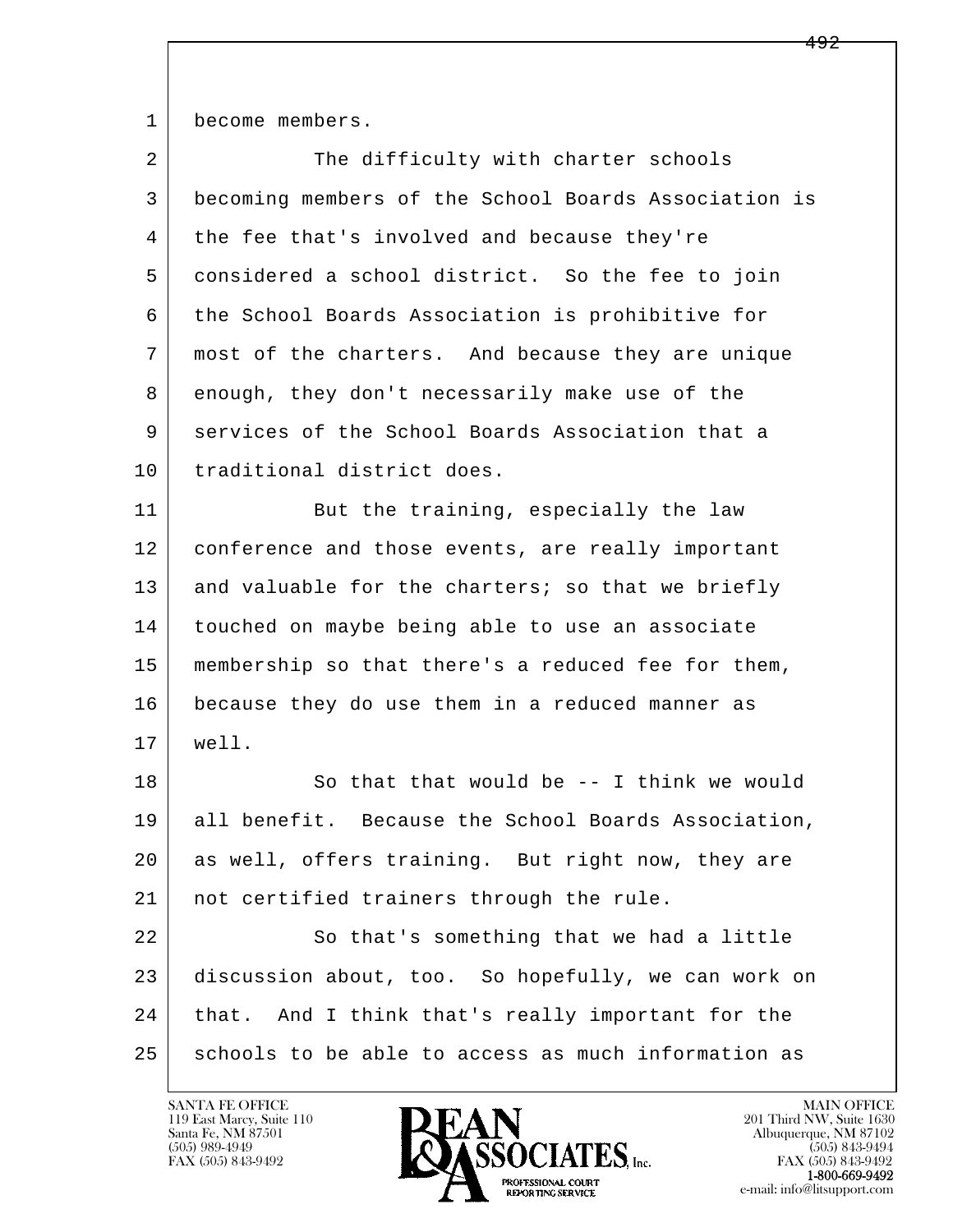l  $\overline{\phantom{a}}$  1 they can. So hopefully, next year, things might be 2 a little bit smoother with that; so hopefully, he'll 3 keep us apprised of that. 4 So I think I'm done. So we are now on to 5 Commissioners' comments. 6 Commissioner Robbins? 7 COMMISSIONER ROBBINS: Well, for the four 8 Commissioners that will be leaving the Commission, I 9 want to thank you for the almost year and a half -- 10 | three? I thought there were four new Commissioners. 11 I mean, Danielle. I mean, three here, and we have a 12 | fourth person coming. 13 But the three that are here that are 14 leaving, I've appreciated the 14 months that -- or 15 16 months -- that I've served with you. I have 16 appreciated your experience, your input, and the 17 knowledge that you've shared. It has helped me get 18 up to speed a lot faster on a lot of the things that 19 happen here. 20 I also appreciate your commitment to the 21 charter schools and the dedication that you've shown 22 to this Commission. So thank you very, very much 23 for that, and I hope we can carry on and leave -- 24 the legacy you're leaving, that we can build on that 25 as we go forward.

119 East Marcy, Suite 110<br>Santa Fe, NM 87501

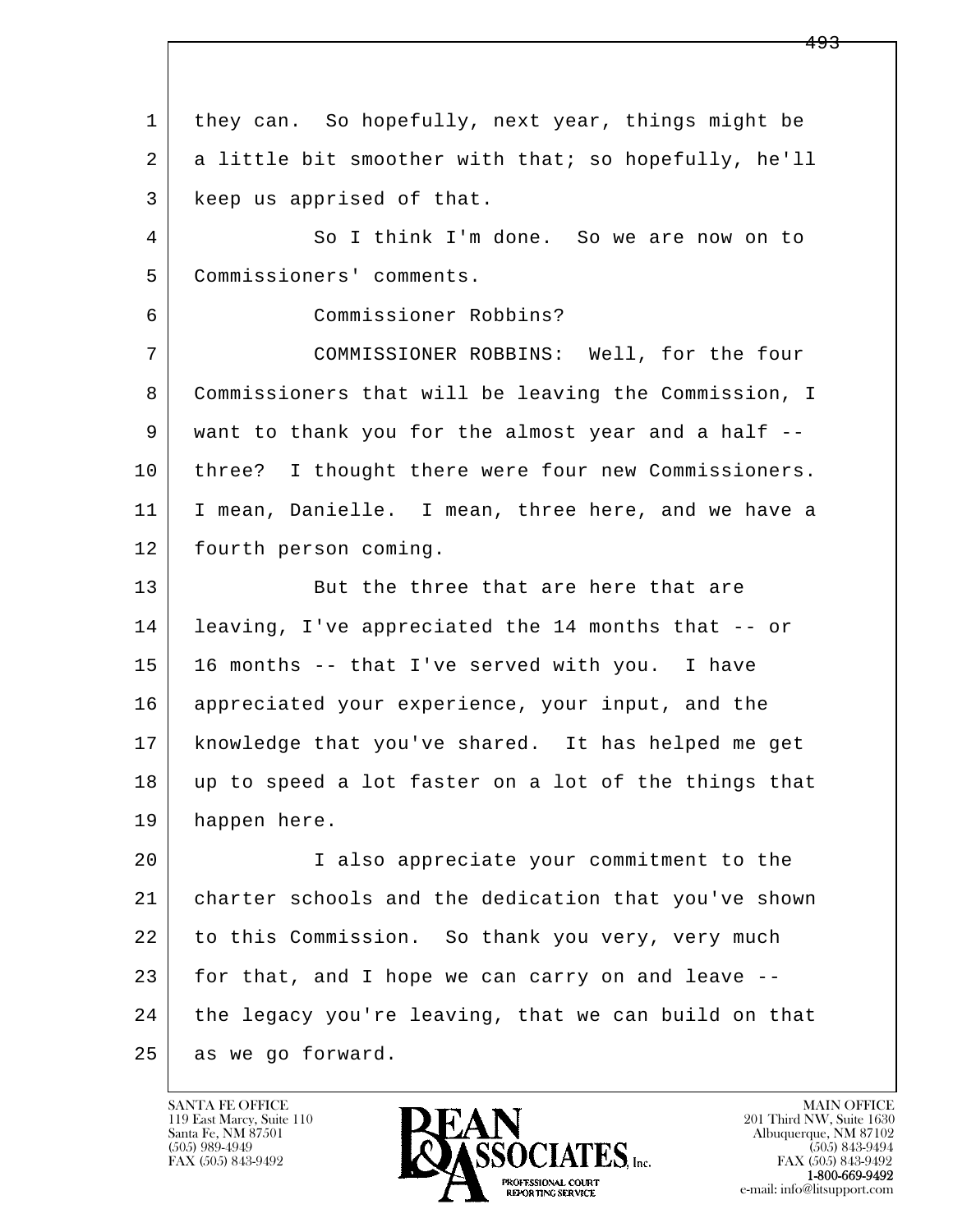l  $\overline{\phantom{a}}$ 1 Thank you. 2 THE CHAIR: You're on. You're here and 3 you're on. 4 COMMISSIONER CRONE: I apologize for being 5 late. It rained and then snowed in Española last 6 night. So it took me about 15 minutes to get my 7 truck drivable. And then I drove the entire -- you 8 know, it was snow-packed and icy the entire way, 9 numerous accidents, dead stop, stop-and-go. 10 And I used the four-wheel-drive and the 11 | AVS the whole time. I apologize. 12 I would like to add to what David said, 13 that as you know, it's a steep learning curve in 14 | this Commission, and, as Karyl Ann noted yesterday, 15 | a hell of a lot more homework than you bargained 16 for. I thought I was back in grad school. 17 But I do appreciate your knowledge and 18 what you've shared with us. And I frankly wish that 19 you weren't going. I mean, we need this seniority. 20 I guess I'll use that term. We need your wealth of 21 knowledge, and we'll miss you guys. Thanks. 22 COMMISSIONER ARMBRUSTER: And I will 23 simply ditto everything they said, and then add, 24 Really? You're leaving us? So you will have phones 25 available when we have a question of what happened

119 East Marcy, Suite 110<br>Santa Fe, NM 87501

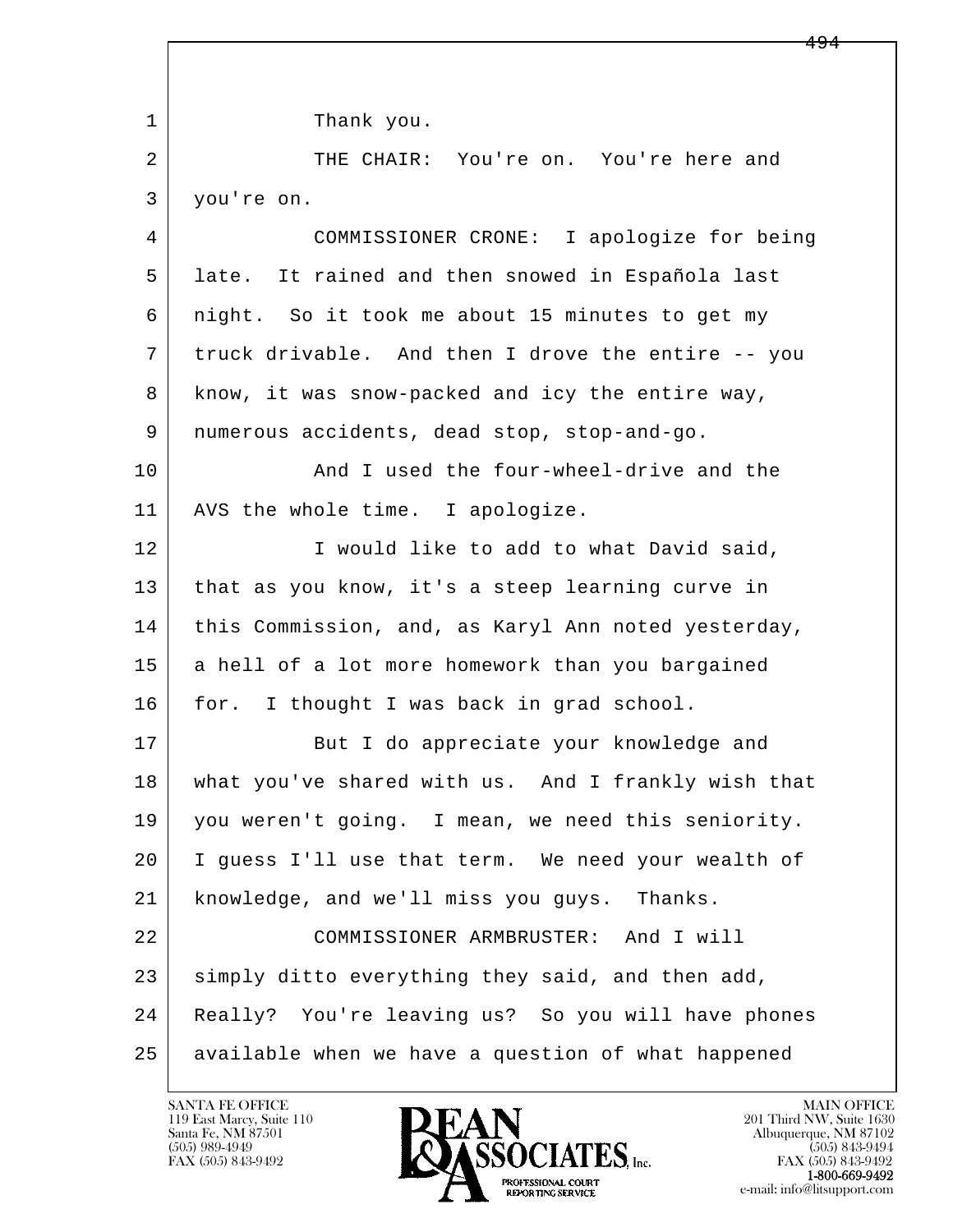| 1  | six years ago or eight years ago, because we don't    |
|----|-------------------------------------------------------|
| 2  | know. At least I don't.                               |
| 3  | The other thing I wanted to say is that I             |
| 4  | went to the NACSA meeting. And one of the things      |
| 5  | that you three leaving will remember, and Pattie      |
| 6  | remembers, is that we were getting local charters to  |
| 7  | come; they were wanting to come to the State          |
| 8  | charter. And they had never been evaluated. They'd    |
| 9  | never had any support. They didn't have any rules,    |
| 10 | it seems like.                                        |
| 11 | And I think ours were one of the four,                |
| 12 | maybe, or three that has been successful. But the     |
| 13 | other two actually ended up closing. For varying      |
| 14 | reasons, they just didn't have the capacity or the    |
| 15 | support that they needed, from the beginning, you     |
| 16 | know. It's hard to just go in after several years     |
| 17 | to do that.                                           |
| 18 | So we did that.                                       |
| 19 | And so anyway, that's what the NACSA is               |
| 20 | trying to do is trying to get -- and Escobedo is --   |
| 21 | he's kind of taking some charge of that. Because      |
| 22 | Albuquerque has a lot of charter schools, local       |
| 23 | charter schools; but other places have one. Like      |
| 24 | you have one in Socorro, for example, I think.<br>You |
| 25 | just have one?                                        |

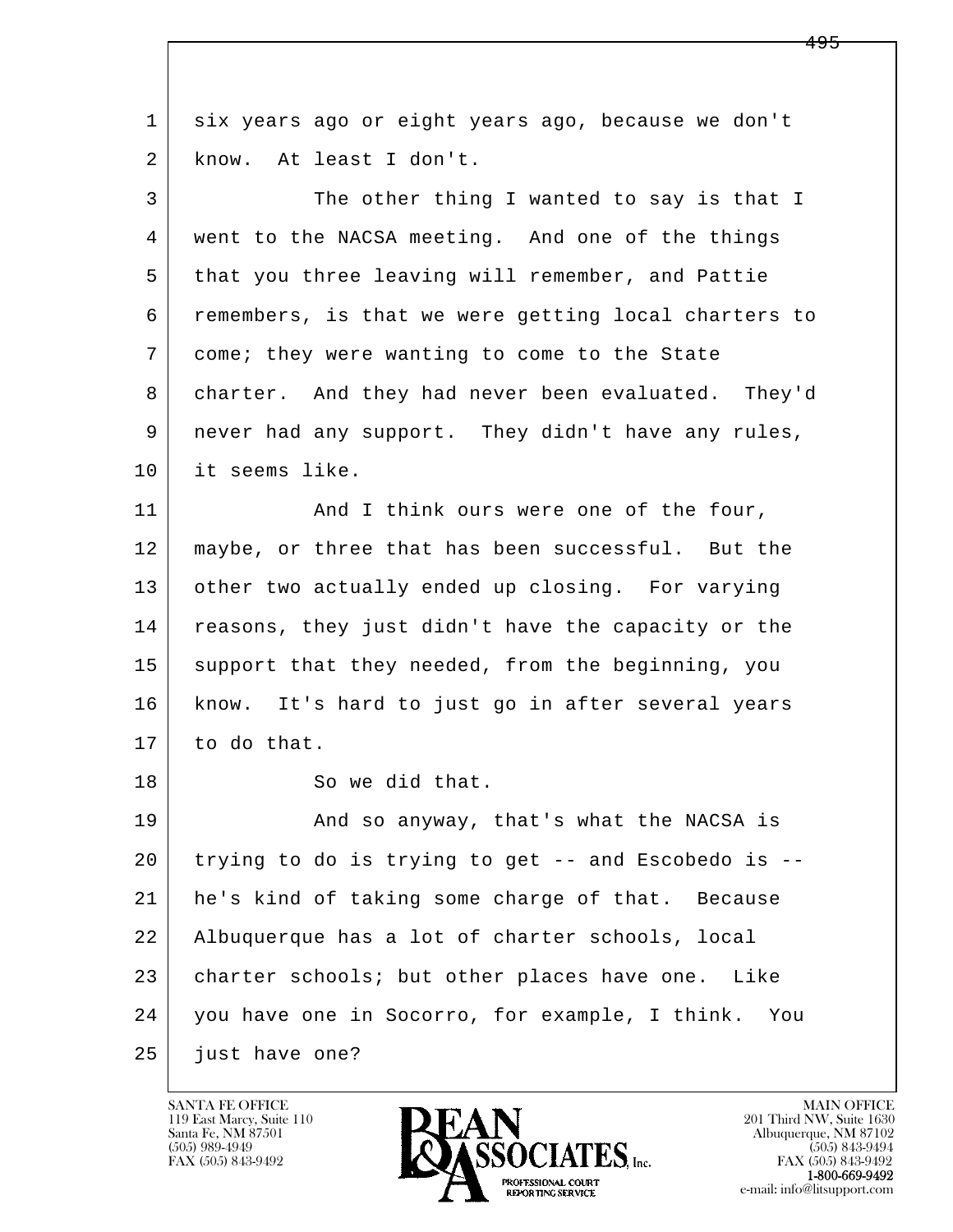| $\mathbf{1}$ | COMMISSIONER PERALTA: Uh-huh.                       |
|--------------|-----------------------------------------------------|
| 2            | COMMISSIONER ARMBRUSTER: So they were               |
| 3            | looking at doing that. The other thing, I had a     |
| 4            | question for Karen. Because I think this adds to    |
| 5            | the perception that charters are private schools,   |
| 6            | not public schools. I guess I never thought about   |
| 7            | the fact that they weren't doing the NAEP           |
| 8            | evaluations, as other public schools were doing for |
| 9            | the eighth grade.                                   |
| 10           | MS. KAREN WOERNER: I can't speak to                 |
| 11           | whether they have been or not. I just know that     |
| 12           | nine are participating this year, which I thought   |
| 13           | was -- nine State charters, which is a high         |
| 14           | percentage of our charters, I think. I don't know   |
| 15           | the details on how those are selected or whether or |
| 16           | not they have been included in the past; but I can  |
| 17           | find that out.                                      |
| 18           | THE CHAIR: It's voluntary. Yeah.                    |
| 19           | MS. KAREN WOERNER: Okay. So I didn't                |
| 20           | know that. So I can find out more information,      |
| 21           | certainly. But I'm sorry that I don't know.         |
| 22           | COMMISSIONER ARMBRUSTER: I'm just                   |
| 23           | curious. It's one of those little facts that go in, |
| 24           | and they don't have to -- I guess any school        |
| 25           | district can say, "I don't want to."                |

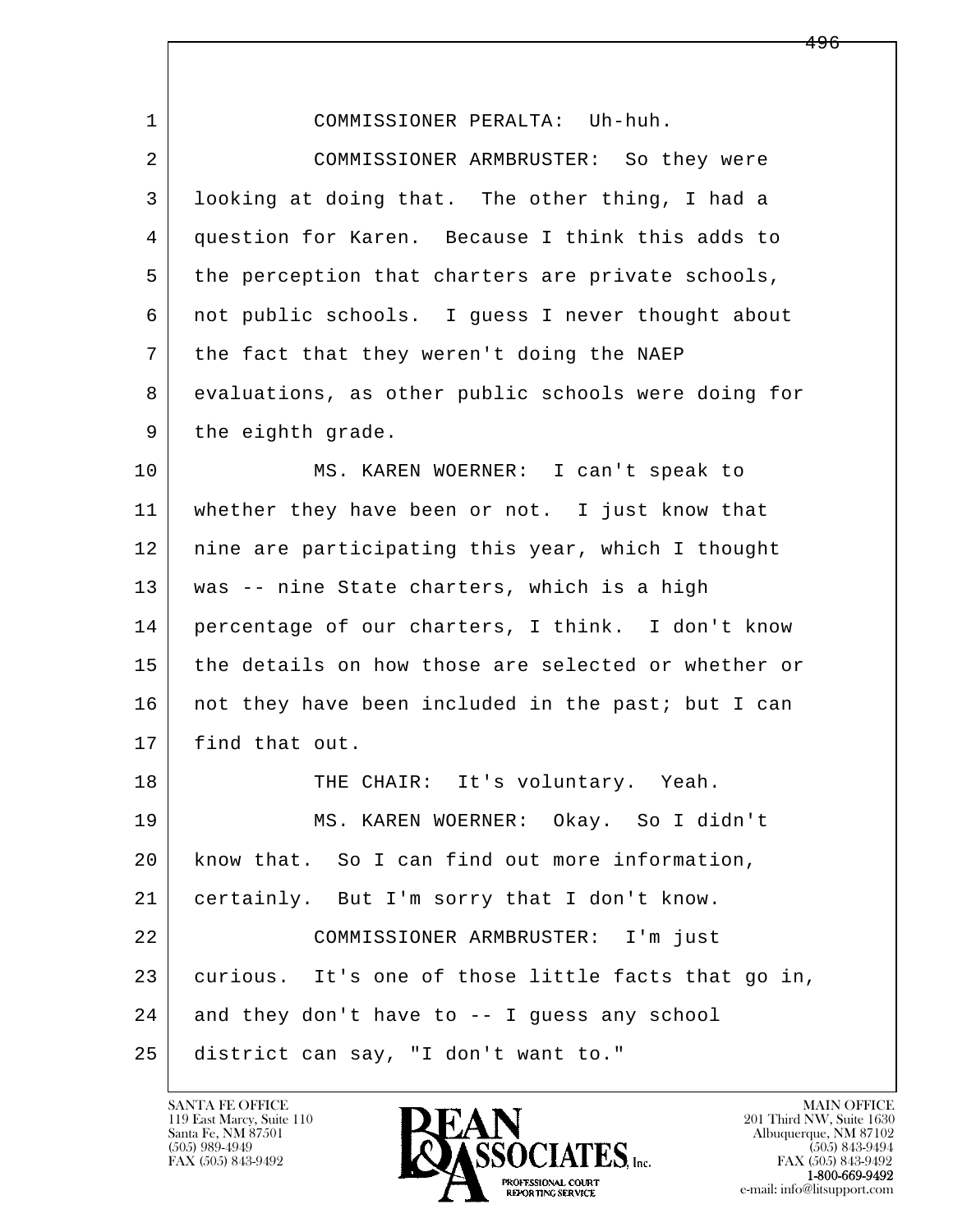l  $\overline{\phantom{a}}$ 1 THE CHAIR: I believe it's voluntary. 2 Commissioner Robbins might have a better -- because 3 he sat on a district school board. But I understood 4 | that it was voluntary. 5 COMMISSIONER PERALTA: I don't -- in the 6 elementary schools when I was there, we were asked 7 if we'd like to participate. 8 COMMISSIONER ROBBINS: APS used to 9 participate. But I'm not positive it was voluntary 10 or requested. But I know -- 11 COMMISSIONER PERALTA: They reach out. 12 They'll reach out and ask. 13 COMMISSIONER ROBBINS: The PISA, which is 14 an international test, that is a voluntary. And 15 there's only a few schools in New Mexico that do 16 participate in that. I know AIMS is one that does, 17 one of the charters, that participates in that. 18 COMMISSIONER ARMBRUSTER: I probably would 19 have never thought about it, except that you 20 mentioned. I thought, "Oh, they're not." And I 21 didn't even know it was voluntary, to be honest. 22 I know that for students with 23 disabilities, you can ask them not to. For example, 24 I had a child with visual issues, and they would, 25 you know, have to have huge books. So they just

119 East Marcy, Suite 110<br>Santa Fe, NM 87501

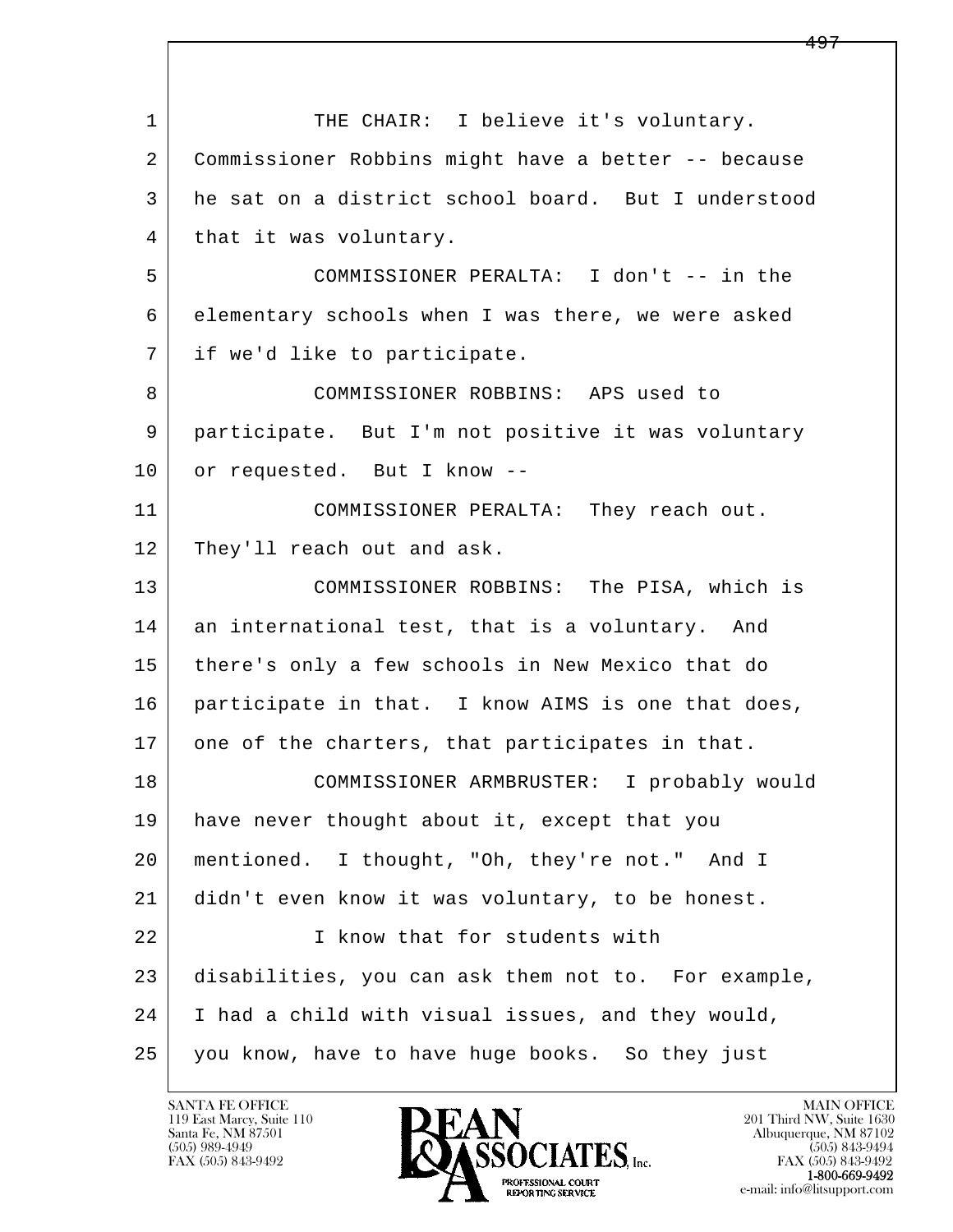1 eliminated her.

| $\overline{a}$ | But I didn't know it was voluntary. So              |
|----------------|-----------------------------------------------------|
| 3              | that was just my comment. And, otherwise, I want to |
| 4              | say thank you for parking spots. Actually, the      |
| 5              | little cones were nice, because I could pick it up  |
| 6              | and move it more easily. Thank you.                 |
| 7              | MS. KAREN WOERNER: Madam Chair, may I               |
| 8              | just acknowledge that that's Dylan Wilson who has   |
| 9              | been coming in early to do that. I wanted to        |
| 10             | acknowledge he has adjusted his schedule this week  |
| 11             | for your meeting.                                   |
| 12             | MR. DYLAN WILSON: Sorry for not getting             |
| 13             | out there early this morning.                       |
| 14             | THE CHAIR: Sorry. I only cursed you for             |
| 15             | a short time. I'm watching the time because I have  |
| 16             | to feed the meter.                                  |
| 17             | Commissioner Caballero?                             |
| 18             | COMMISSIONER CABALLERO: Yes. Thank you.             |
| 19             | Well, it -- I feel the same way. It's unfortunate   |
| 20             | that we're losing these folks. I certainly am       |
| 21             | thankful for all that I learned from them, even in  |
| 22             | times of I voted one way, they voted the other.     |
| 23             | And I do take what they say, why they               |
| 24             | voted, into account, trying to learn why that was   |
| 25             | important or why I needed to learn more in order    |

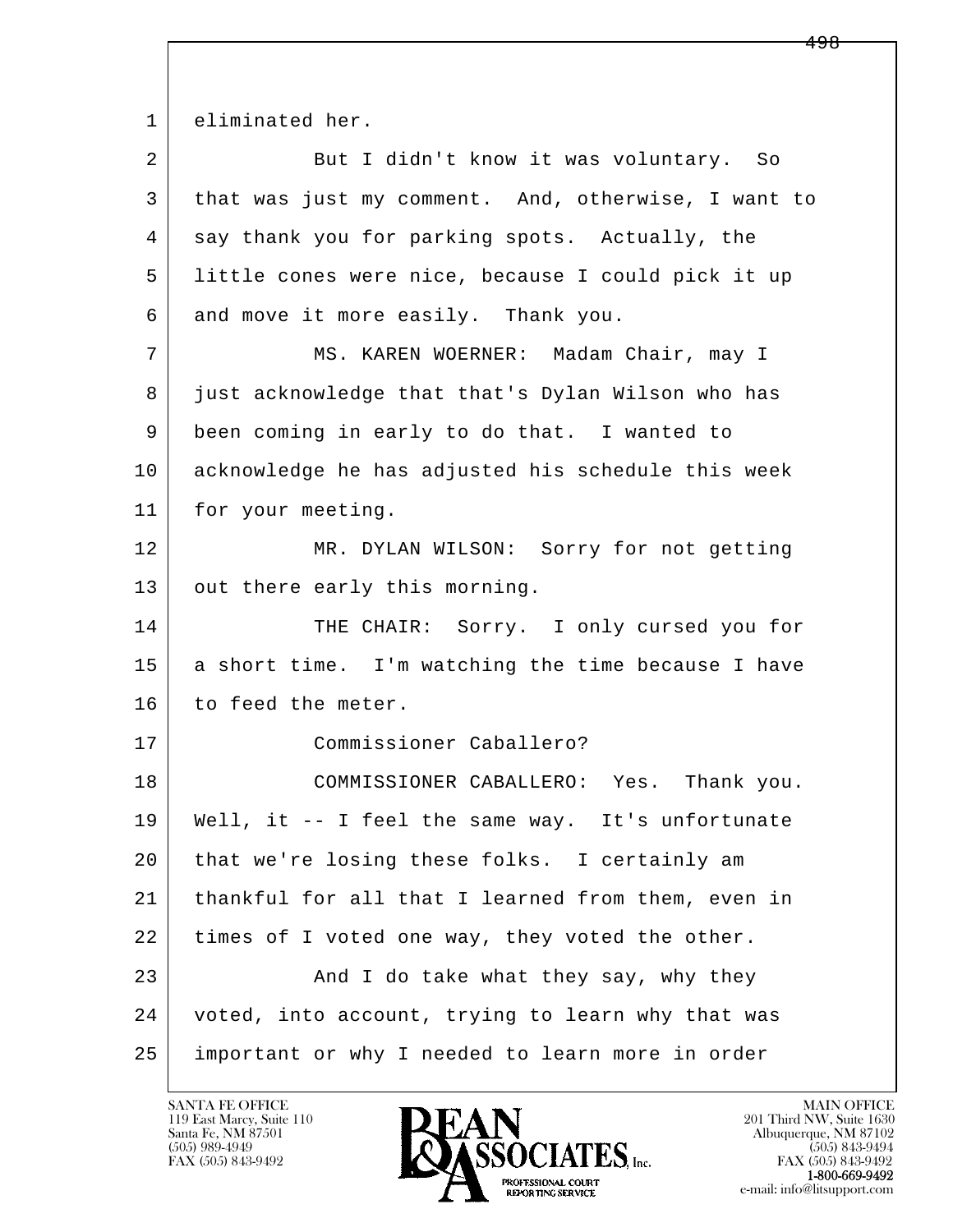l  $\overline{\phantom{a}}$ 1 to -- to be able to make a better decision. And so 2 after every decision I make and people take, I 3 assess with a view of how much do I know, how much 4 do I know that -- of course, everything that I know 5 goes into my decision. But the question is, what do 6 I need to learn? 7 and a lot of times -- and Toulouse is more 8 vocal than the other two; so I have to say that I'm 9 going to miss her the most, because I don't know the 10 folks that are coming in. So I'm going to be a 11 little short and -- literally. But my pal here, I 12 know that we had a great time. And I am going to 13 miss him. So that's all I have. 14 THE CHAIR: Thank you. 15 Commissioner Conyers? 16 COMMISSIONER CONYERS: Okay. Yes, I have 17 | my farewell address prepared. 18 | COMMISSIONER CRONE: How long is it, Jim? 19 COMMISSIONER CONYERS: It's -- you'll be 20 | okay. If you doze off, I'll understand; but -- 21 Anyway, I do appreciate the -- both the 22 privilege and honor of serving on the Commission. I 23 was elected for this term in November of 2014. And 24 in December, I got a diagnosis from my doctor of  $25$  Stage 4 melanoma cancer. And at the time, I said,

119 East Marcy, Suite 110<br>Santa Fe, NM 87501

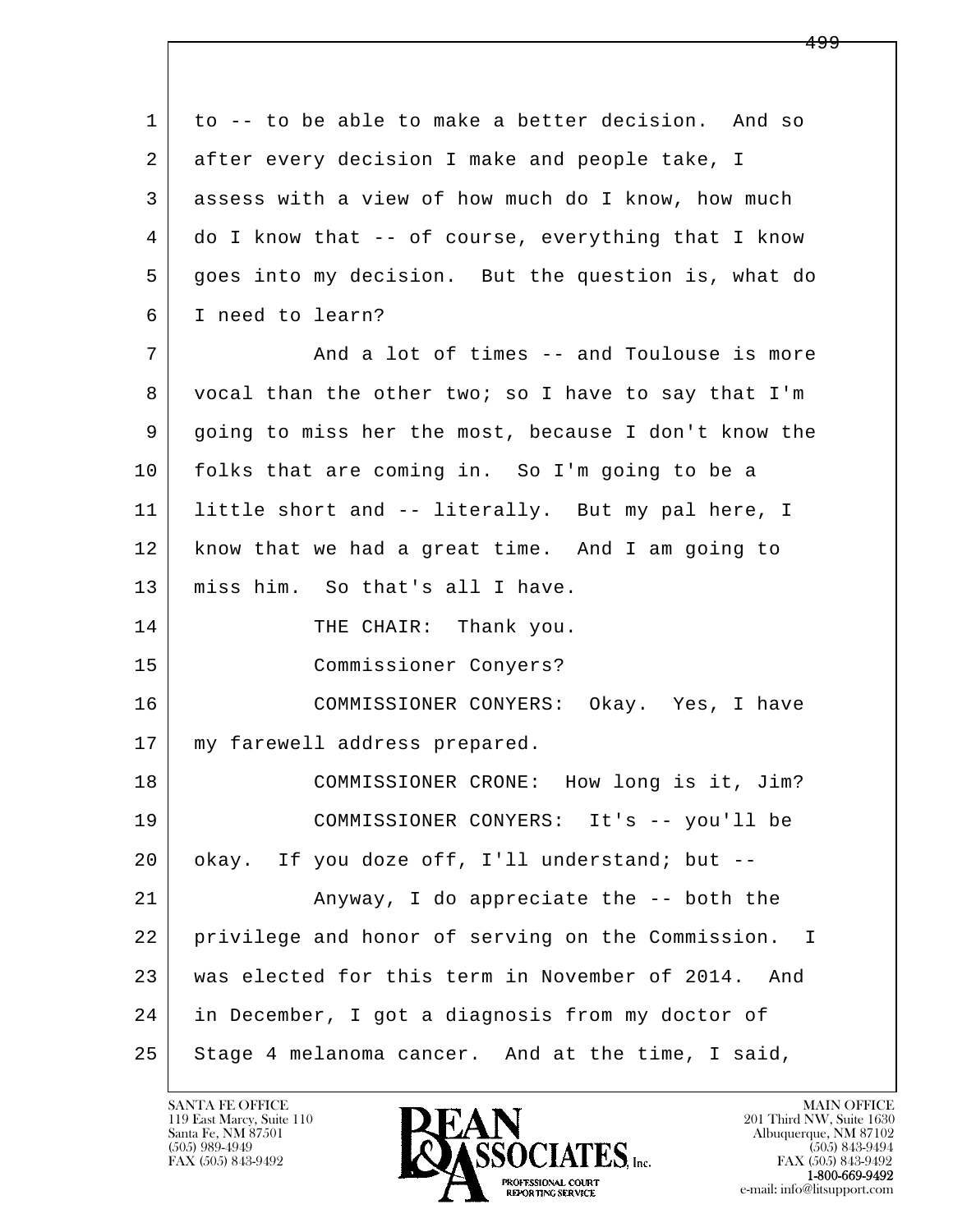l  $\overline{\phantom{a}}$  1 "Well, is it terminal?" 2 He said, "Yes." 3 And I said, "Well, how long?" 4 | He said, "Well, if you don't take 5 treatment, it'll be six months. If you have 6 treatment, it'll be a year and a half." 7 So I thought, "Well, what should I do," 8 you know. And, of course, I didn't like either of 9 | those options. But I wanted Option C. 10 But I thought, "Well, should I resign and 11 move on or what?" I thought, "Well, the people 12 elected me, so I'll go as long as I can. I can 13 always resign later if I'm not able to do it." 14 So, fortunately, the treatment was more 15 successful than they thought. And right now, I'm 16 doing pretty good. So I appreciate that part. 17 | I will miss the people here, the staff, 18 the Commissioners. I won't miss the drive. I won't 19 miss the work, you know, the reading that goes with 20 all of this. 21 But I'm glad to pass that on to Georgina, 22 | my friend out there. She's, I'm sure, a good 23 reader, and she'll get better as time goes on when 24 she has to read through all this. 25 But I think public service is important.

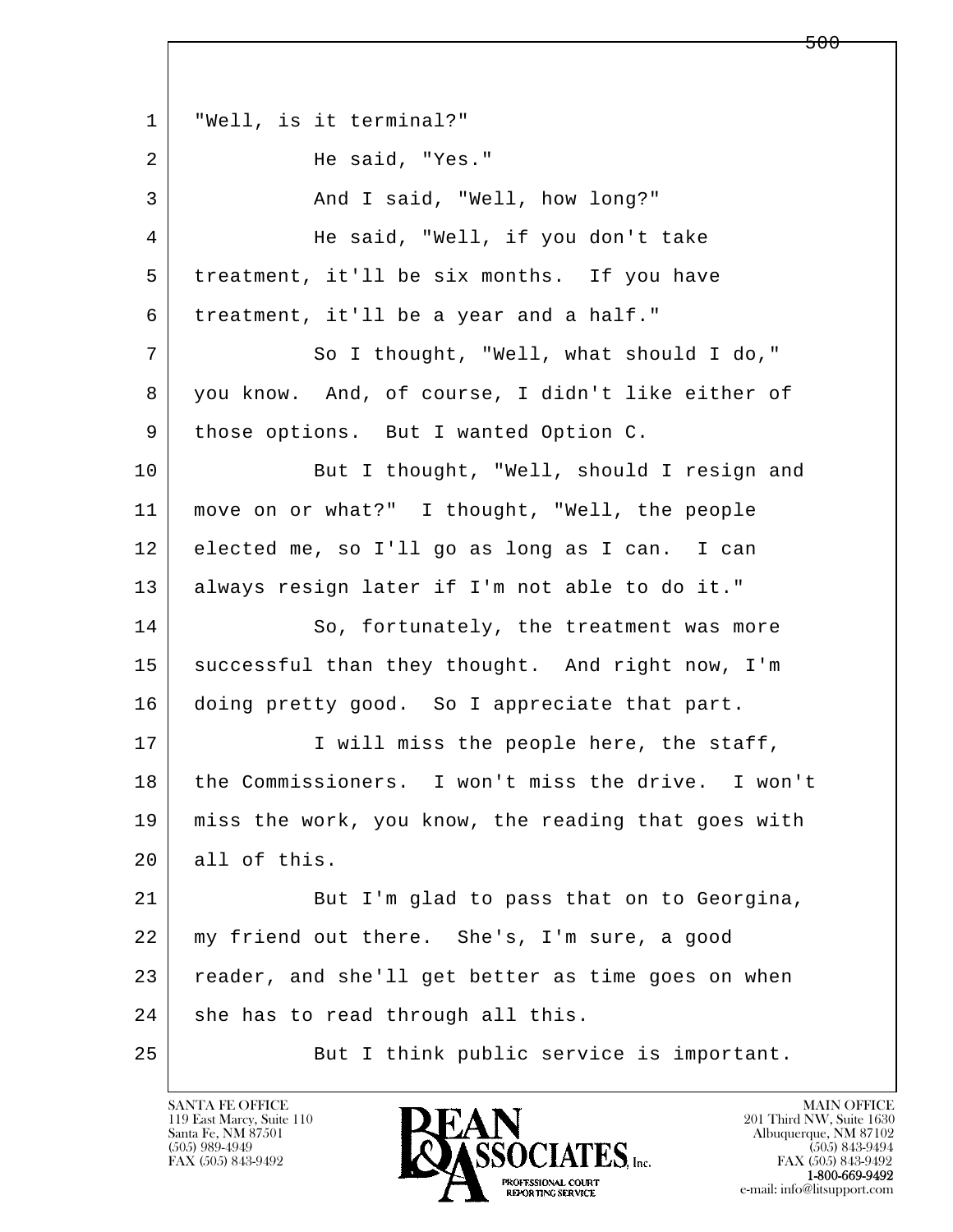l  $\overline{\phantom{a}}$  1 But I think it's important that we not stay too long 2 and give other people the opportunity. 3 I was telling Trish earlier that some of 4 these recent hearings I watched on TV of the Senate 5 and so on, I thought, "Well, some of those people 6 maybe should have taken some other options sooner, 7 you know, than what they did." 8 But I -- you know, I also served on a 9 local school board for eight years and could have 10 | gone on. But I thought, "Well, other people need 11 the opportunity to do that. And it's good for  $12$  them." 13 So I do appreciate all of you. 14 I do have a little kind of a poem here to 15 read. It's -- it's from an old song. It's really 16 an old song. So other than Tim, most of you 17 probably won't know the song. 18 It just says, "We'll meet again. Don't 19 know where. Don't know when. But we'll meet again 20 some sunny day." 21 Thank you. 22 COMMISSIONER CRONE: I do know that song. 23 COMMISSIONER ARMBRUSTER: And I am 24 | thrilled that you didn't think I would. 25 COMMISSIONER TOULOUSE: And I do know it.

119 East Marcy, Suite 110<br>Santa Fe, NM 87501

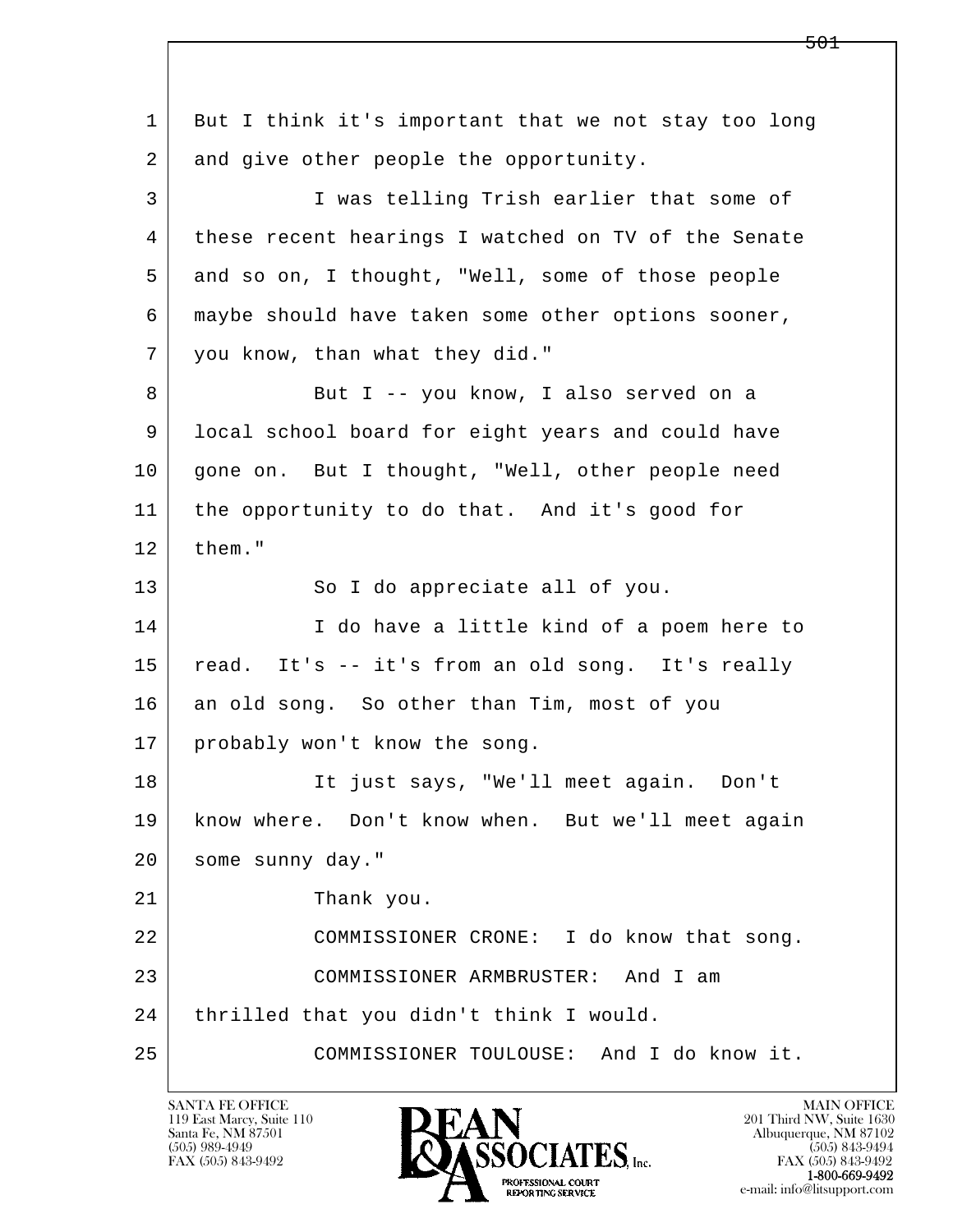l  $\overline{\phantom{a}}$ 1 THE CHAIR: Commissioner Toulouse? 2 COMMISSIONER TOULOUSE: Madam Chair, I've 3 been thinking a lot about this day. I was recruited 4 by several legislators to run for a vacant position 5 on this board. And I only intended to do two years. 6 But there were several people in this board who are 7 no longer here who talked me into running for a full 8 term. 9 I am very divided about leaving. Part of 10 me is absolutely thrilled, the part of me that had 11 to get up this morning. You have no idea how close 12 I came to not coming. The part of me that was 13 raised in my family, you do public service. That's 14 what my grandfather raised my dad, that's what he 15 raised us also. All of my family has done it. All 16 of my children are involved. 17 It isn't because -- you never want people 18 to thank you -- it's very hard for me to accept the 19 thanks. It's simply what you're supposed to do. 20 Because all of us have so much that if you give, 21 stuff comes back to you is what we were told. 22 So I did 30 years in the Human Services 23 Department; I did 12 years on the CNM Board. I've 24 done six years here. I do still have one board I'm 25 on, the Albuquerque Indian Center, which deals with

119 East Marcy, Suite 110<br>Santa Fe, NM 87501



FAX (505) 843-9492<br>1-800-669-9492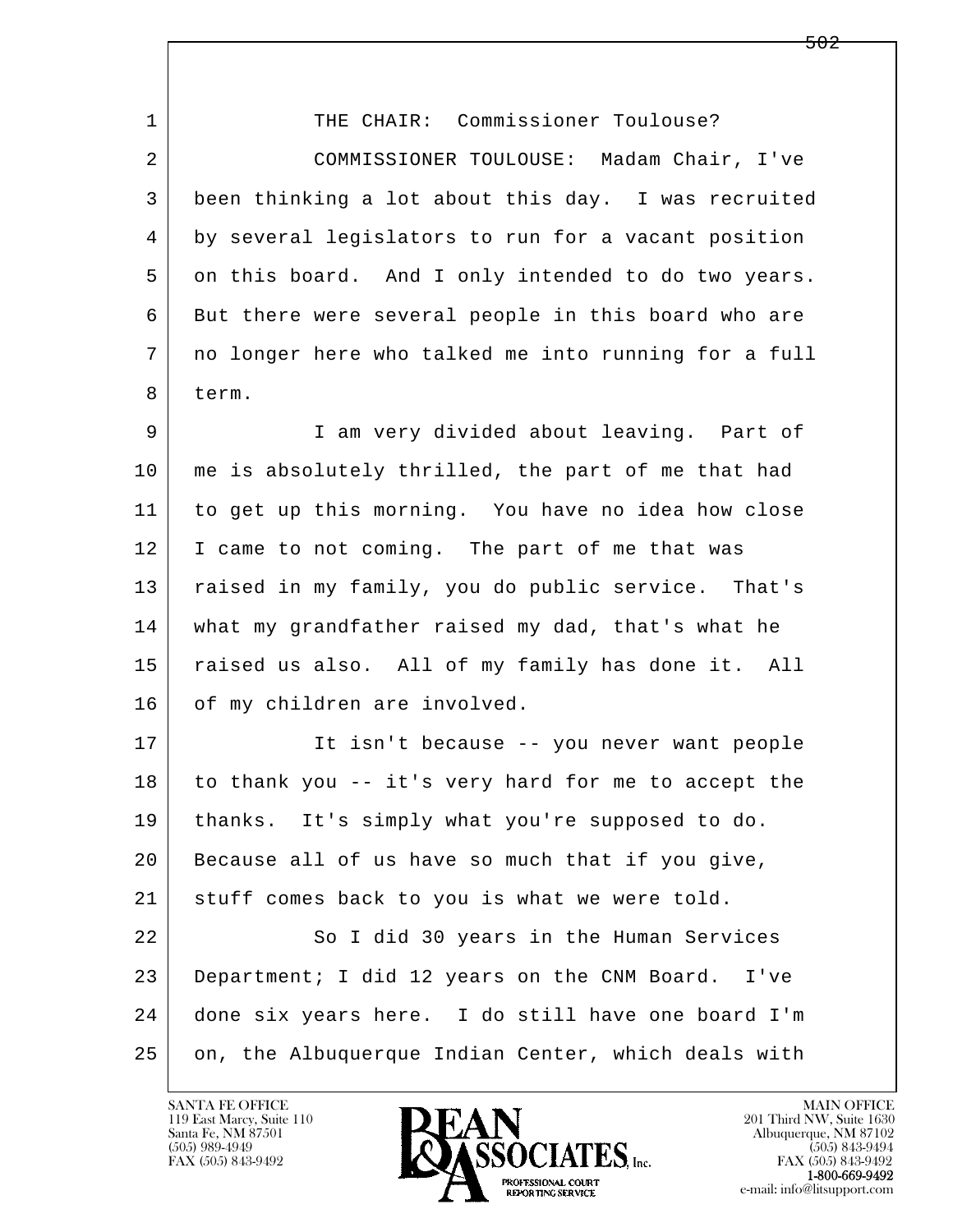| 1  | the majority of the homeless population of Native     |
|----|-------------------------------------------------------|
| 2  | Americans, plus a large number of the other homeless  |
| 3  | population in Albuquerque.                            |
| 4  | And I'm very proud of us, because when                |
| 5  | nobody else wanted to try the Tiny House Village, we  |
| 6  | volunteered the additional acre on our property to    |
| 7  | do a pilot of it; because when you look, they had     |
| 8  | hearing after hearing and everybody said, "It's a     |
| 9  | great idea, but not in my neighborhood, not in my     |
| 10 | neighborhood."                                        |
| 11 | So we volunteered ours, and we're in a                |
| 12 | neighborhood where we already have the homeless.      |
| 13 | But it's going to be hard for me to sit               |
| 14 | back in the sense that I'm used to being out, used    |
| 15 | to speaking out.                                      |
| 16 | THE CHAIR: No.                                        |
| 17 | COMMISSIONER TOULOUSE: Used to saying                 |
| 18 | what $I$ -- I do not intend to let go of the things I |
| 19 | have learned when it comes to some legislative        |
| 20 | things. I've been very careful not to suggest         |
| 21 | legislation particularly, or anything, while I was a  |
| 22 | part of the Commission; because even when I say,      |
| 23 | "I'm speaking for me and not the Commission," people  |
| 24 | don't see it that way.                                |
| 25 | Now, I'm speaking for me, and I have a                |

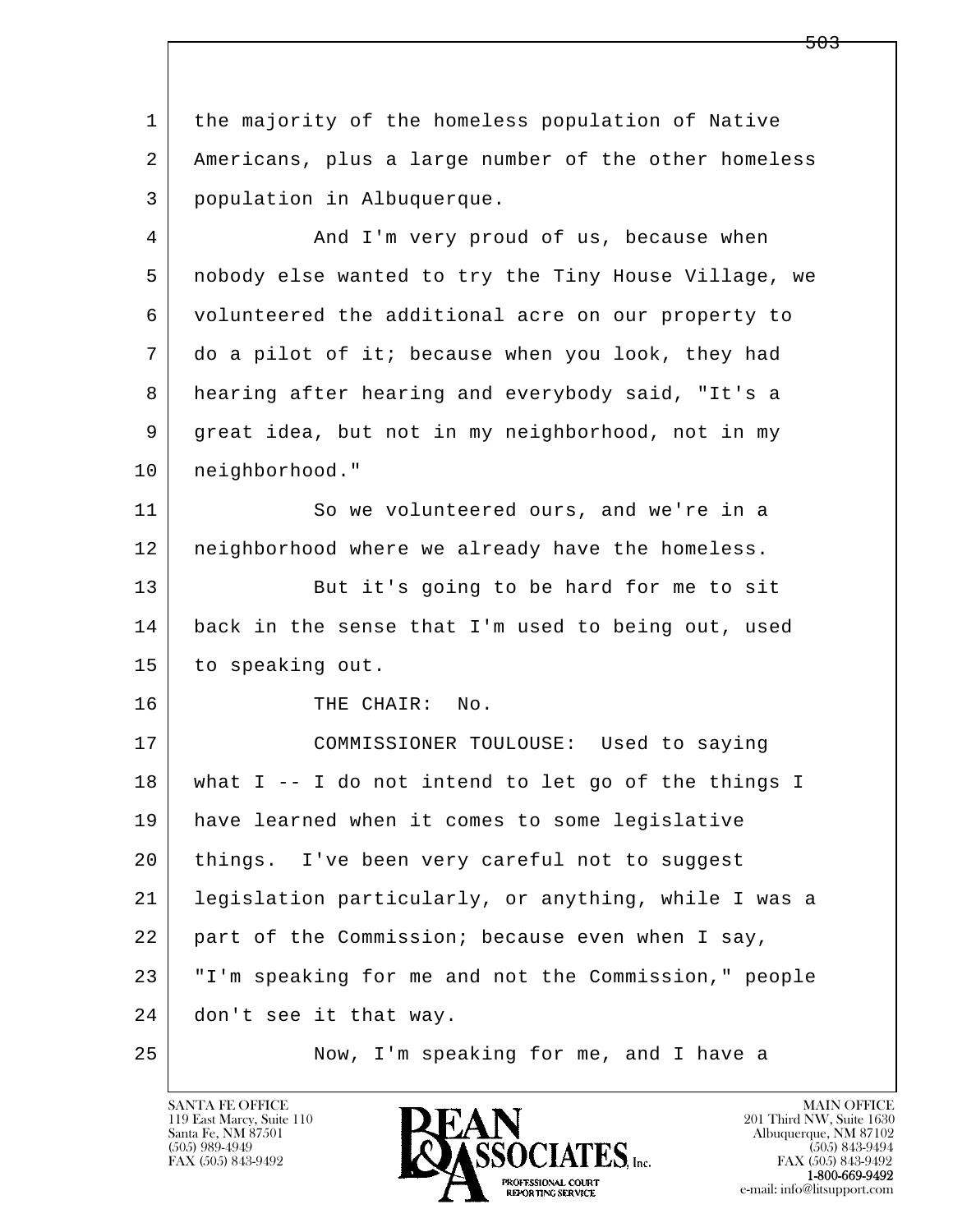l  $\overline{\phantom{a}}$ 1 couple of things I'm going to be suggesting. 2 You grow up in New Mexico politics, you 3 know people in both parties. But I have enjoyed 4 most of the people I have served with. I'm not 5 going to say I enjoyed all the time with every 6 single person. It's like I tell my grandchildren. 7 "I love you all the time. It doesn't mean I like 8 what you do all the time." 9 And that's how we all are. But I have 10 always tried, any disagreement I may have had on 11 policy or procedure stays right here. And when I 12 leave, it stays here. 13 I do want to make sure that everyone here, 14 though, realizes the importance -- and it's in here 15 in this report -- we are an independent, elected 16 State Commission. We are one of the few that is 17 actually in the State Constitution; because we were 18 the replacement for the State Board of Education. 19 | And we work with PED, not for PED. 20 We have an unfortunate situation that 21 happens to the staff, who have divided loyalties. 22 Because the law says they are our staff, but the 23 people who hire them and house them are saying, "You 24 work for us." 25 I hope in the next administration, they

119 East Marcy, Suite 110<br>Santa Fe, NM 87501

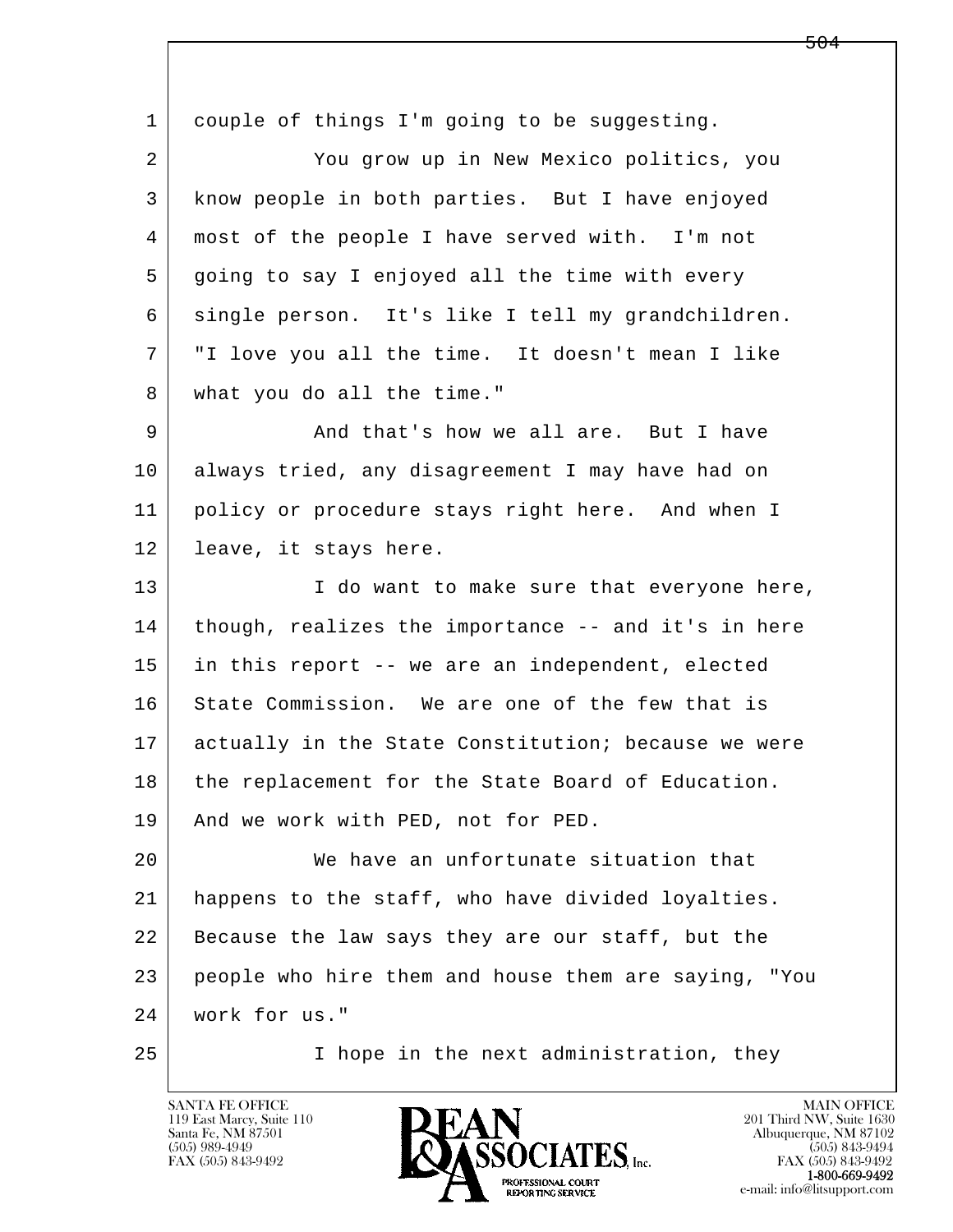l  $\overline{\phantom{a}}$  1 don't have to deal with that kind of stress all the 2 time. 3 But I just want this group to not be 4 afraid to assert the independence and to continue to 5 work to gain that independence. 6 I have enjoyed teaming up with these two 7 men, because often, these three of us were a block 8 of votes that everybody else voted the other way. I 9 don't know who your left side over here is going to 10 be. But I recruited the person who's replacing me, 11 and I have worked for over a year with her after 12 each of our meetings, shared documents. She has 13 both a public school and a charter school 14 background. And I am hoping she's ready to hit the 15 | ground running. 16 But, again, I want to thank everybody for 17 my time here and for the relationship. I think we 18 have a marvelous attorney right now. I think Pattie 19 has gone above and beyond in the amount of time she 20 puts in. 21 | I just -- I think Beverly puts up with an 22 awful lot when we're not her main job, but somehow, 23 it seems like we become. 24 I wouldn't have gotten up here the last 25 year, because I can no longer drive long distances

119 East Marcy, Suite 110<br>Santa Fe, NM 87501

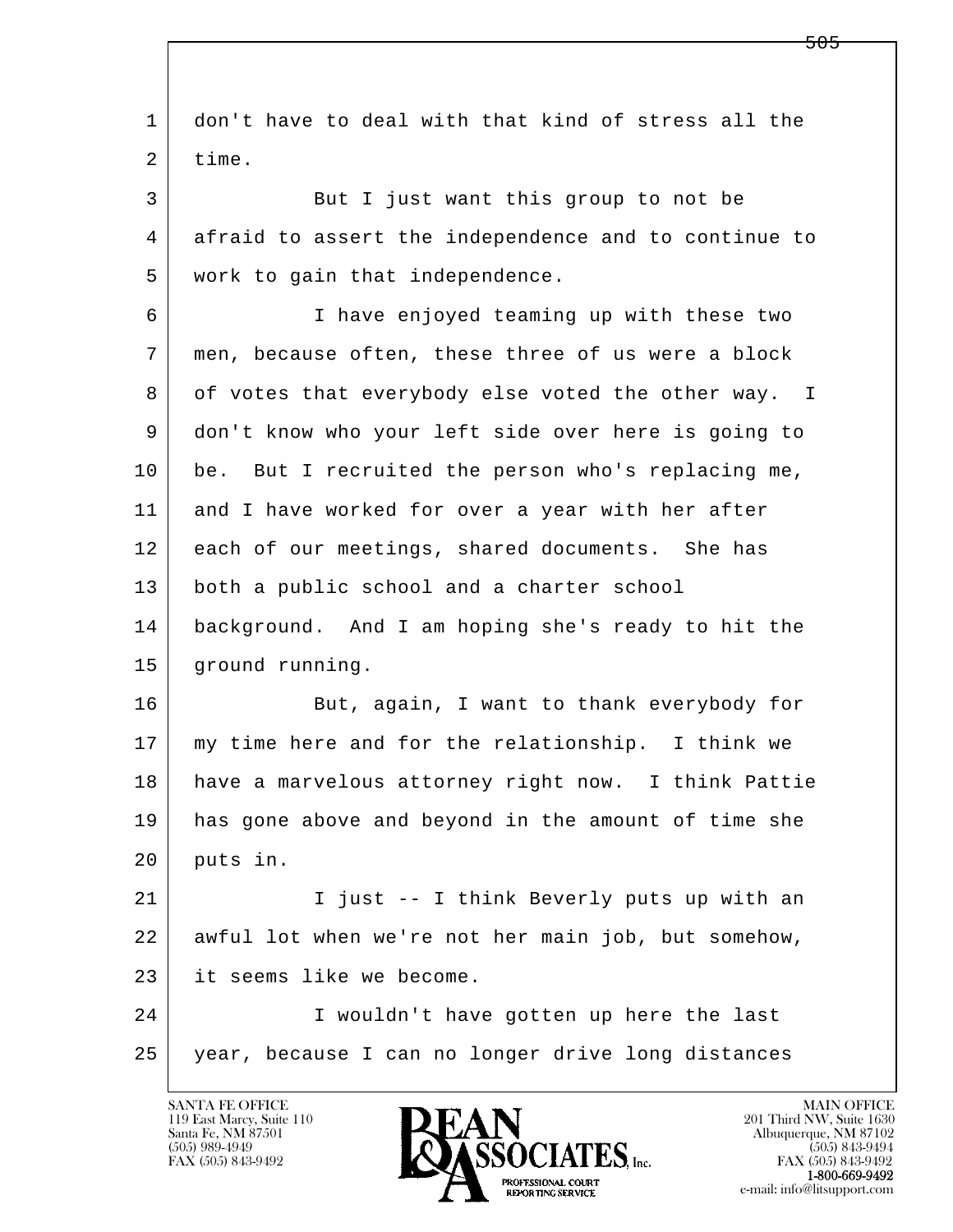l  $\overline{\phantom{a}}$  1 because my knees are too bad, if I hadn't had Cindy 2 to give me my rides. 3 So I appreciate everybody in this room. 4 So just remember, you're independent. And I'll come 5 up occasionally, because Glenna has told me she 6 would like me to come. She will tell me there are 7 certain meetings. I may sign up to speak, and I may 8 not. 9 But I will be going to meetings of the 10 LESC and will be making suggestions to them when I 11 can. And if anybody, as yesterday, wants a direct 12 contact to some of the people on there, I've got 13 over two-thirds of the LESC's cell phones right 14 here. And they all respond to me; and also, the 15 director of the LESC and several of the staff 16 members. 17 | And this is the best way to get anybody, 18 on your cell phone. So if I need to say something 19 that somebody here thinks maybe shouldn't come 20 because it's too official, I don't have a problem. 21 So good luck. Have a good new 22 administration. It's hard rebuilding; but it's also 23 a challenge. And I went through a number of 24 changes. And you usually get better each time. So 25 | good luck to everybody.

119 East Marcy, Suite 110<br>Santa Fe, NM 87501

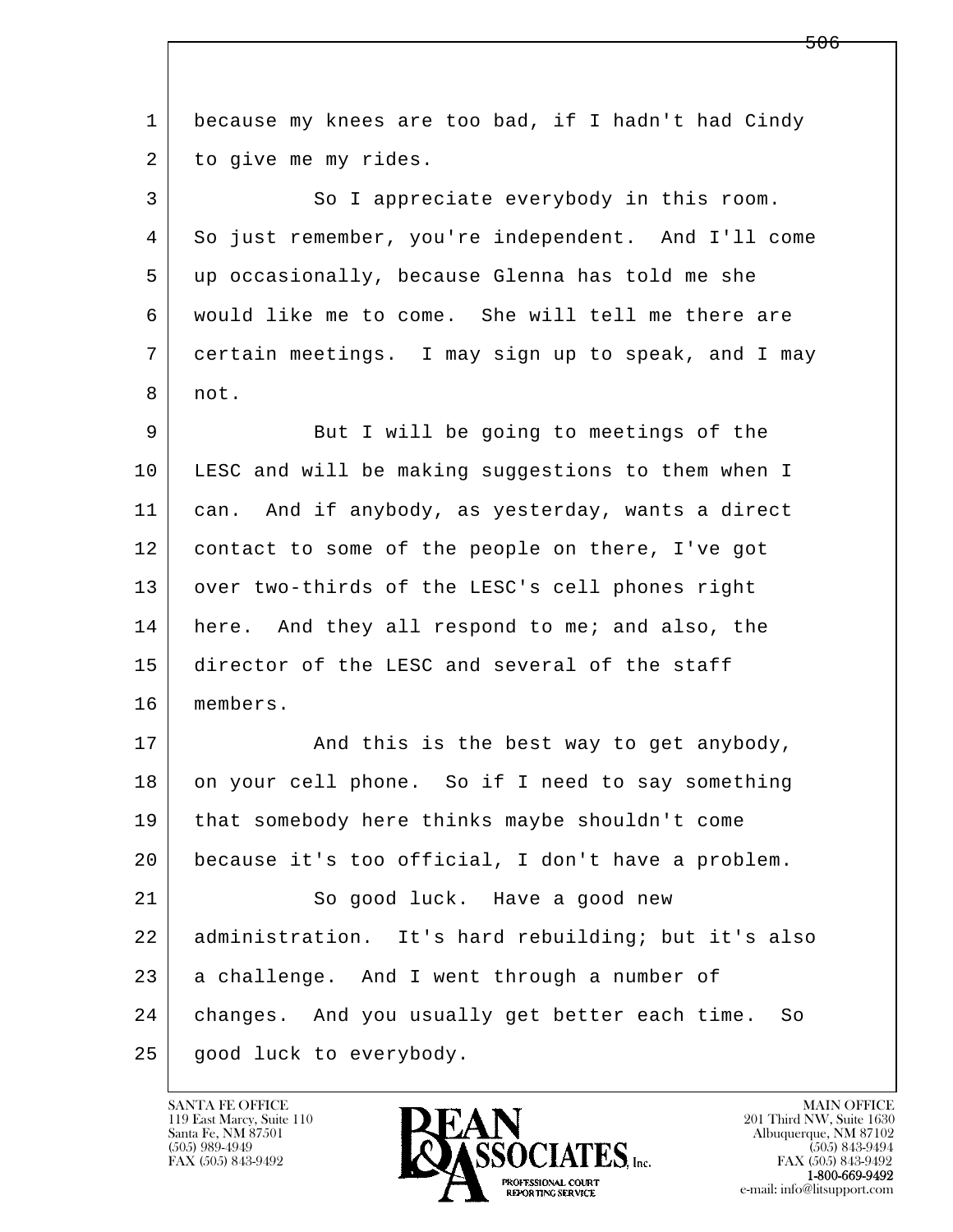l  $\overline{\phantom{a}}$ 1 Thank you. 2 | THE CHAIR: Thank you. 3 Commissioner Peralta? 4 COMMISSIONER PERALTA: Thank you, 5 Madam Chair. I'll be real brief. 6 THE CHAIR: Tim's timing you. 7 COMMISSIONER PERALTA: I know. 8 As you know, I've had a great time on the 9 Commission in the eight years I have been able to 10 serve in this elected body. I've worked with some 11 great people throughout and built up some great 12 friendships that I'll never forget and I'll always 13 remember. 14 But in my experience, I would say that 15 this body as an elected body doesn't get the 16 recognition that it deserves for all the work that 17 we've done, past members and present, you know. 18 I think a lot of times, whether it's the 19 Legislature or PED or whoever, a lot of times I 20 think this body gets kind of just shunted aside and 21 doesn't get the recognition that it truly deserves. 22 But I'm confident that under the 23 leadership of Ms. Gipson and present members, and 24 even new members, that this Commission will continue 25 to do great things, like it's always done and even

119 East Marcy, Suite 110<br>Santa Fe, NM 87501

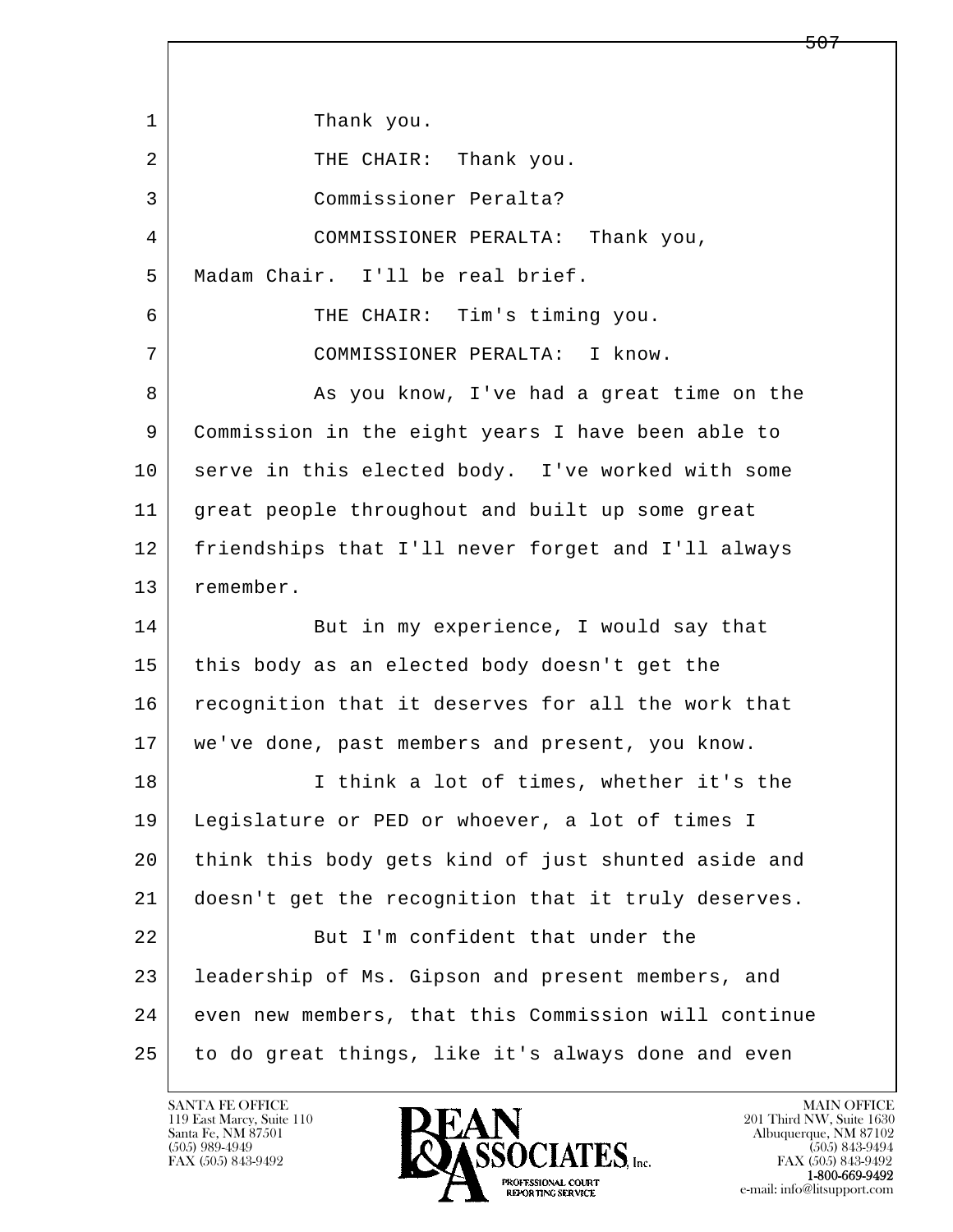l  $\overline{\phantom{a}}$  1 better. 2 So thank you again. And I've appreciated 3 the time that I've been able to spend on this 4 Commission. 5 COMMISSIONER TOULOUSE: Madam Chair, may I 6 say one more thing? I just want to remind 7 everybody, too. As a part of the State 8 Constitution, none of you can be removed by anything 9 but impeachment by the State Legislature. So if 10 somebody threatens a recall, which has happened a 11 time or two, we're not subject to recall, because 12 we're in the Constitution. 13 So don't worry about it. Since nobody 14 knows who we are, nobody's going to take the trouble 15 of getting it through the House and then a trial in 16 the State Senate for impeachment. So you're safe, 17 okay? 18 COMMISSIONER CABALLERO: Thank you. 19 THE CHAIR: Just one second. So thank 20 you. And we do have a small token of our 21 appreciation for each of you. And we also have some 22 | cider and some little munchies. 23 So -- and we want to welcome, once 24 again -- Georgina is the only one that's stuck in 25 here for the three days with us this time around.

119 East Marcy, Suite 110<br>Santa Fe, NM 87501

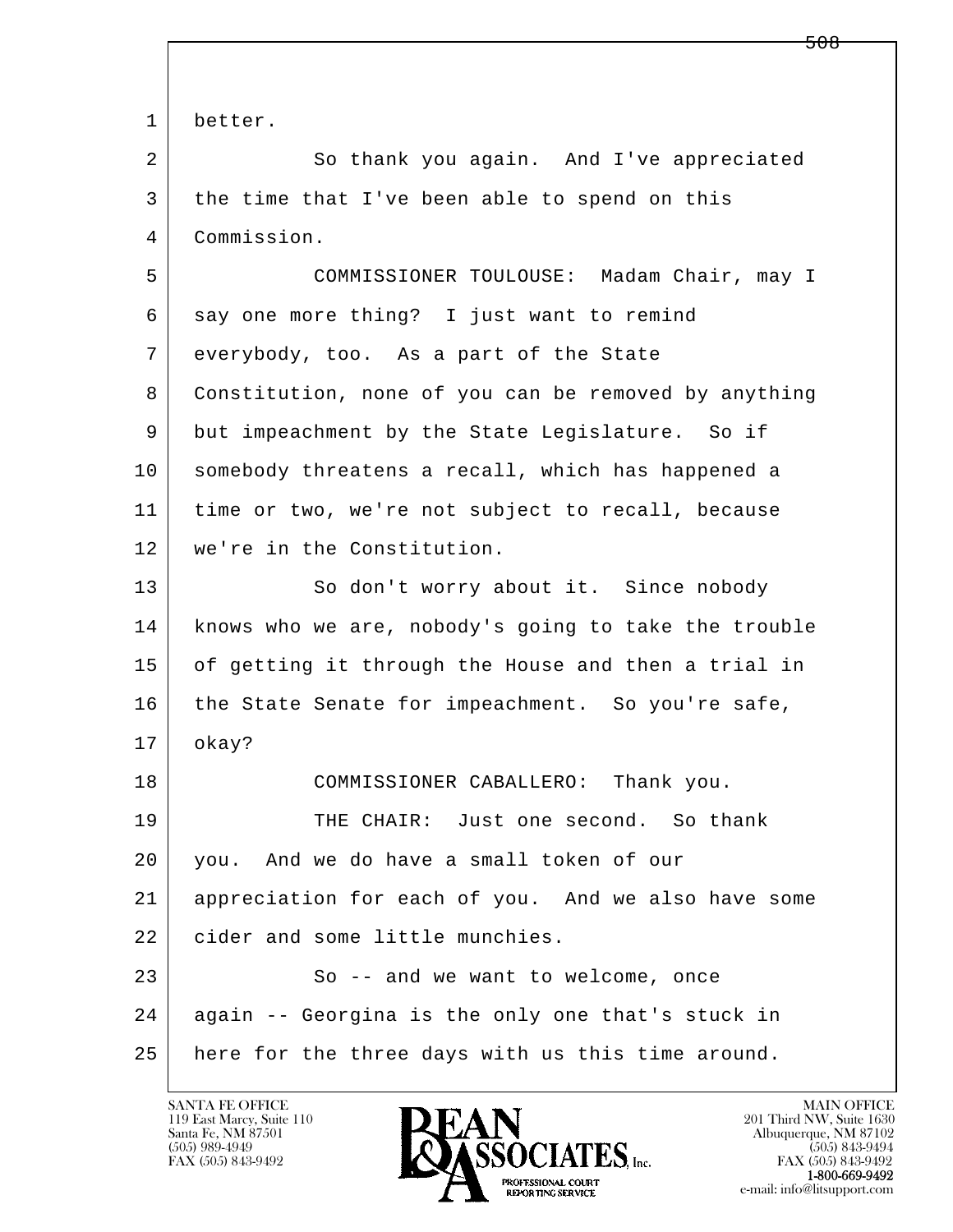l  $\overline{\phantom{a}}$  1 So for staff and Georgina to come down when we've 2 adjourned to -- to spend a little time with each 3 other. 4 Karen? 5 MS. KAREN WOERNER: I want to apologize. 6 During our update, I think I should have, on behalf 7 of CSD and PED, also thanked you. And I really do 8 want to -- I felt compelled to ask for a moment, 9 because though I'm new to this process and just did 10 renewals for the first time this week, I did share 11 with Chairwoman Gipson that I was very impressed 12 with the Commission's attention to all the detail, 13 the questions that were asked and the decisions. I 14 was impressed with how much you all knew down to the 15 details. 16 | And it was very -- you know, very humbling 17 to be up here with you. I also know that a lot of 18 work has gone on before I even arrived here at the 19 PED. You all -- this Commission have done a great 20 job establishing policies and procedures. And I 21 didn't want you to leave without me acknowledging 22 that work and thanking you on behalf of CSD and PED 23 for that. It makes my job a lot easier going 24 forward. 25 So thank you, and I wish you all well.

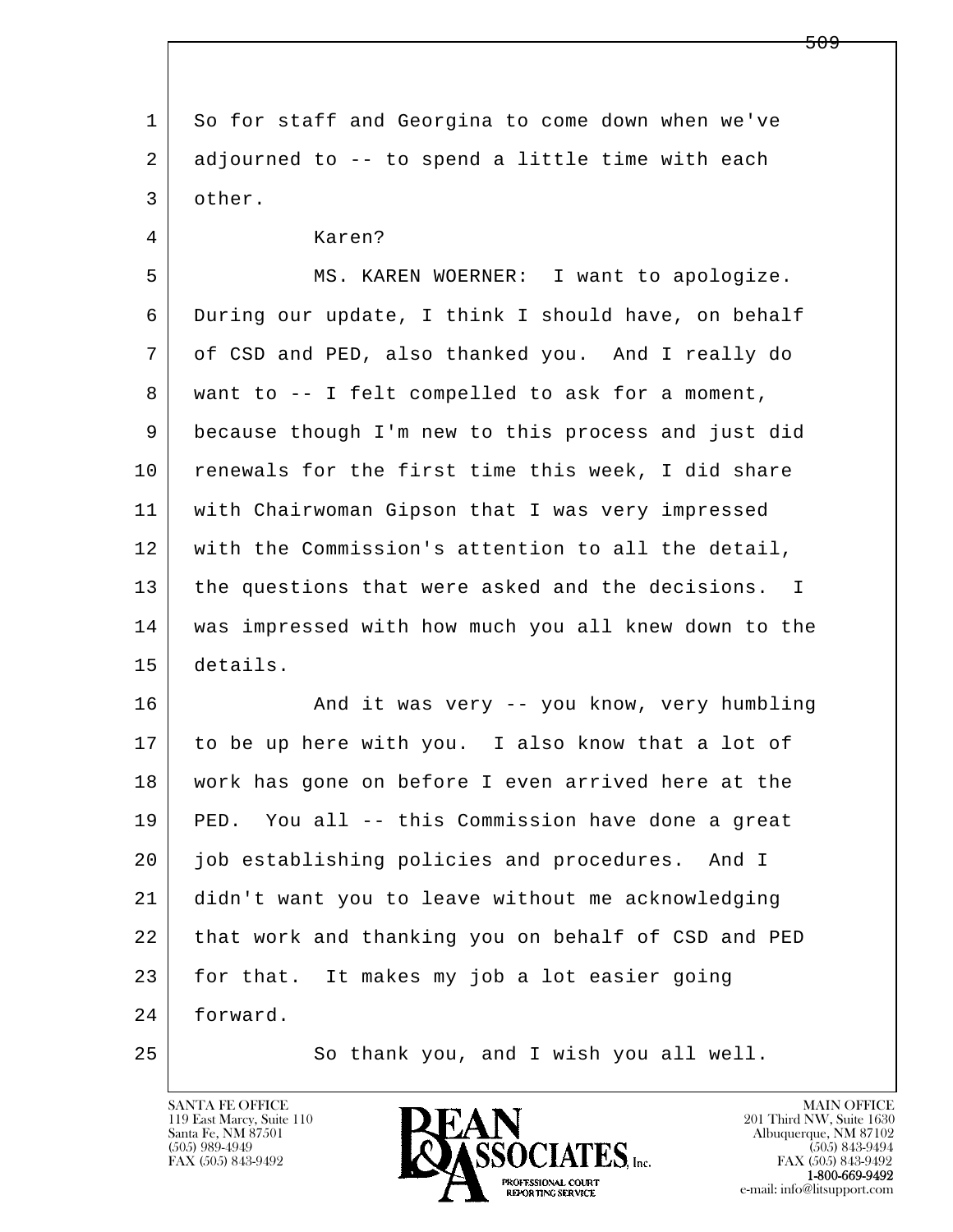l  $\overline{\phantom{a}}$ SANTA FE OFFICE MAIN OFFICE MAIN OFFICE MAIN OFFICE MAIN OFFICE 1 THE CHAIR: Do we have a motion to 2 adjourn? 3 | MS. FRIEDMAN: Madam Chair? 4 THE CHAIR: Oh, I'm sorry. 5 MS. FRIEDMAN: I'd like to just add my 6 congratulations on -- on your terms here at PEC. 7 | And I've enjoyed working with each of you, Gilbert, 8 and Carmie and James. And I will miss you. 9 COMMISSIONER CRONE: (Indicates.) 10 THE CHAIR: Thank you. There's a motion 11 by Commissioner Robbins to adjourn. All in favor -- 12 I'm sorry. It was Commissioner Crone. 13 all in favor? 14 (Commissioners so indicate.) 15 THE CHAIR: Opposed? 16 (No response.) 17 | THE CHAIR: Hearing no opposition, we 18 | stand adjourned. 19 (Proceedings in recess at 10:11 a.m.)  $2.0$  21 22 23 24 25

119 East Marcy, Suite 110<br>Santa Fe, NM 87501